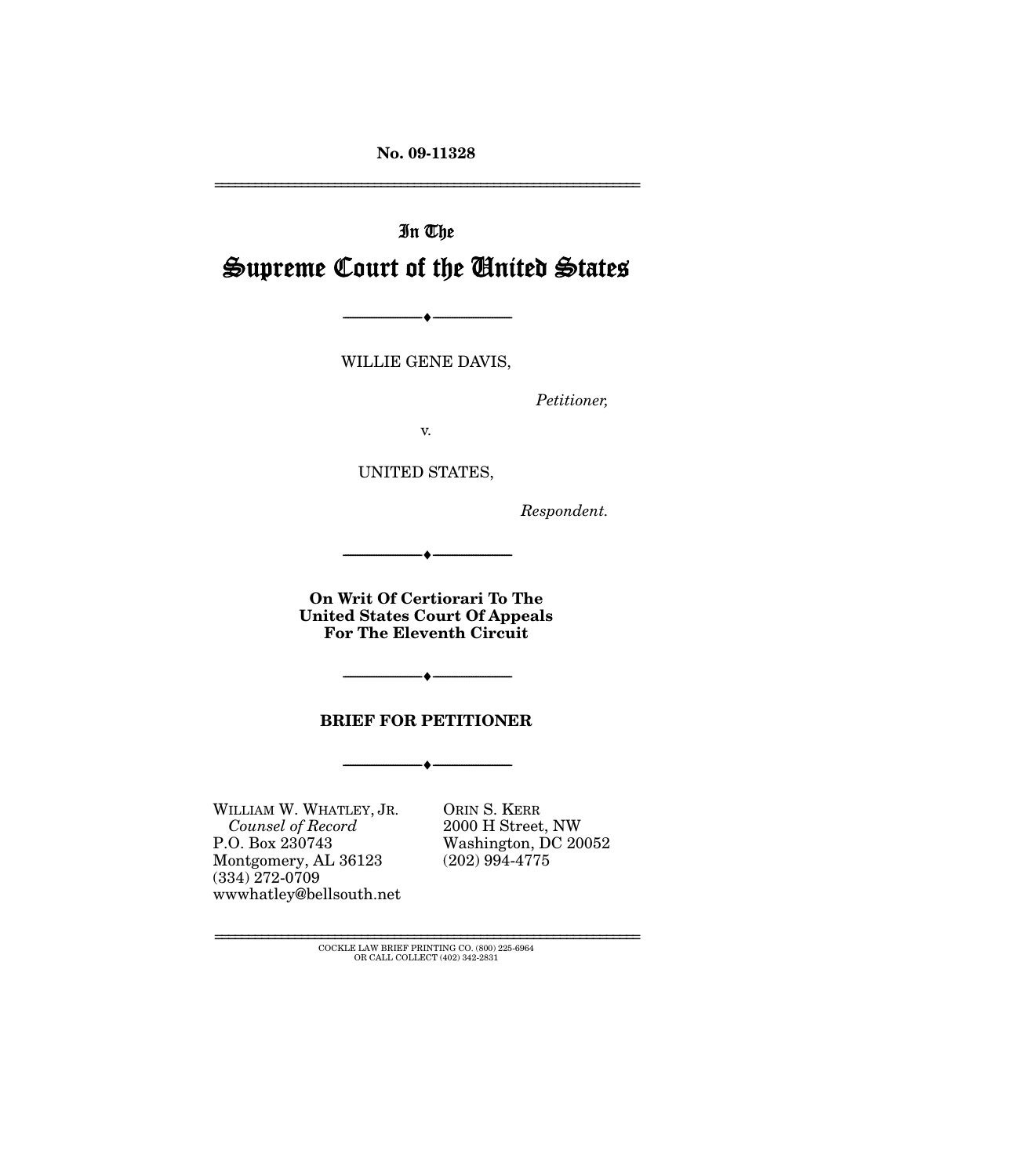## **QUESTION PRESENTED**

Whether the exclusionary rule applies to an unconstitutional search on direct review if precedents at the time of the search incorrectly deemed such searches constitutional.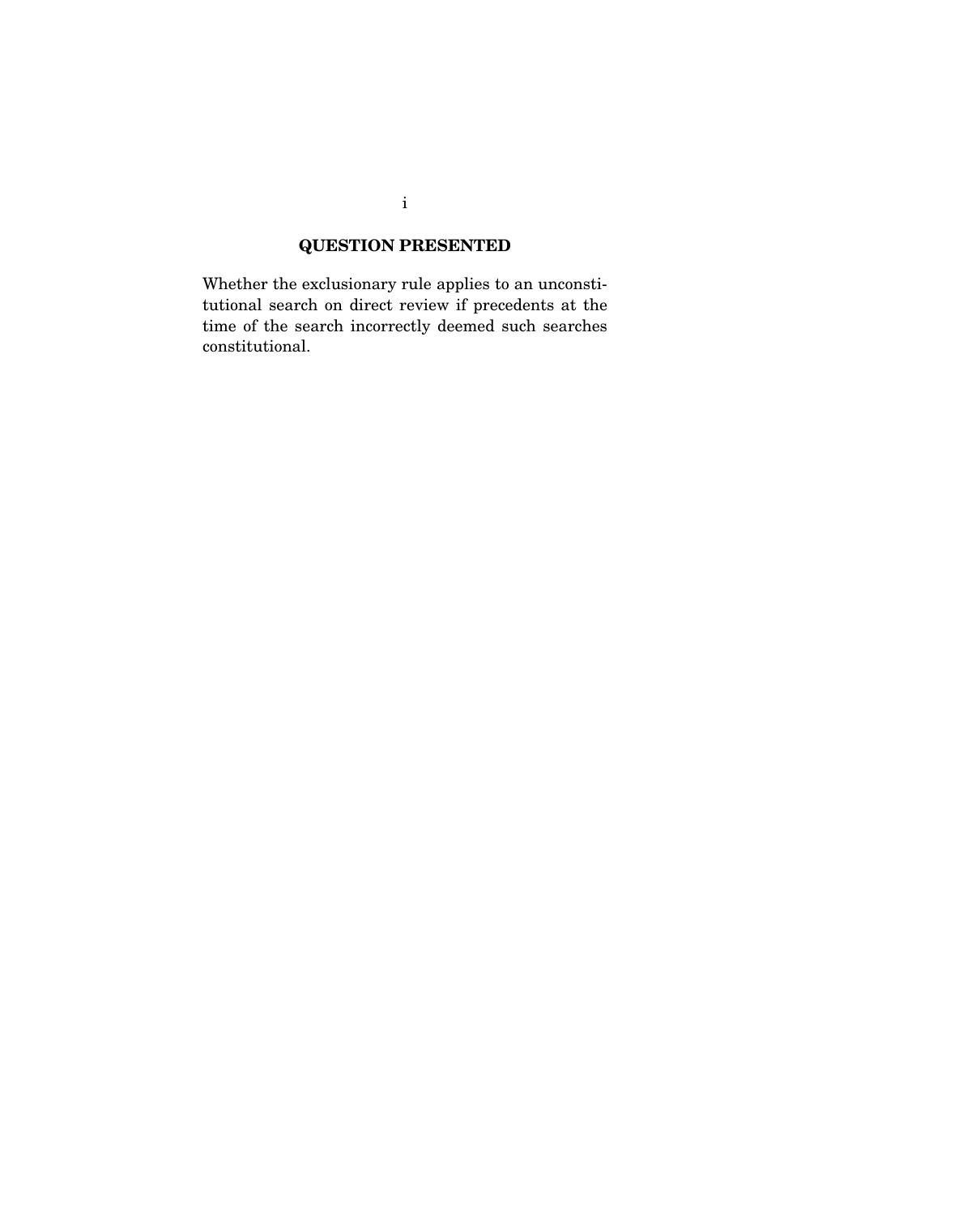## TABLE OF CONTENTS

| Page |
|------|
|------|

|                                                                                                                                                                                                                  | 1              |
|------------------------------------------------------------------------------------------------------------------------------------------------------------------------------------------------------------------|----------------|
|                                                                                                                                                                                                                  | 1              |
| CONSTITUTIONAL PROVISION INVOLVED                                                                                                                                                                                | 1              |
|                                                                                                                                                                                                                  | $\overline{2}$ |
| SUMMARY OF THE ARGUMENT                                                                                                                                                                                          | 7              |
|                                                                                                                                                                                                                  | 10             |
| WHEN THE SUPREME COURT OVER-<br>L<br>TURNS FOURTH AMENDMENT PREC-<br>EDENT, THE EXCLUSIONARY RULE IS<br><b>AVAILABLE FOR THE CASE ANNOUNC-</b><br>ING THE NEW RULE AND ALL OTHER<br>CRIMINAL CASES NOT YET FINAL | 10             |
| (A) The Exclusionary Rule Is Available In<br>The Case Announcing The New Rule                                                                                                                                    | 11             |
| (B) The Exclusionary Rule Is Available In<br>All Cases On Direct Review At The<br>Time Of The New Decision                                                                                                       | 13             |
| (C) The Exception To The Exclusionary<br>Rule Created By The Court Of Appeals<br>Reopens The Pandora's Box Of Retro-<br>activity Law That The Court Closed In                                                    | 16             |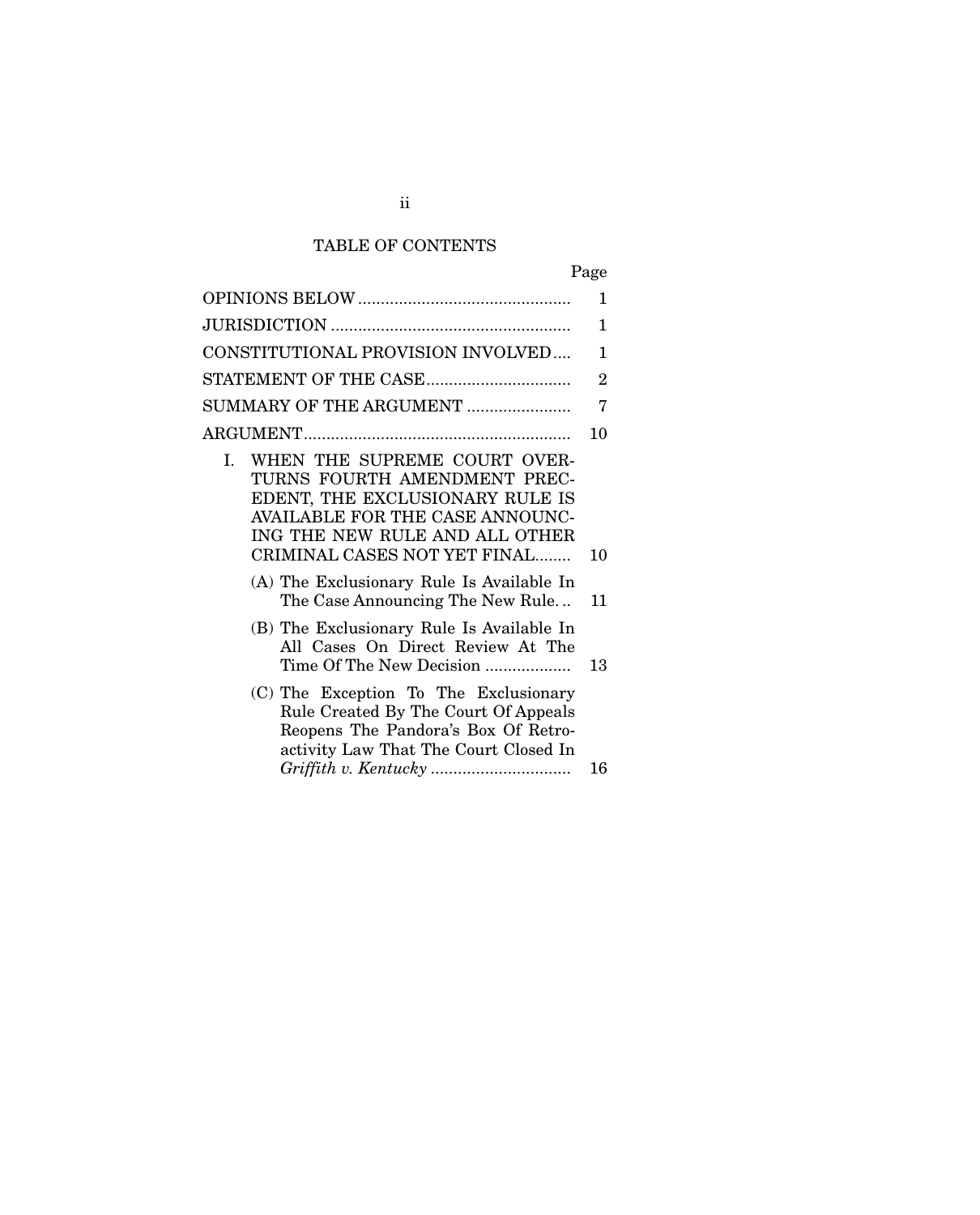## TABLE OF CONTENTS – Continued

Page

| II.  | IF THE EXCLUSIONARY RULE DOES                                                                                                                                                                 |    |
|------|-----------------------------------------------------------------------------------------------------------------------------------------------------------------------------------------------|----|
|      | NOT APPLY, ARTICLE III WILL PRO-                                                                                                                                                              |    |
|      | HIBIT THE SUPREME COURT FROM<br>REVIEWING CHALLENGES TO CIR-                                                                                                                                  |    |
|      | CUIT COURT OR SUPREME COURT                                                                                                                                                                   |    |
|      | FOURTH AMENDMENT DECISIONS IN                                                                                                                                                                 |    |
|      |                                                                                                                                                                                               | 22 |
|      | (A) The Decision Below Would Require<br>Courts To Engage In Prospective De-<br>cisionmaking That The Constitution                                                                             |    |
|      |                                                                                                                                                                                               | 23 |
|      | (B) Under The Decision Below, The Su-<br>preme Court Could Not Review Chal-<br>lenges To Circuit Court Or Supreme<br>Court Precedent Because The Good-<br>Faith Exception Would Eliminate Ar- | 25 |
| III. | THE GOOD-FAITH EXCEPTION DOES<br>NOT APPLY BECAUSE THE EXCLU-<br>SIONARY RULE ENSURES THE PROPER<br>DEVELOPMENT OF FOURTH AMEND-<br>MENT LAW NEEDED TO DETER CON-<br>STITUTIONAL VIOLATIONS   | 27 |
|      | (A) Enforcing New Decisions Using The<br>Exclusionary Rule Is Necessary For<br>The Proper Exercise Of Judicial Power<br>Needed To Deter Constitutional Vio-                                   |    |
|      |                                                                                                                                                                                               | 30 |

iii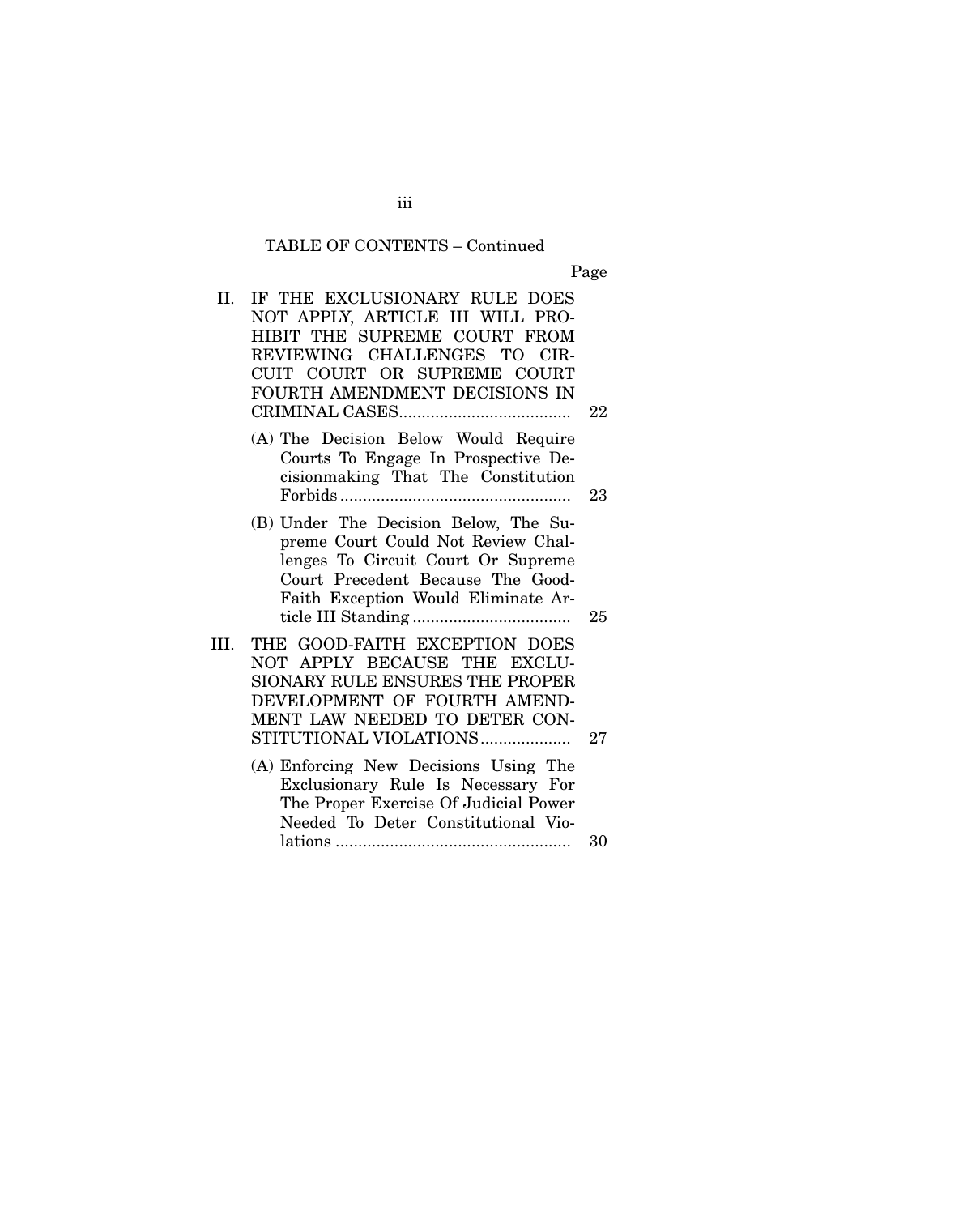## TABLE OF CONTENTS – Continued

| ×<br>I |
|--------|
|--------|

| (B) The Development Of Fourth Amend-<br>ment Law Is A Proper Concern Of The<br>Exclusionary Rule Because Police De-<br>terrence Requires Correct Precedents                                                                              | 36 |
|------------------------------------------------------------------------------------------------------------------------------------------------------------------------------------------------------------------------------------------|----|
| (C) No Other Remedy Provides A Mecha-<br>nism To Correct Fourth Amendment                                                                                                                                                                | 39 |
| (D) The Good-Faith Cases Of United States<br>v. Leon, Illinois v. Krull, And Herring<br>v. United States Are Distinguishable<br>Because They Concern Enforcement Of<br>Existing Law Rather Than The Devel-                               | 43 |
| THE COSTS OF THE EXCLUSIONARY<br>IV.<br>RULE ARE MODEST WHEN A COURT<br>OVERTURNS PRECEDENT BECAUSE<br>MANY SEARCHES WILL REMAIN CON-<br>STITUTIONAL AND EIGHT DOCTRINES<br>ALREADY SHARPLY LIMIT THE OP-<br>ERATION OF THE EXCLUSIONARY | 49 |
| (A) Searches Made In Reliance On Over-<br>turned Precedent Will Often Be Con-<br>stitutional Even Applying The New                                                                                                                       | 51 |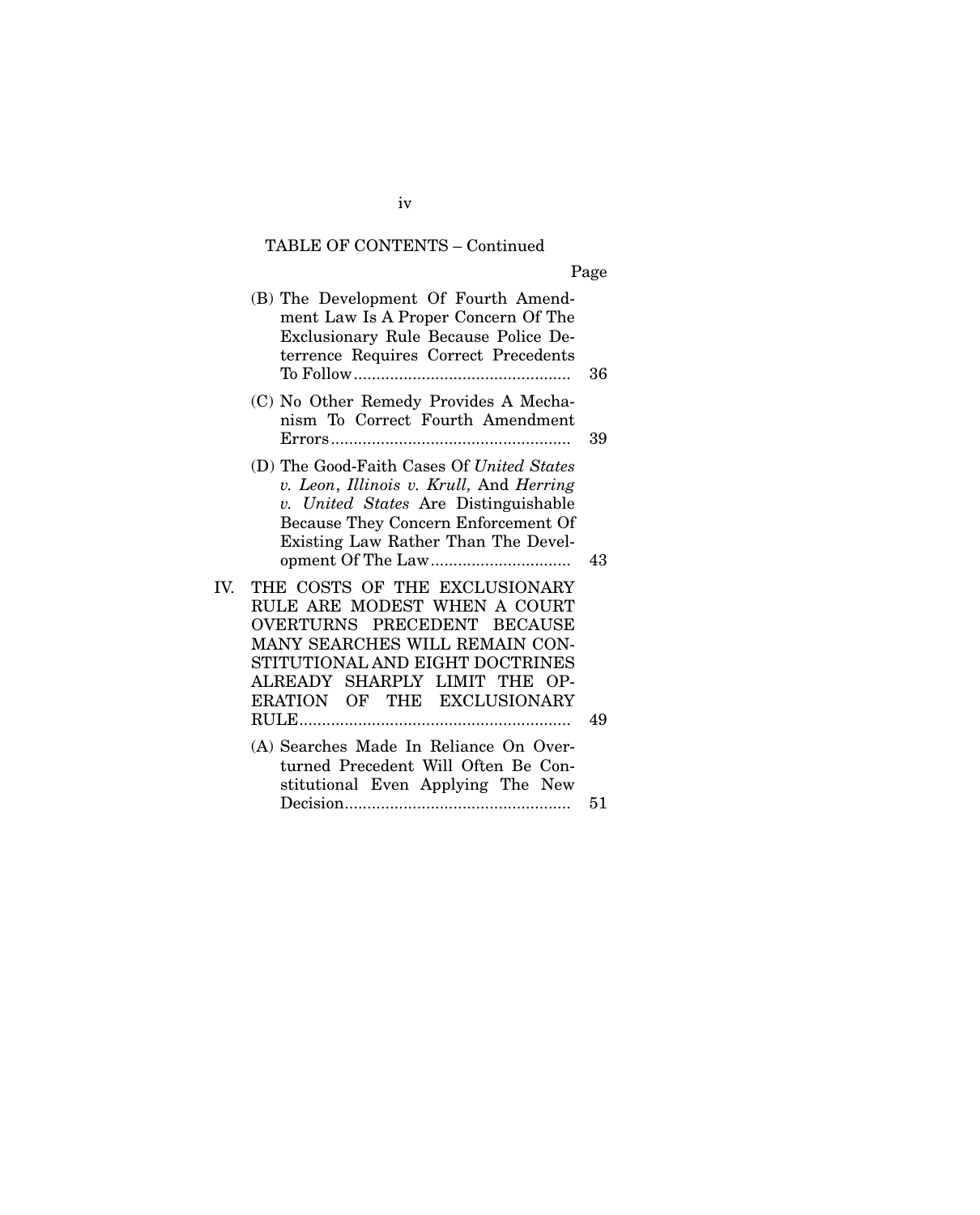## TABLE OF CONTENTS – Continued

Page

| (B) Eight Different Doctrines Sharply<br>Limit The Number Of Cases In Which<br>Defendants Obtain Relief For Uncon-<br>stitutional Searches Made In Reliance | 53 |
|-------------------------------------------------------------------------------------------------------------------------------------------------------------|----|
| (C) The Benefits Of The Exclusionary Rule<br>For Overturned Precedents Outweigh                                                                             | 59 |
|                                                                                                                                                             | ዳበ |

v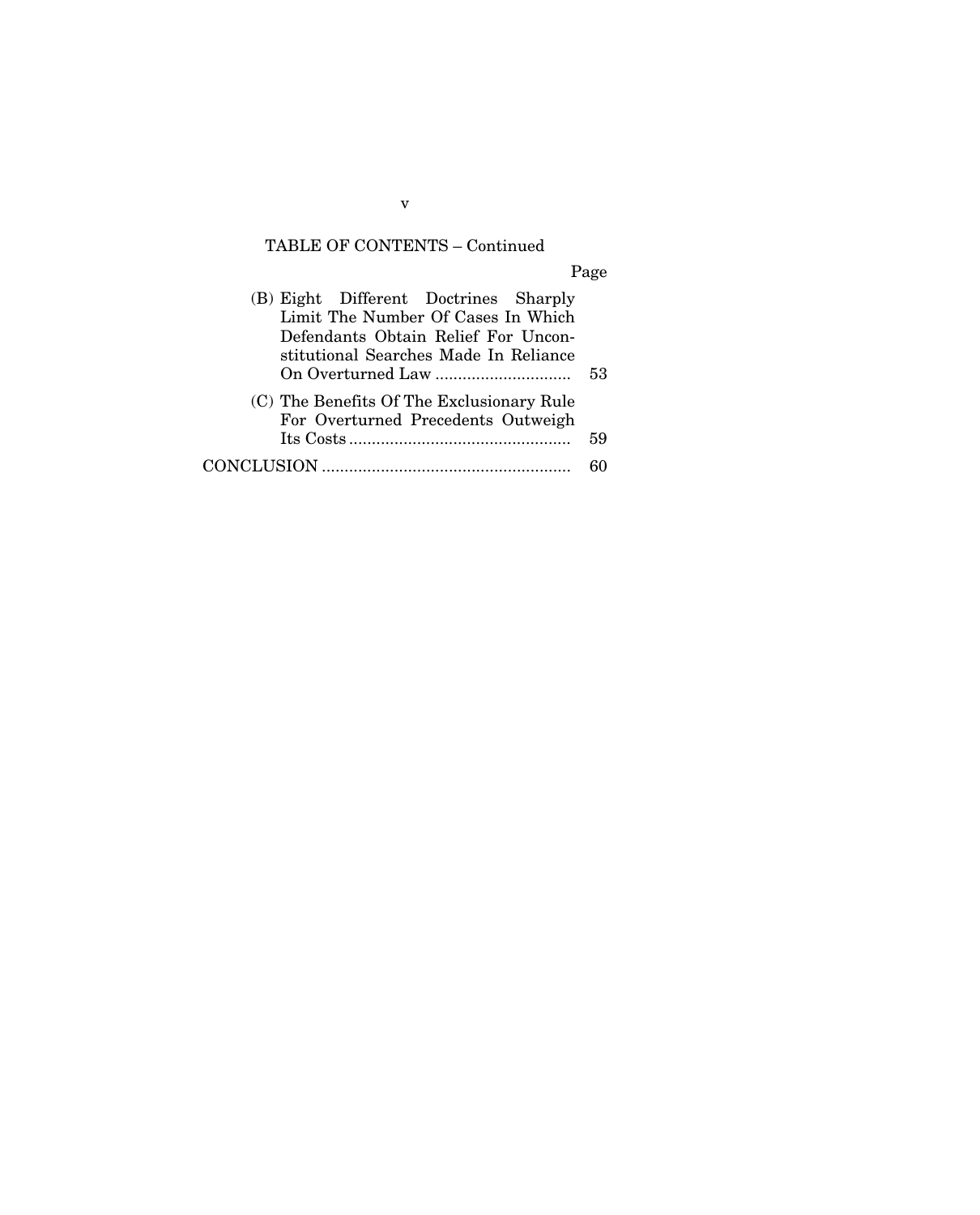## TABLE OF AUTHORITIES

## **CASES**

| Abbott Laboratories v. Gardner, 387 U.S. 136          |
|-------------------------------------------------------|
| American Trucking Associations v. Smith, 496          |
| Arizona v. Gant, 129 S.Ct. 1710 (2009) passim         |
| Arizonans for Official English v. Arizona, 520        |
| Booker v. United States, 129 S.Ct. 2155 (2009) 14     |
| <i>Brown v. State, 24 So.3d 671 (Fla.App. 2009)51</i> |
| Canton v. Harris, 489 U.S. 378 (1989)42               |
| Carter v. North Carolina, 129 S.Ct. 2158 (2009)15     |
| Casper v. United States, 129 S.Ct. 2156 (2009)15      |
| Chapman v. California, 386 U.S. 18 (1967) 58          |
| Chimel v. California, 395 U.S. 752 (1969)12           |
| City of Indianapolis v. Edmond, 531 U.S. 32           |
| City of Los Angeles v. Lyons, 461 U.S. 95             |
| Coleman v. Thompson, 501 U.S. 722 (1991)27            |
| Colorado v. Bertine, 479 U.S. 367 (1987)52            |
| County of Riverside v. McLaughlin, 500 U.S. 44        |
| DaimlerChrysler Corp. v. Cuno, 547 U.S. 332           |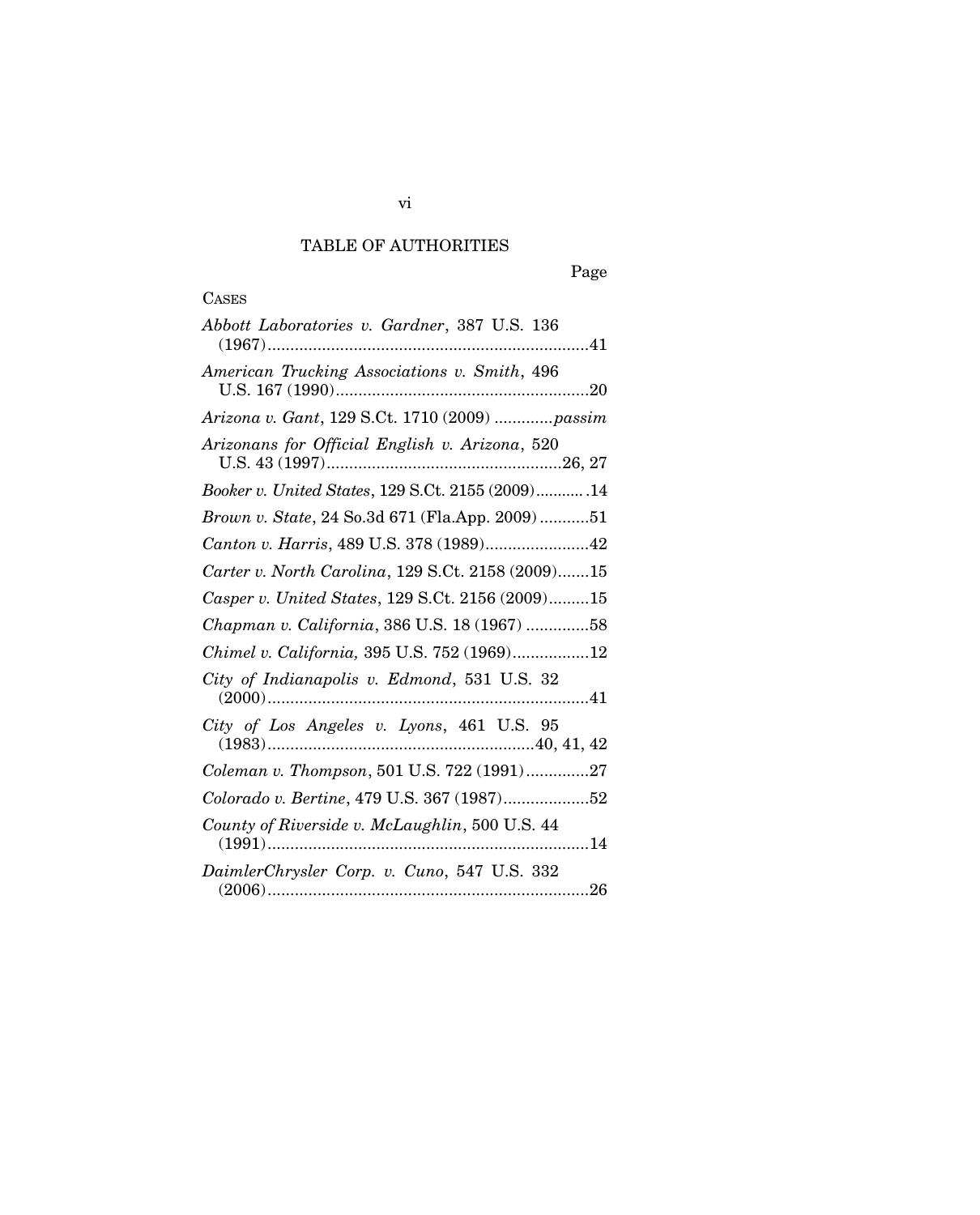| Danforth v. Minnesota, 552 U.S. 264                       |
|-----------------------------------------------------------|
|                                                           |
| Davis v. United States, 2010 WL 2398383                   |
| Desist v. United States, 394 U.S. 244 (1969) 19           |
| Diamond v. Charles, 476 U.S. 54 (1986)26                  |
| Dunson v. United States, 129 S.Ct. 2155 (2009)14          |
| Goldman v. United States, 316 U.S. 129 (1942)11           |
| Griffith v. Kentucky, 479 U.S. 314 (1987)5, 8, 13, 14, 16 |
| Grooms v. United States, 129 S.Ct. 1981 (2009) 14         |
| Harper v. Virginia Dept. of Taxation, 509 U.S.            |
| Herb v. Pitcairn, 324 U.S. 117 (1945) 27                  |
| Herring v. United States, 129 S.Ct. 695 (2009)passim      |
| Hudson v. Michigan, 547 U.S. 586 (2006)10, 29, 34, 43     |
| Illinois v. Krull, 480 U.S. 340 (1987)  passim            |
| James B. Beam Distilling Co. v. Georgia, 501              |
| Katz v. United States, 389 U.S. 347 (1967)  7, 11, 12, 31 |
|                                                           |
| Linkletter v. Walker, 381 U.S. 618 (1965) 8, 18, 19, 20   |
| Lujan v. Defenders of Wildlife, 504 U.S. 555              |

vii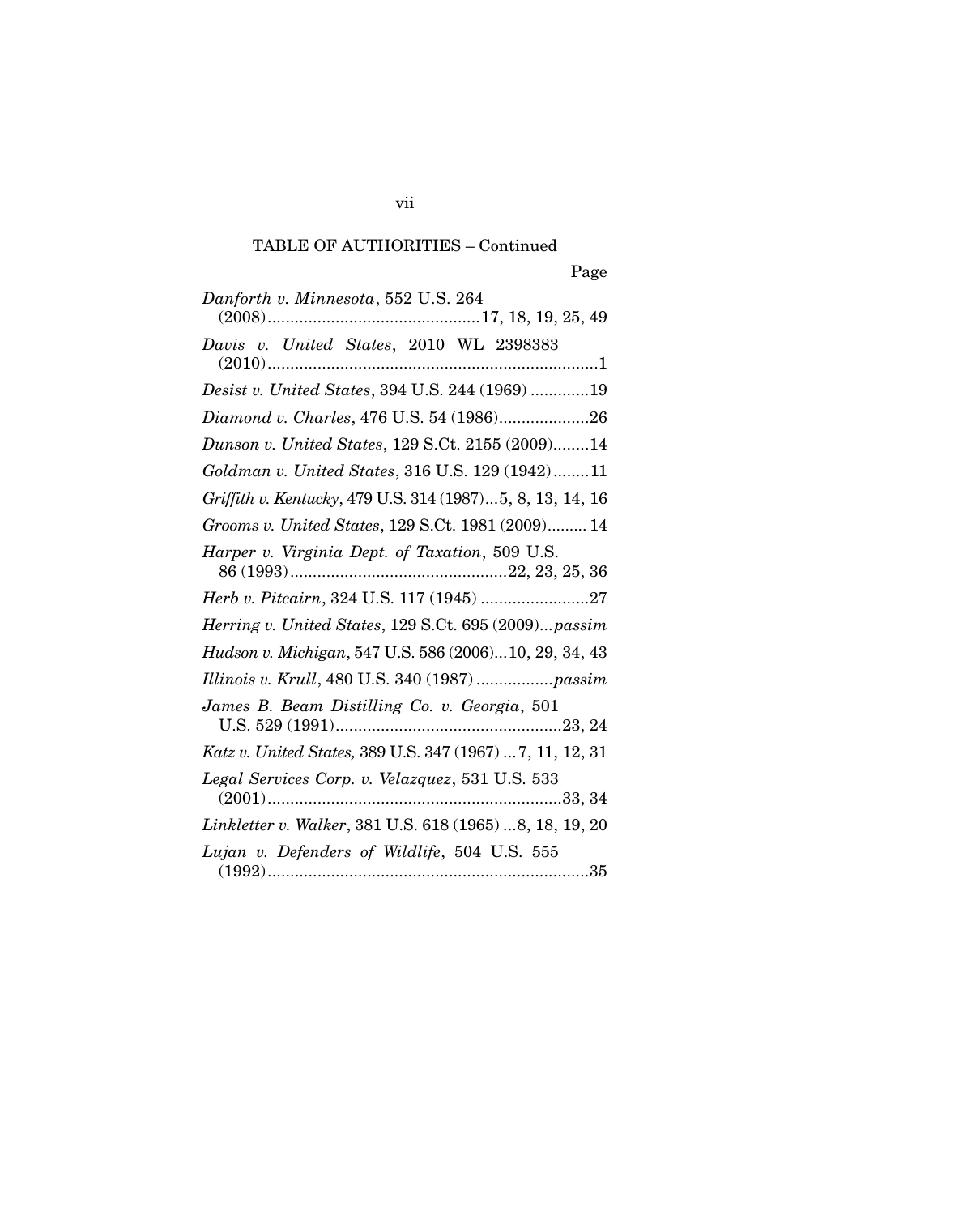viii

| Marbury v. Madison, 5 U.S. (1 Cranch) 137               |
|---------------------------------------------------------|
| Mayfield v. United States, 599 F.3d 964 (9th            |
| Megginson v. United States, 129 S.Ct. 1982              |
| Meister v. Indiana, 129 S.Ct. 2155 (2009)15             |
| Meister v. State, 912 N.E.2d 412 (Ind. App.             |
| Monell v. Department of Social Services, 436            |
| Moskey v. State, __ S.W.3d __, 2010 WL                  |
| Murray v. United States, 487 U.S. 533 (1988)54          |
| New York v. Belton, 453 U.S. 454 (1981)passim           |
| Nix v. Williams, 467 U.S. 431 (1984) 53                 |
| Olmstead v. United States, 277 U.S. 438 (1928)7, 11, 31 |
| Owen v. City of Independence, 445 U.S. 622<br>$(1980)$  |
| Owens v. Kentucky, 129 S.Ct. 2155 (2009)15              |
| Payton v. New York, 445 U.S. 573 (1980)20               |
| Pearson v. Callahan, 129 S.Ct. 808 (2009)35, 39         |
| Pennsylvania Board of Probation and Parole v.           |
| People v. Frias, 912 N.E.2d 1236 (Ill.App. 2009)55      |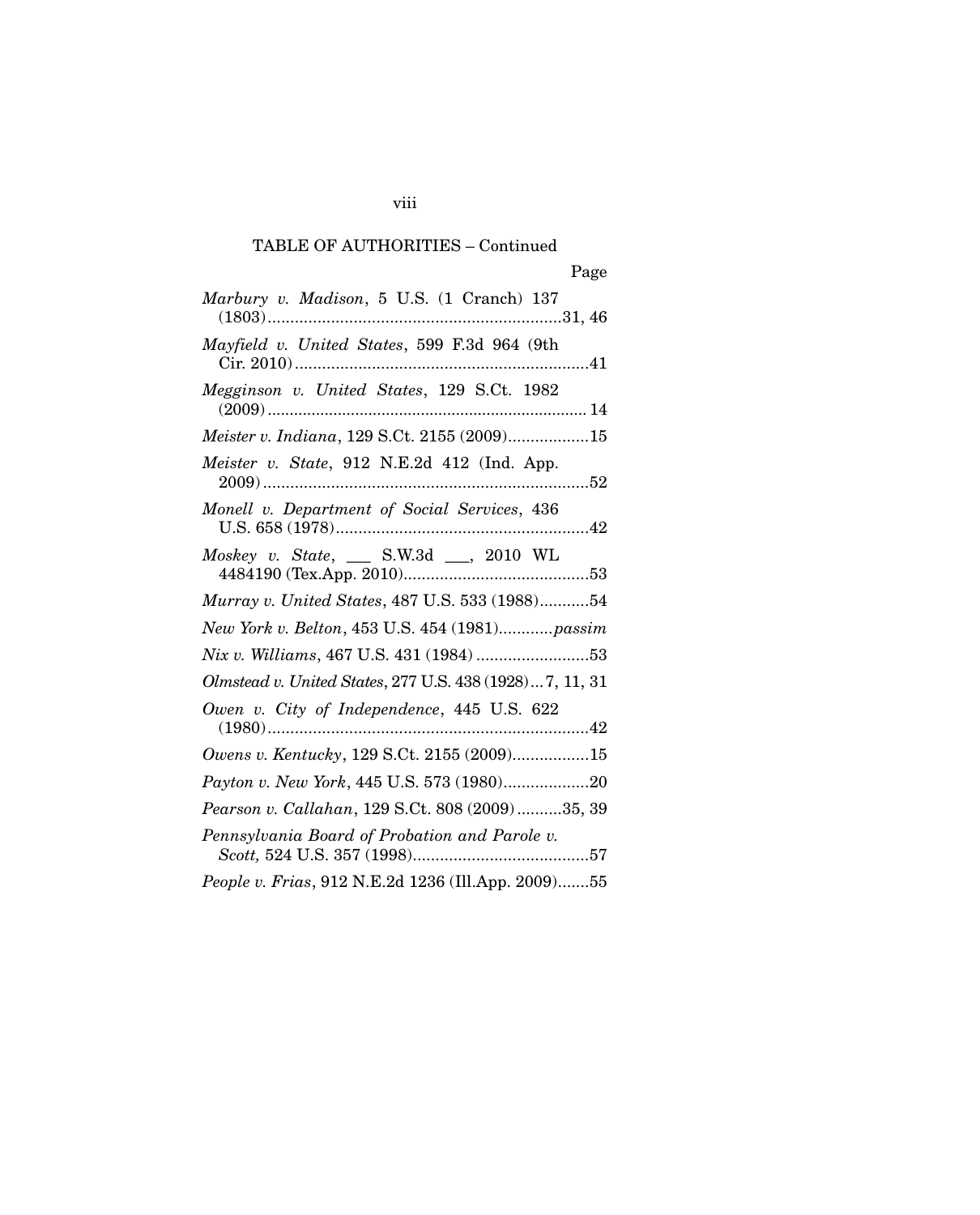| People v. Mason, 935 N.E.2d 130 (Ill.App. 2010) 52 |
|----------------------------------------------------|
| Powell v. Alabama, 287 U.S. 45 (1932)34            |
| Powell v. Nevada, 511 U.S. 79 (1994) 13, 14        |
| Powell v. State, 838 P.2d 921 (1992) 14            |
| Quintana v. United States, 129 S.Ct. 2156          |
| Rakas v. Illinois, 439 U.S. 128 (1978)55           |
| Richards v. Wisconsin, 520 U.S. 385 (1997) 56      |
| Schriro v. Summerlin, 542 U.S. 348 (2004)13        |
|                                                    |
| St. Pierre v. United States, 319 U.S. 41 (1943)25  |
| State v. Cantrell, 233 P.3d 178 (Idaho App.        |
| State v. Carter, 682 S.E.2d 416 (N.C.App.          |
| State v. Gant, 162 P.3d 640 (Ariz. 2007) 12        |
| State v. Hobbs, 933 N.E.2d 1281 (Ind. 2010)52      |
| State v. McCormick, 216 P.3d 475 (Wash.App.        |
| State v. Millan, 212 P.3d 603 (Wash.App. 2009)58   |
| State v. Roberts, 2010 WL 3945101 (Wash.App.       |
| State v. Townsend, 40 So.3d 103 (Fla.App.          |

ix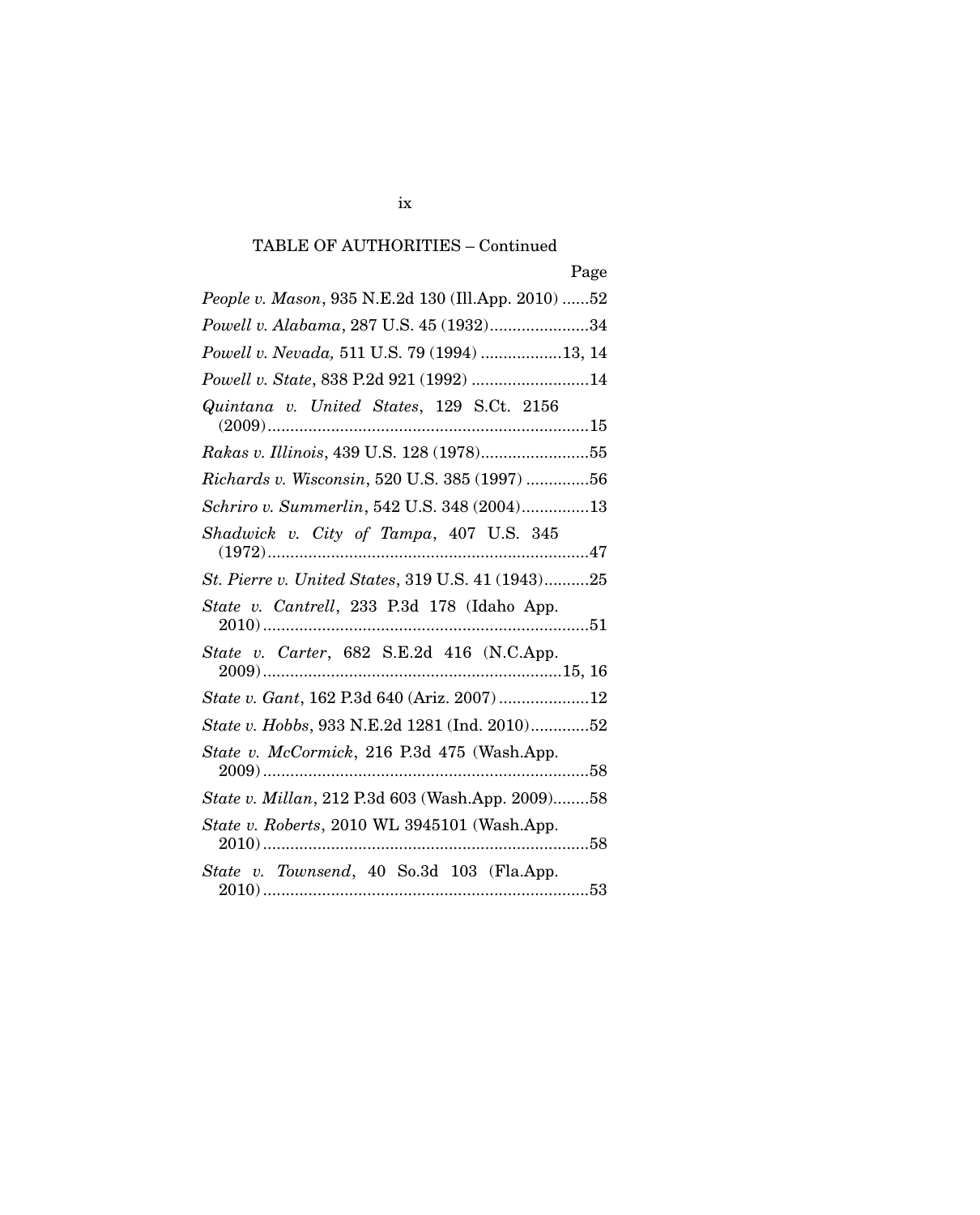| Steagald v. United States, 451 U.S. 204 (1981)12  |
|---------------------------------------------------|
| Stone v. Powell, 428 U.S. 465 (1976)15, 18, 57    |
| Stovall v. Denno, 388 U.S. 293 (1965)passim       |
| Summers v. Earth Island Institute, 129 S.Ct.      |
| Teague v. Lane, 489 U.S. 288 (1989)16, 20         |
| United States v. Bradford, 2009 WL 3754174        |
| United States v. Brignoni-Ponce, 422 U.S. 873     |
| United States v. Brimah, 214 F.3d 854 (7th Cir.   |
| United States v. Bronner, 2009 WL 1748533         |
| United States v. Calandra, 414 U.S. 338 (1974) 57 |
| United States v. Cole, 2010 WL 3210963            |
| United States v. Davis, 598 F.3d 1259 (11th Cir.  |
| United States v. Davis, 2008 WL 1927377 (M.D.     |
| United States v. Deal, 2009 WL 5386061            |
| United States v. Deitz, 577 F.3d 672 (6th Cir.    |

x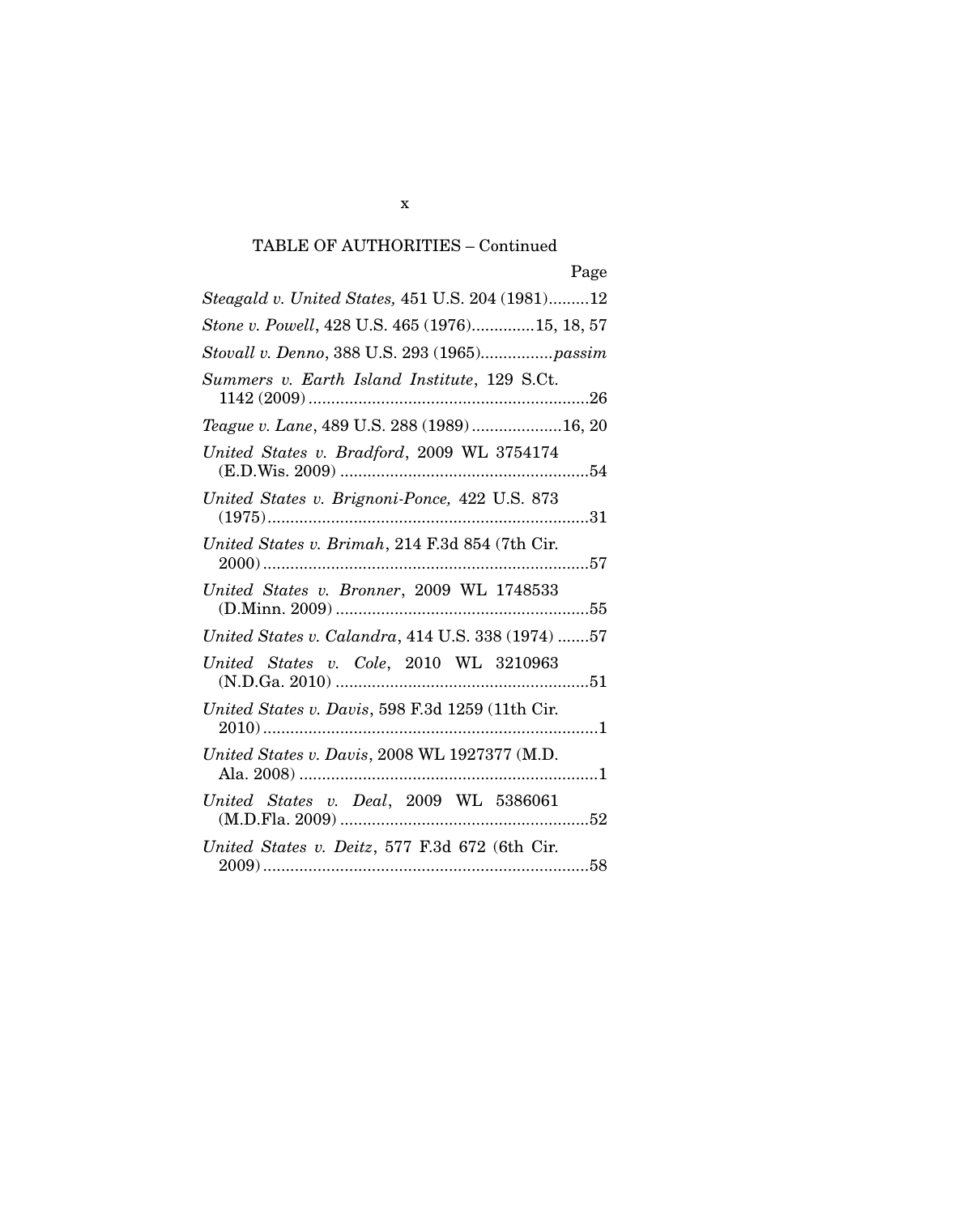| United States v. Engle, 677 F.Supp.2d 879              |
|--------------------------------------------------------|
| United States v. Evans, 2009 WL 2230924                |
| United States v. Ferguson, 667 F.Supp.2d 567           |
| United States v. Gonzales, 71 F.3d 819 (11th           |
| United States v. Grooms, 602 F.3d 939 (8th Cir.        |
| United States v Johnson, 457 U.S. 537 (1982)19, 20, 21 |
| United States v. Lanier, 520 U.S. 259 (1997) 42        |
| United States v. Leon, 468 U.S. 897 (1984)  passim     |
| United States v. McGhee, 672 F.Supp.2d 804             |
| United States v. Megginson, 340 Fed.Appx. 856          |
| United States v. Owen, 2009 WL 2857959                 |
| United States v. Page, 679 F.Supp.2d 648               |
| United States v. Peltier, 422 U.S. 531 (1975)17, 21    |
| United States v. Rollins, 2010 WL 3843776              |
| United States v. Rumley, 588 F.3d 202 (4th Cir.        |

xi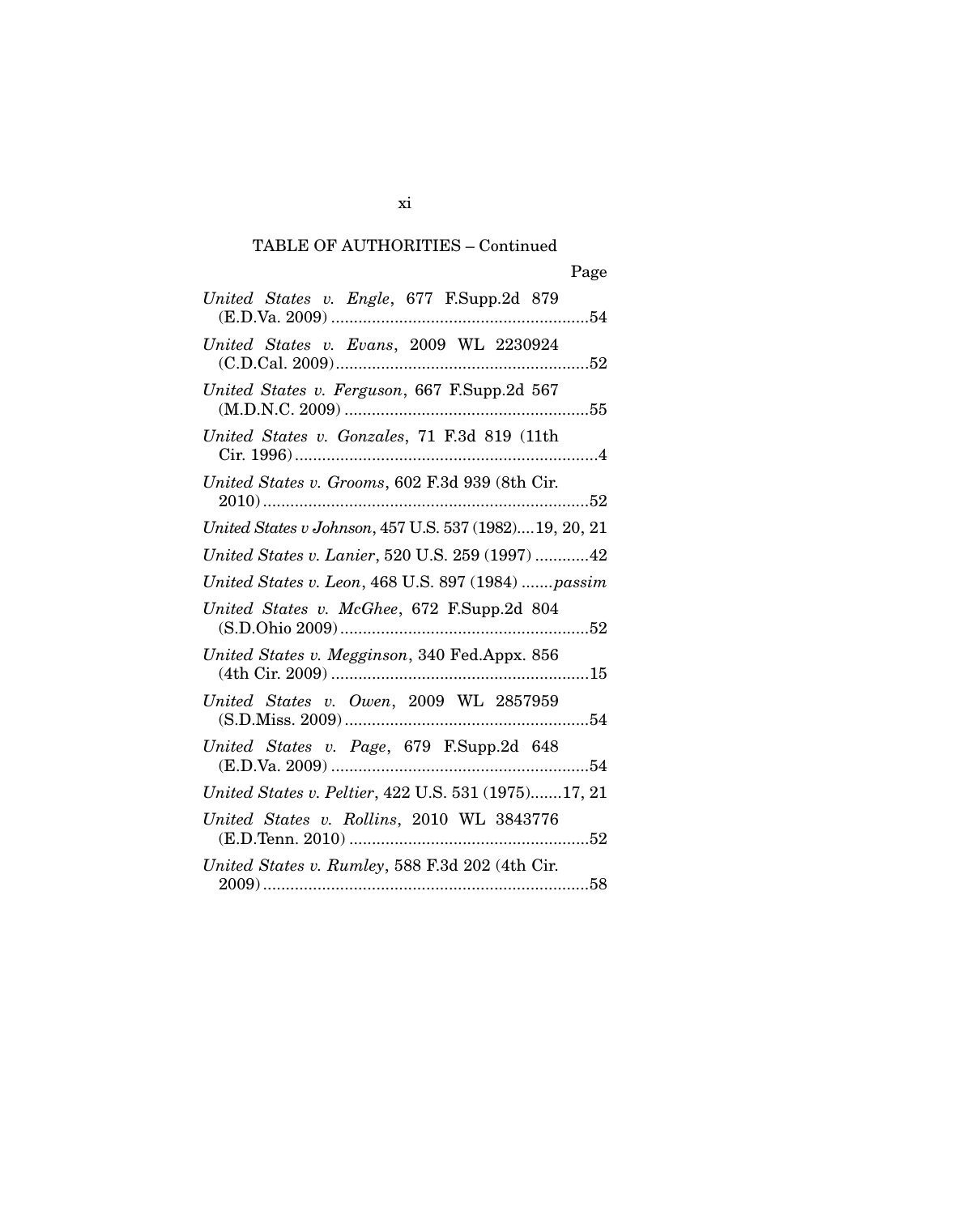| Page |
|------|
|------|

| United States v. Webster, $\_\_$ F.3d $\_\_$ , 2010 WL |  |
|--------------------------------------------------------|--|
| United States v. Young, 470 U.S. 1 (1985) 57           |  |
| Warshak v. United States, 532 F.3d 521 (6th            |  |
|                                                        |  |
|                                                        |  |
| Wong Sun v. United States, 371 U.S. 471 (1963)54       |  |

#### **STATUTES**

## CONSTITUTIONAL PROVISIONS

## RULES

|--|--|--|--|--|--|--|

### xii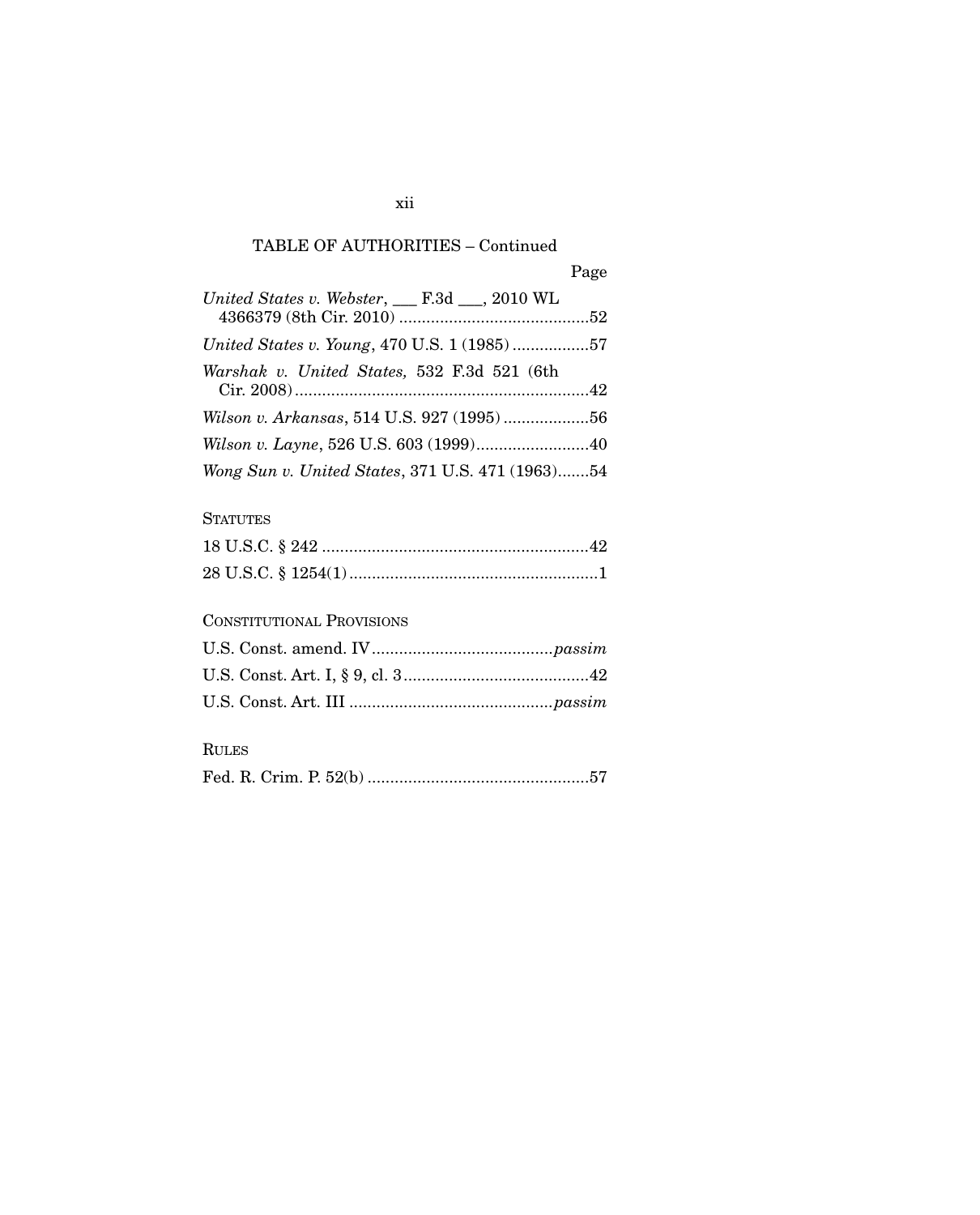xiii

## TABLE OF AUTHORITIES – Continued

Page

#### OTHER AUTHORITIES

| Brief of the United States in United States v.<br>-21                                                                                         |
|-----------------------------------------------------------------------------------------------------------------------------------------------|
| Paul J. Mishkin, Foreword: The High Court,<br>the Great Writ, and the Due Process of Time<br>and Law, 79 Harv. L. Rev. 56, 60-61 (1965)32, 37 |
| Potter Stewart, The Road to Mapp v. Ohio and                                                                                                  |
| Beyond: The Origins, Development, and Fu-                                                                                                     |
| ture of the Exclusionary Rule, 83 Colum. L.                                                                                                   |
|                                                                                                                                               |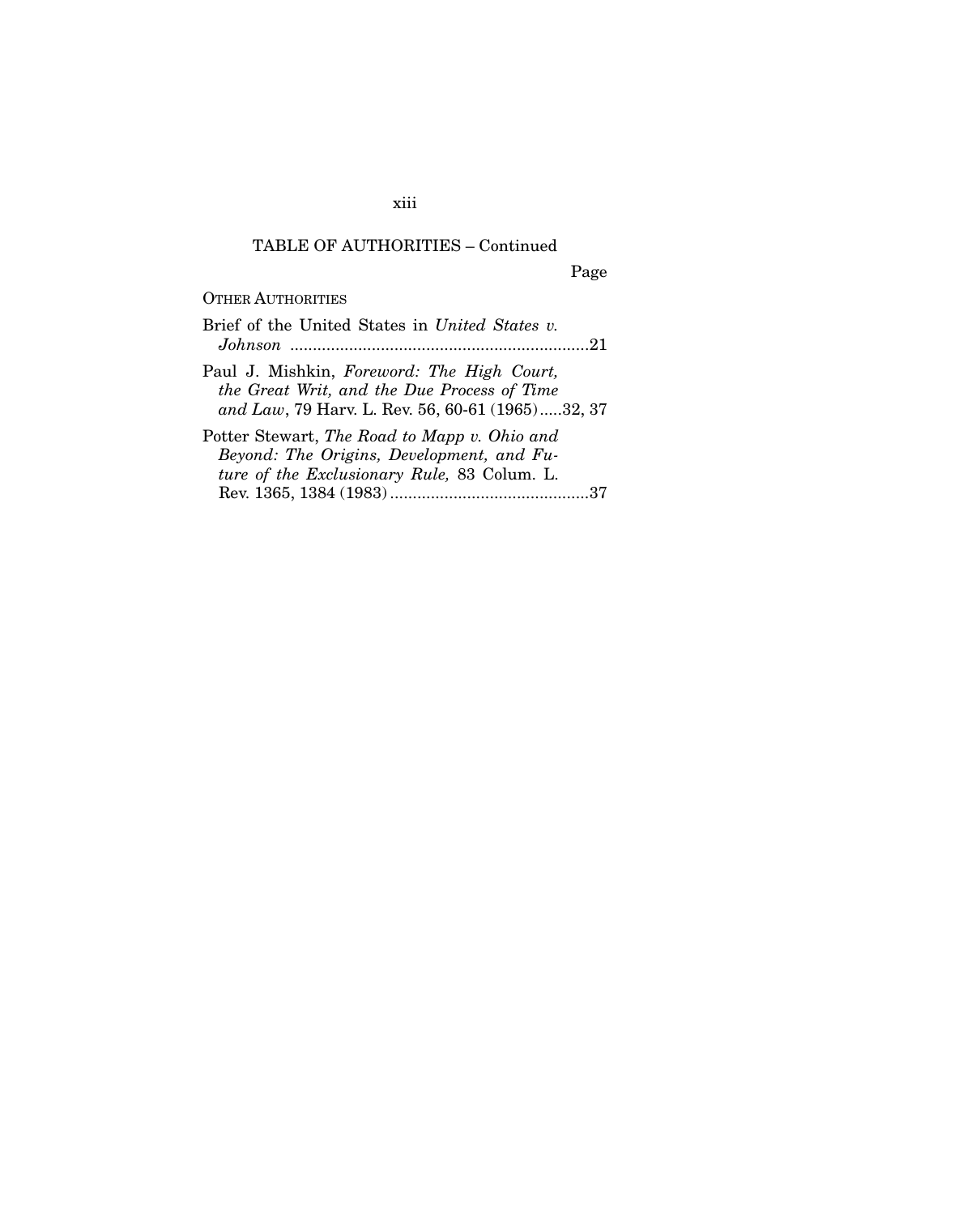#### **OPINIONS BELOW**

The opinion of the United States Court of Appeals for the Eleventh Circuit is *United States v. Davis*, 598 F.3d 1259 (11th Cir. 2010). It appears in the Joint Appendix beginning at J.A. 107. The Magistrate Judge's Report and Recommendation and the order of the District Court for the Middle District of Alabama are available together as *United States v. Davis*, 2008 WL 1927377 (M.D. Ala. 2008). The District Court order appears in the Joint Appendix beginning at J.A. 96. The Report and Recommendation appears in the Joint Appendix beginning at J.A. 99.

#### **JURISDICTION**

--------------------------------- ♦ ---------------------------------

 This Court has jurisdiction pursuant to 28 U.S.C. § 1254(1). The Eleventh Circuit entered judgment on March 11, 2010. J.A. 107. The Eleventh Circuit denied rehearing on April 14, 2010. J.A. 124. The petition for certiorari was filed on June 8, 2010, and the Court granted the petition on November 1, 2010. *Davis v. United States*, 2010 WL 2398383 (2010).



#### **CONSTITUTIONAL PROVISION INVOLVED**

 The Fourth Amendment to the United States Constitution provides:

The right of the people to be secure in their persons, houses, papers, and effects, against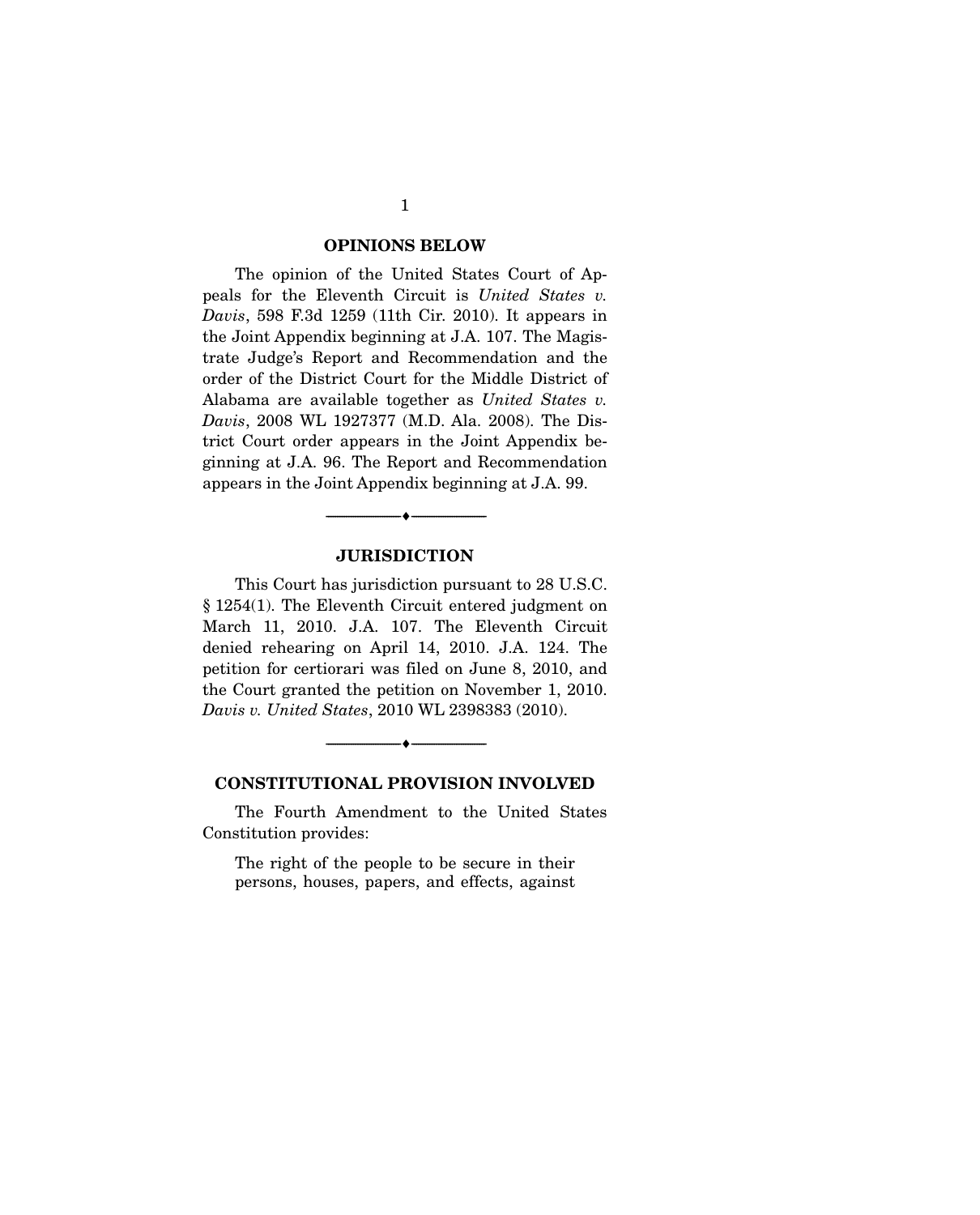unreasonable searches and seizures, shall not be violated, and no Warrants shall issue, but upon probable cause, supported by Oath or affirmation, and particularly describing the place to be searched, and the persons or things to be seized.

#### **STATEMENT OF THE CASE**

 $\overbrace{\hspace{2.5cm}}$   $\overbrace{\hspace{2.5cm}}$   $\overbrace{\hspace{2.5cm}}$ 

 This case involves an automobile search similar to that ruled unconstitutional in *Arizona v. Gant*, 129 S.Ct. 1710 (2009). On April 27, 2007, Corporal Curtis Miller of the Greenville Police Department joined a traffic stop initiated by Officer Kenneth Hadley in a residential area of Greenville, Alabama. While Officer Hadley spoke to the driver, Corporal Miller walked around to the passenger side and asked the occupant for his name. The passenger paused for a moment and then responded that his name was "Ernest Harris." J.A. 24. The passenger appeared nervous, and Miller suspected that he had provided a false name. After Officer Hadley arrested the driver of the car for drunk driving, Corporal Miller asked the passenger to step out of the car. J.A. 108.

 The passenger exited the vehicle. As he did so, he removed his jacket and placed it on the passenger seat. A crowd of bystanders had gathered by this point, and Miller asked the crowd if anyone recognized the passenger. One of the bystanders knew the passenger and correctly identified him as Willie Gene Davis. J.A. 27. Miller arrested Davis for providing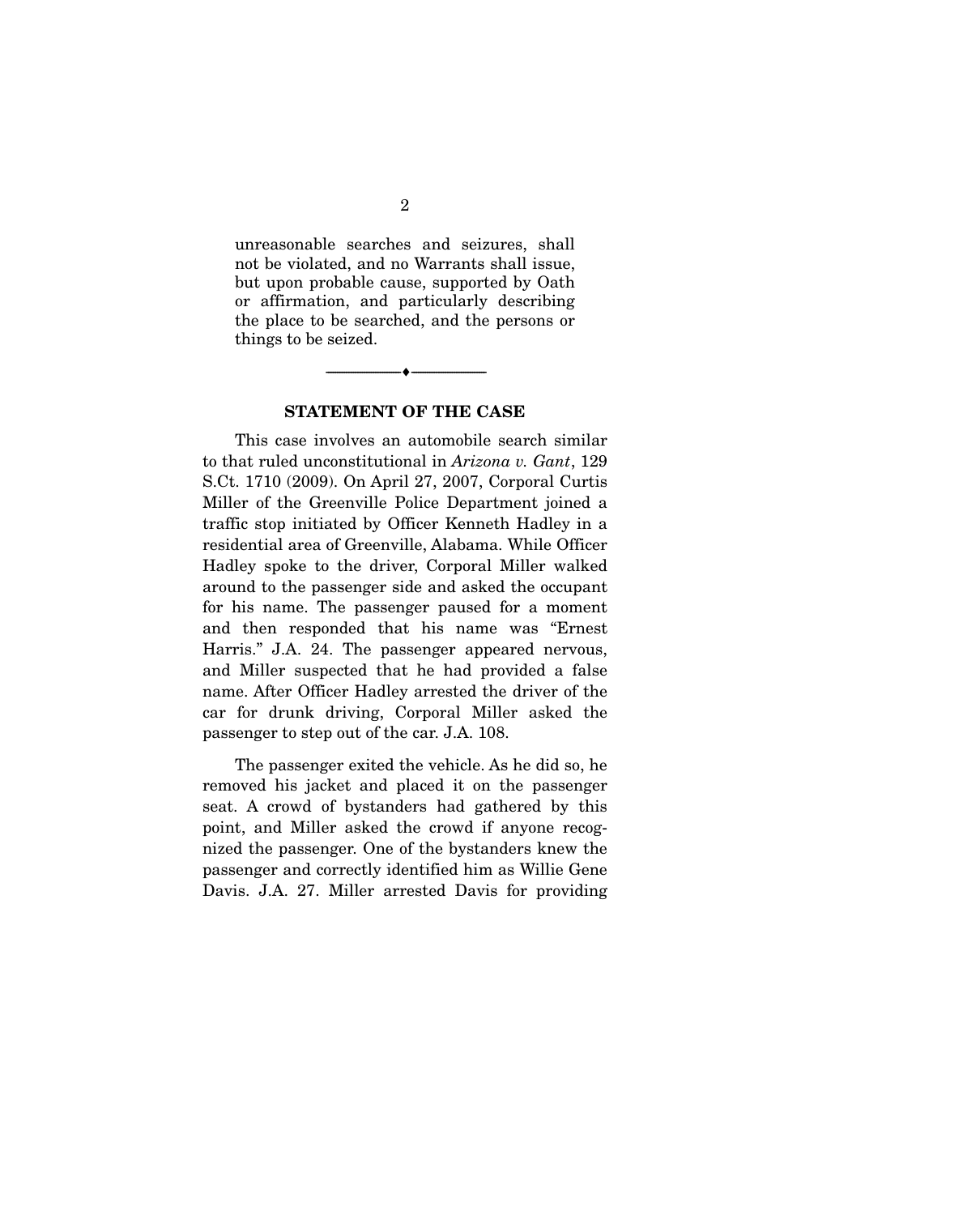false information to an officer, and he put Davis in the back of Miller's police car. Miller then searched the stopped car beginning with the jacket Davis had left on the passenger seat. Miller found a revolver inside one of the jacket's pockets. J.A. 30.

 Davis was indicted for being a felon in possession of a firearm. J.A. 8. On April 1, 2008, Davis moved to suppress the firearm on Fourth Amendment grounds. J.A. 10. Davis acknowledged that Miller's search was constitutional according to Eleventh Circuit precedent. J.A. 15. The motion to suppress explained that the Supreme Court had recently granted certiorari in *Arizona v. Gant*, No. 07-542, and that *Gant* would reconsider when automobiles can be searched incident to arrest. Because *Gant* would decide the lawfulness of the search in Davis's case, Davis objected to the search and requested a suppression hearing to preserve the issue for review pending the outcome in *Gant*. J.A. 15.

 The Magistrate Judge held a suppression hearing on the motion. At the outset, the Magistrate Judge acknowledged that the only purpose of the hearing was to create a record for review when the Supreme Court decided *Gant*. J.A. 18-19. Counsel for Davis agreed, noting that "if we were to lose the case and the case was on appeal at the time [*Gant* is handed down], there would need to be a record made" for Davis to benefit from any new rule announced in *Gant*. J.A. 20.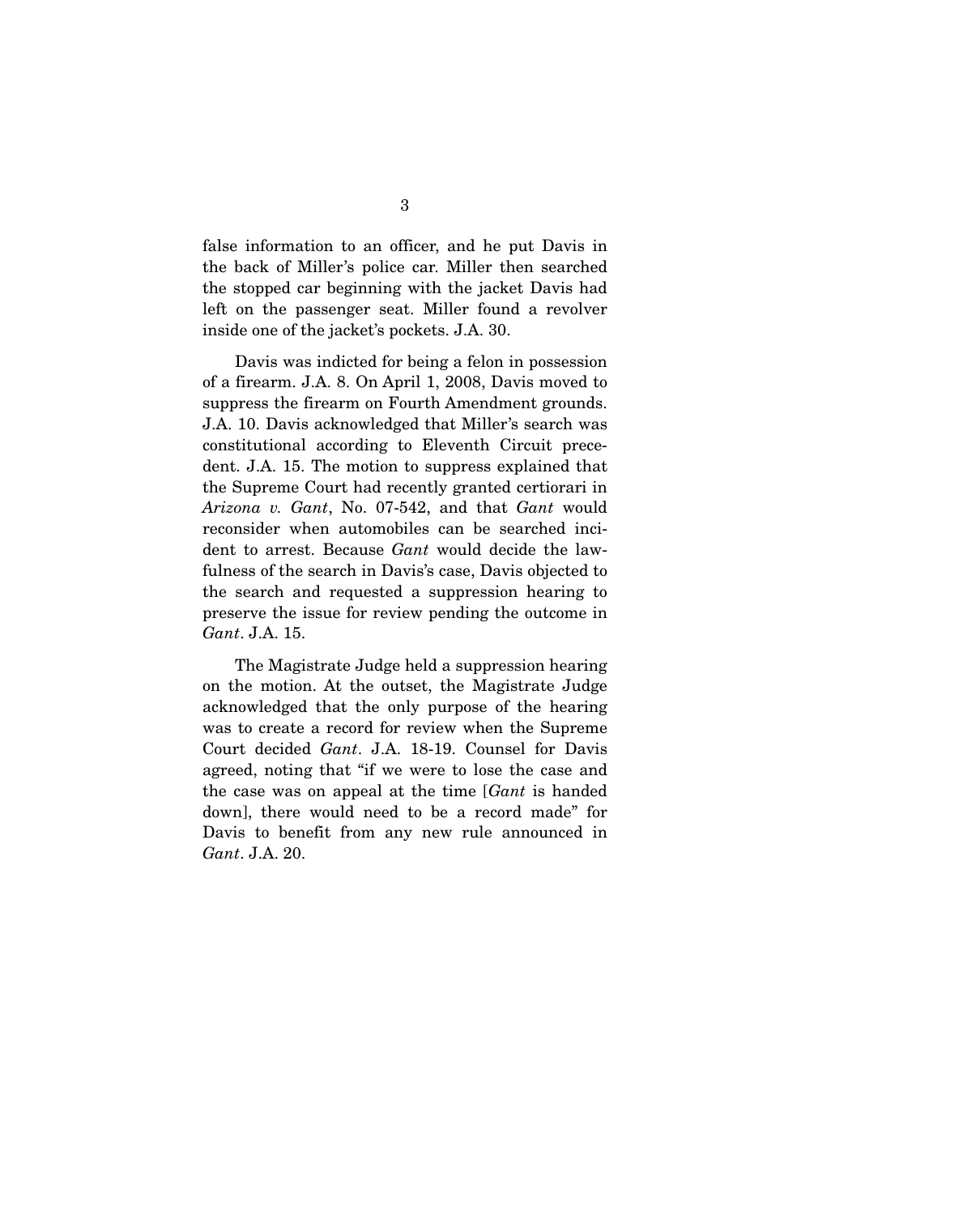Miller then took the stand. Miller testified that he had searched the car for two reasons. First, he was conducting an inventory search that required him to safeguard the property inside the car before it was impounded. J.A. 29. Second, Davis's suspicious activity caused Miller to suspect there may be a "safety concern" in the car. *Id*. Two days after the hearing, the Magistrate Judge filed a Report recommending that the motion to suppress be denied because "[b]oth parties agree that current law squarely covers these facts and requires this Court to recommend denial of the pending motion to suppress." J.A. 103.

 On April 29, 2008, the District Court denied the motion to suppress. J.A. 96. The District Court recognized that the motion had been brought only to preserve the issue pending the outcome of *Arizona v. Gant*. Because *Gant* was still pending, however, the District Court denied the motion based on thencurrent Eleventh Circuit law that allowed a routine search of the passenger compartment of the car after an arrest of the driver or a passenger. J.A. 97. (citing *United States v. Gonzales*, 71 F.3d 819, 825 (11th Cir. 1996)). The case proceeded to trial, and the revolver was admitted. The jury returned a verdict of guilty. On November 6, 2008, the District Court sentenced Davis to serve 220 months in prison. J.A. 5.

 A few months later, on April 21, 2009, the Supreme Court finally handed down *Arizona v. Gant*, 129 S.Ct. 1710 (2009). *Gant* overturned the circuit court case law that had taken a broad interpretation of *New York v. Belton*, 453 U.S. 454 (1981). The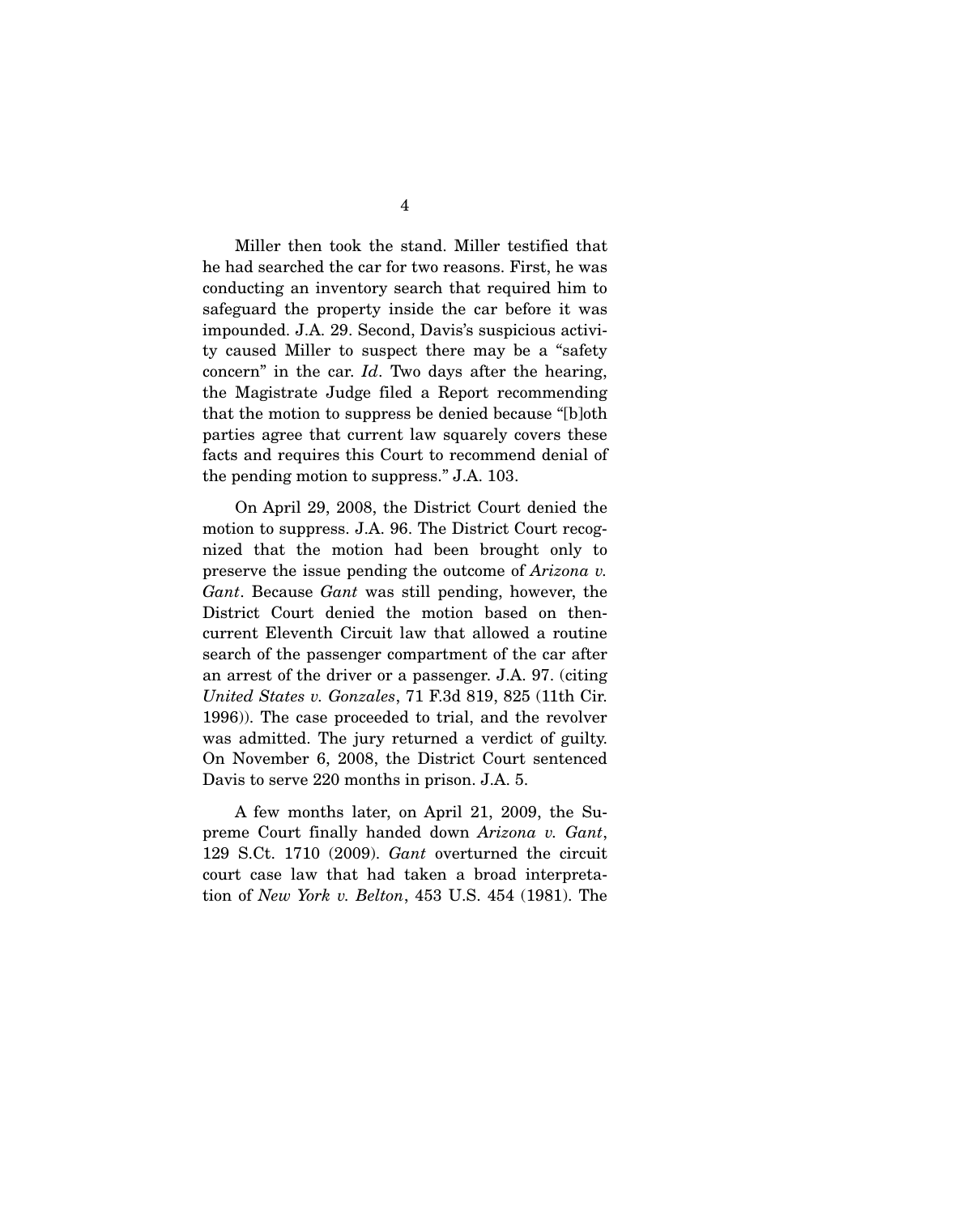lower-court decisions had permitted the police to search the passenger compartment of a car as a routine matter after arresting a recent occupant. In the place of the *Belton* rule adopted by lower courts, including the Eleventh Circuit, *Gant* announced a new rule: "Police may search a vehicle incident to a recent occupant's arrest only if the arrestee is within reaching distance of the passenger compartment at the time of the search or it is reasonable to believe the vehicle contains evidence of the offense of arrest." *Gant*, 129 S.Ct. at 1723.

 On appeal before the Eleventh Circuit, Davis argued that *Gant* required his conviction to be overturned. The Court of Appeals agreed that *Gant* applied. Under *Griffith v. Kentucky*, 479 U.S. 314, 328 (1987), new rules of criminal procedure apply to all cases not yet final when the new rule was announced. "Because Davis's case was pending on direct appeal when *Gant* was decided, the rule announced in that decision applies to his case." J.A. 112. The Court of Appeals also agreed that applying *Gant* required holding that Davis's Fourth Amendment rights had been violated: "There can be no serious dispute that the search here violated Davis's Fourth Amendment rights as defined in *Gant*." *Id*. The Court of Appeals nonetheless affirmed the conviction on the ground that whether the Fourth Amendment "applied" was distinct from whether it afforded Davis a remedy. J.A. 113.

 According to the Court of Appeals, the remedy of the exclusionary rule was unavailable because "the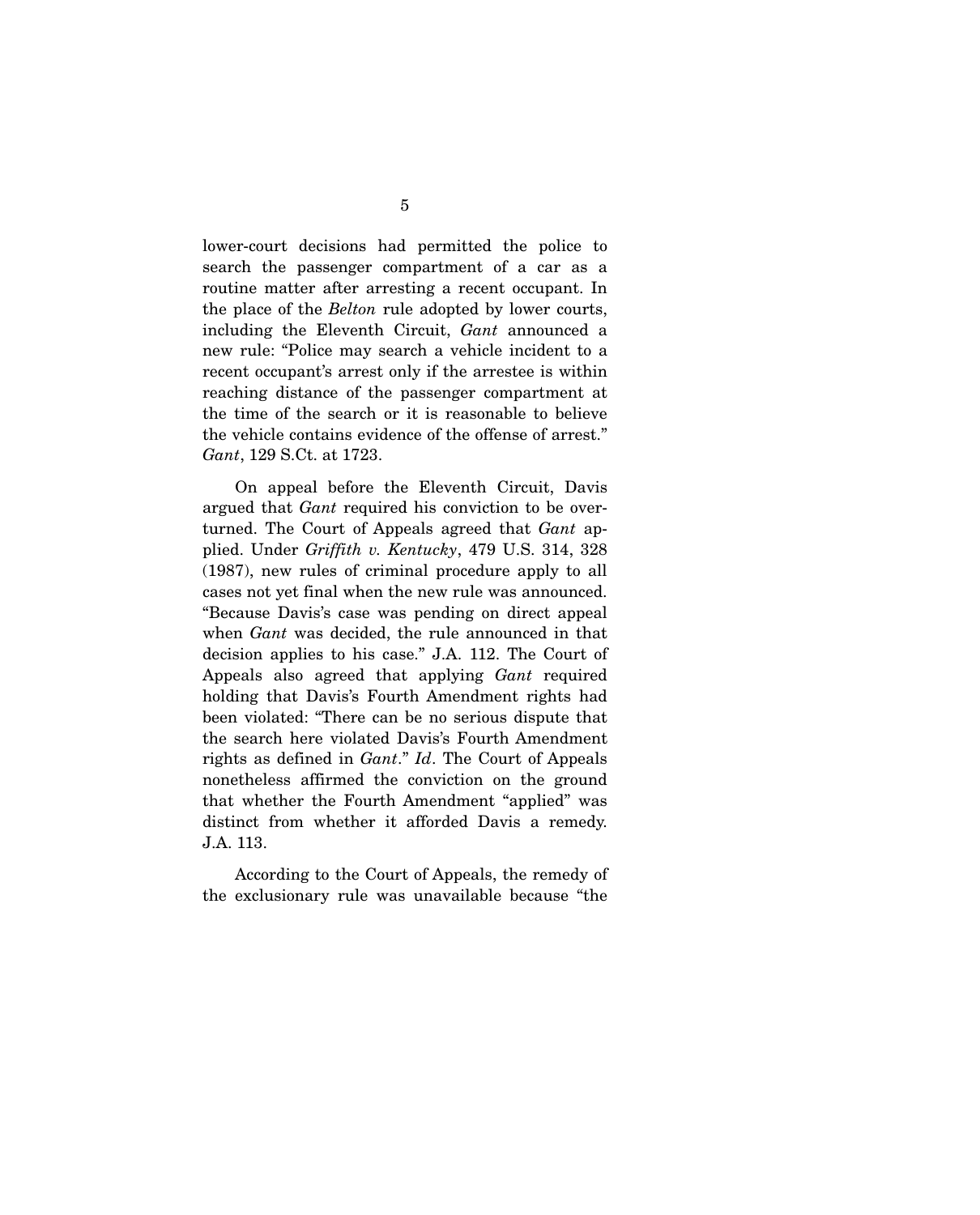exclusionary rule does not apply when the police conduct a search in objectively reasonable reliance on our well-settled precedent, even if that precedent is subsequently overturned." J.A. 114. The exclusionary rule was unavailable because the sole purpose of the exclusionary rule is to deter police misconduct. A police officer who "reasonably relied on well-settled precedent" was not at fault, however, and therefore could not be deterred by suppression of evidence:

Miller did not deliberately violate Davis's constitutional rights. Nor can he be held responsible for the unlawfulness of the search he conducted. At the time of the search, we adhered to the broad reading of *Belton* that the Supreme Court later disavowed in *Gant*, and a search performed in accordance with our erroneous interpretation of Fourth Amendment law is not culpable police conduct. Law enforcement officers in this circuit are entitled to rely on our decisions, and penalizing the officer for the court's error, rather than his own, cannot logically contribute to the deterrence of Fourth Amendment violations.

J.A. 118 (internal quotations and citations omitted).

 The Court of Appeals analogized police reliance on circuit precedent to reliance on defective warrants in *United States v. Leon*, 468 U.S. 897 (1984), reliance on defective statutes in *Illinois v. Krull*, 480 U.S. 340 (1987), and reliance on police bookkeeping errors in *Herring v. United States*, 129 S.Ct. 695 (2009). Just as the exclusionary rule did not apply in those cases,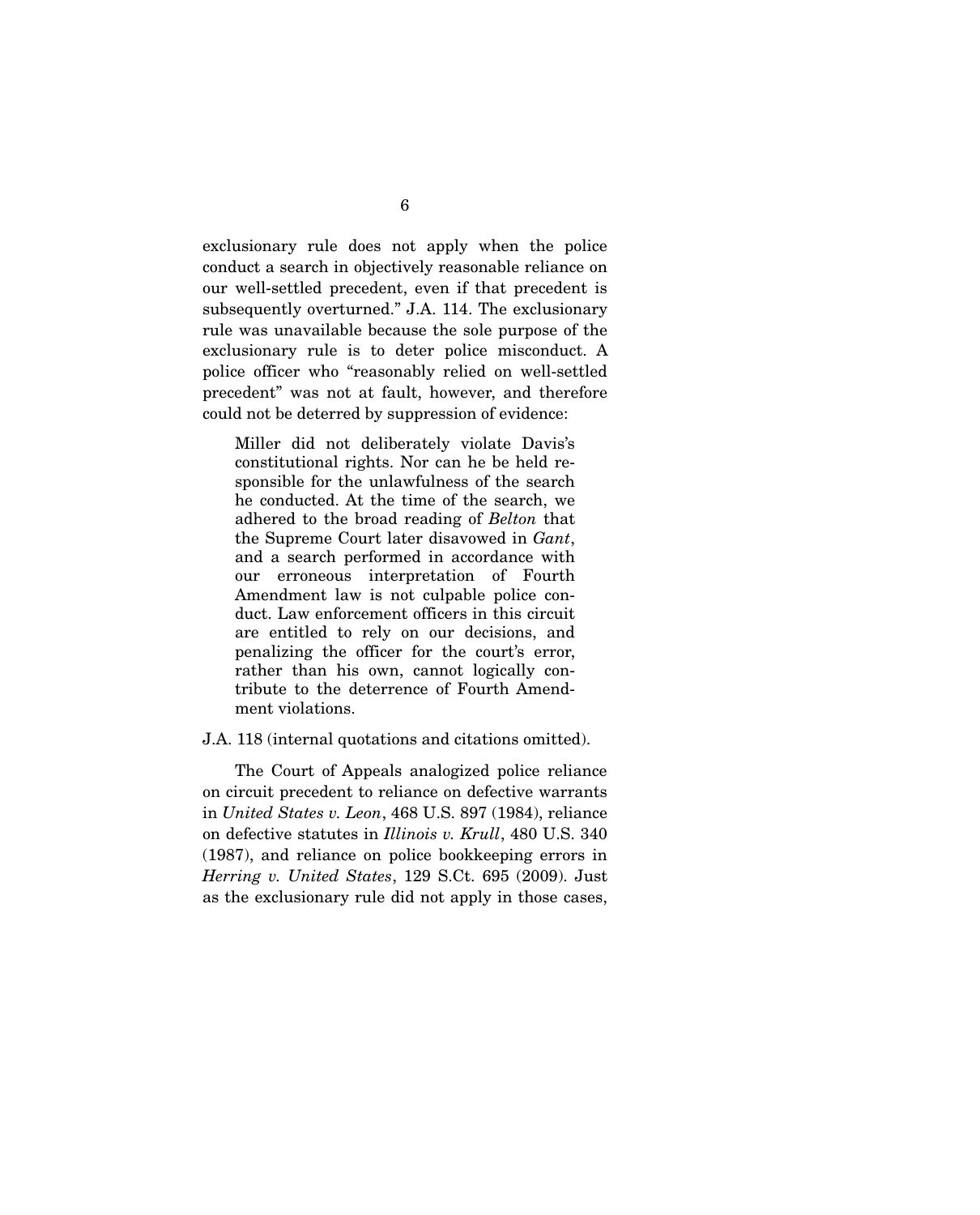neither should it apply here. J.A. 119-20. The Court of Appeals recognized that its holding would mean that new Fourth Amendment rules would have only prospective effect, and that this "may weaken criminal defendants' incentive to urge 'new' rules on the courts." J.A. 119 n.8. But the court reasoned that this was irrelevant because "the exclusionary rule is designed to deter misconduct, not to foster the development of Fourth Amendment law." *Id*.

#### **SUMMARY OF THE ARGUMENT**

 $\overbrace{\hspace{2.5cm}}$   $\overbrace{\hspace{2.5cm}}$   $\overbrace{\hspace{2.5cm}}$ 

 This is a case about the role of the Supreme Court in the development of Fourth Amendment law. The Supreme Court occasionally must correct a mistaken precedent and set Fourth Amendment law on its proper course. When this happens, the Court has always retained the power to enforce its new decision through the exclusionary rule. For example, in the famous case of *Katz v. United States,* 389 U.S. 347 (1967), the Court overturned *Olmstead v. United States*, 277 U.S. 438 (1928), and recognized that the Fourth Amendment prohibits wiretapping phone calls without a warrant. The Court did not merely announce its new decision in an advisory opinion. Instead, the Court reversed Katz's conviction. The exclusionary rule applied despite the Government's reliance on overturned law.

 This case considers whether the Court should adhere to its traditional role or instead should embark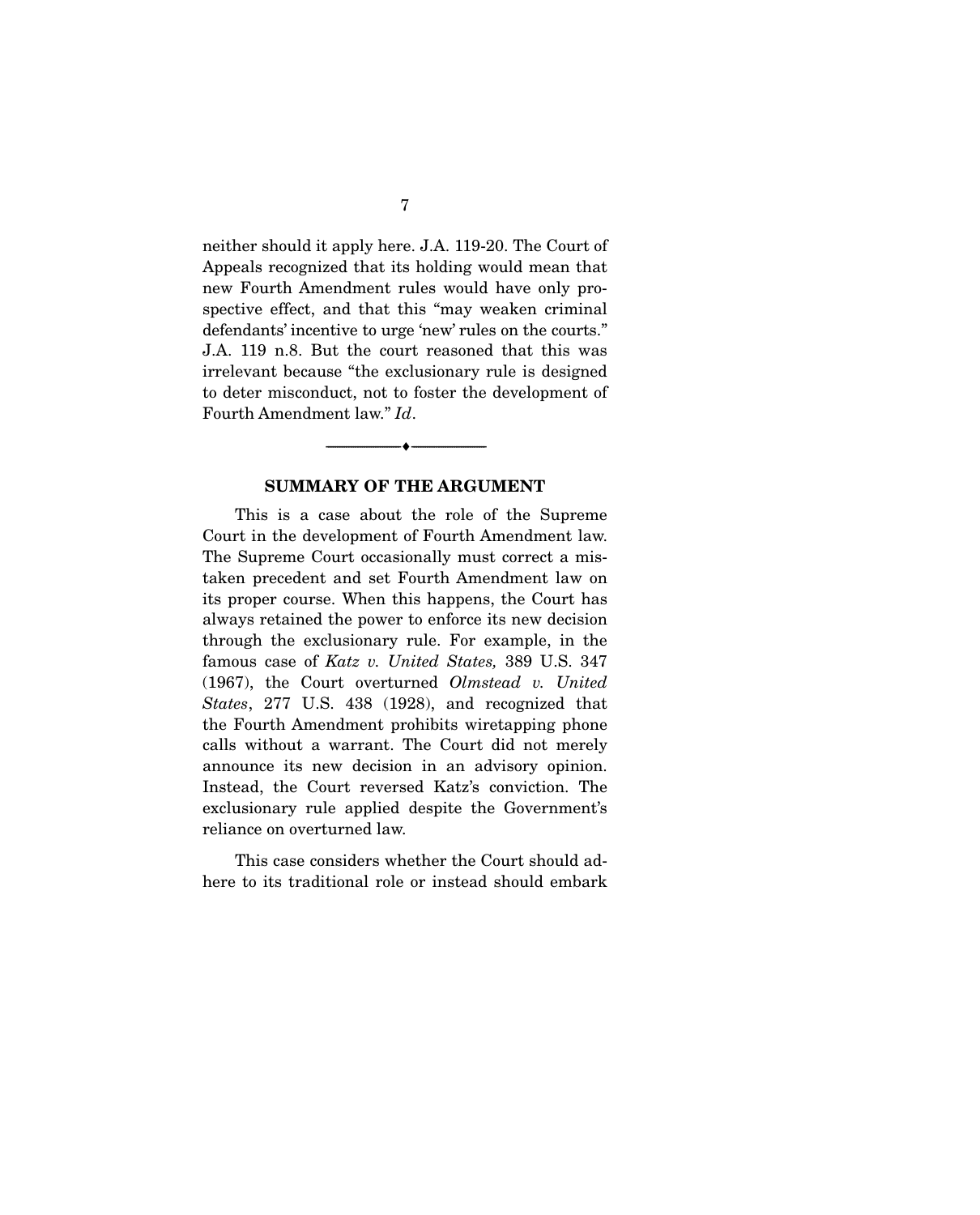on a new experiment. Under the approach embraced by the Court of Appeals, new Fourth Amendment decisions could apply only prospectively. When correcting erroneous precedent, the Supreme Court would make its decision but not enforce it. The Court would issue an advisory opinion and then affirm the conviction because the officers acted in reliance on the precedent overturned.

 The Court should decline to embark on this experiment for three reasons. First, the decision below upsets long-established practice and precedent. A simple rule governs the scope of the exclusionary rule for new decisions: The exclusionary rule applies in the decision announcing the new rule and in all other cases not yet final but does not apply on collateral review. The Court adopted this rule in *Griffith v. Kentucky*, 479 U.S. 314, 328 (1987), a case that finally closed the jurisprudential Pandora's Box opened by *Linkletter v. Walker*, 381 U.S. 618 (1965). The decision below offers a return to the discredited *Linkletter* regime with a new label of "good faith" instead of the old label of "retroactivity." The Court should adhere to *Griffith* and hold that the exclusionary rule applies.

 Second, the rule adopted by the Court of Appeals ignores the limits of the judicial power under Article III. If the exclusionary rule does not apply, the Supreme Court cannot review Fourth Amendment challenges brought by criminal defendants to settled precedents. The Government would always win such cases. If the Court agreed with the precedent it would rule for the Government on the merits, and if the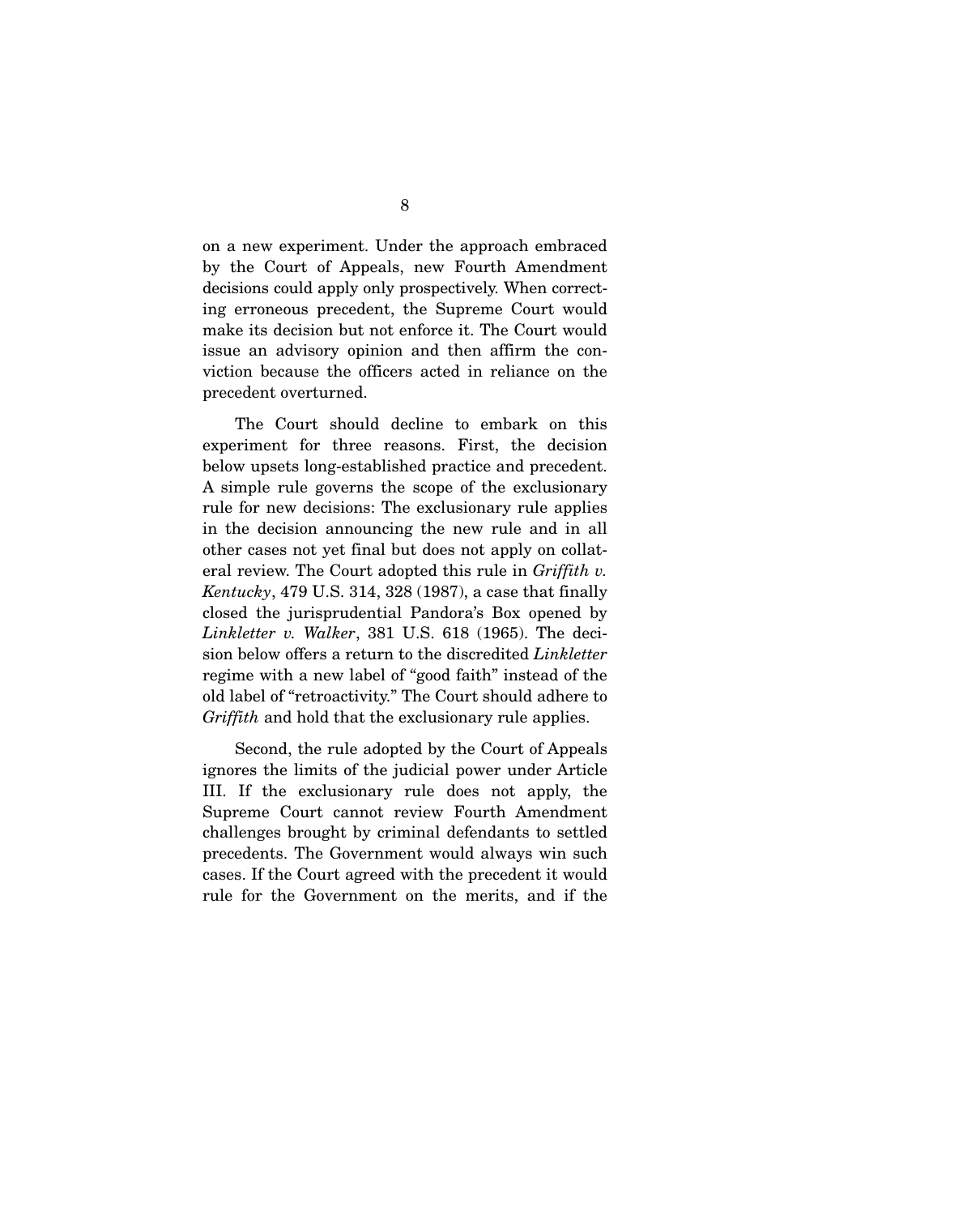Court overturned the precedent it would rule for the Government under the good-faith exception. The absence of any genuine controversy would deny Article III standing to defense challenges and require courts to engage in prospective decisionmaking that the Constitution forbids.

 Third, a new exception to the exclusionary rule for reliance on overturned decisions should be rejected because the exclusionary rule provides the only realistic way for the Court to correct mistakes. The exclusionary rule triggers defense challenges, and those challenges enable reconsideration of circuit and Supreme Court caselaw. Without the exclusionary rule, the direction of Fourth Amendment law would become a one-way street in favor of expanded government power. The exclusionary rule therefore deters constitutional violations by ensuring that the police have accurate rules to enforce. Good-faith cases including *United States v. Leon*, 468 U.S. 897 (1984), *Illinois v. Krull*, 480 U.S. 340 (1987), and *Herring v. United States*, 129 S.Ct. 695 (2009), are distinguishable because they deal with the enforcement of existing law rather than the law's proper development.

 Finally, the costs of the exclusionary rule for reliance on overturned precedents are modest. The exclusionary rule is already full of holes: The fact that it is available does not mean it will be applied often. A defendant must successfully navigate a long trail of doctrines before courts actually grant relief. Those doctrines include inevitable discovery, independent source, attenuated basis, standing, plain error, and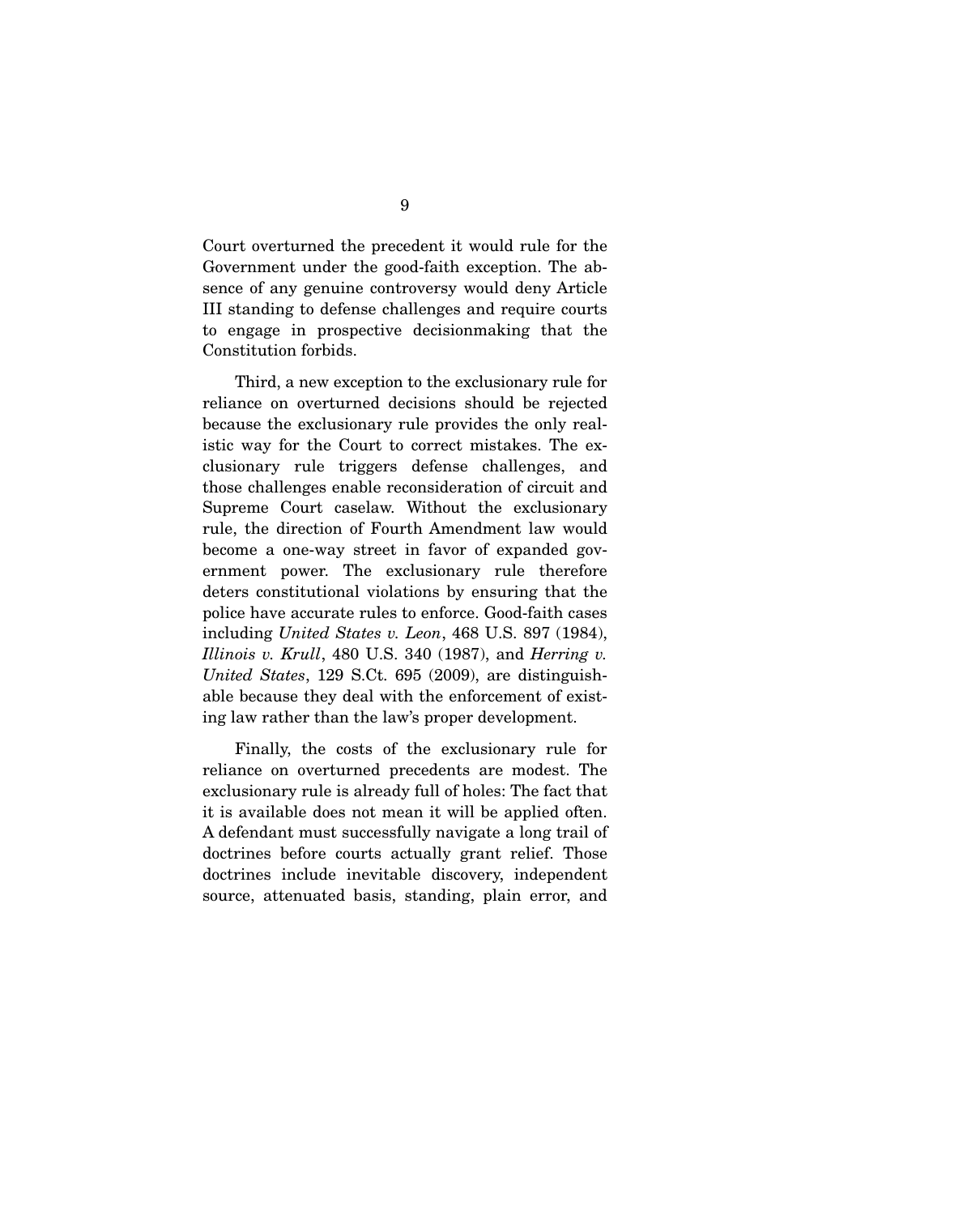harmless error. By sharply limiting the exclusionary remedy in practice, these doctrines have greatly reduced its cost. The exclusionary rule therefore pays its way and should be retained.

#### **ARGUMENT**

--------------------------------- ♦ ---------------------------------

**I. WHEN THE SUPREME COURT OVER-TURNS FOURTH AMENDMENT PRECE-DENT, THE EXCLUSIONARY RULE IS AVAILABLE FOR THE CASE ANNOUNC-ING THE NEW RULE AND ALL OTHER CRIMINAL CASES NOT YET FINAL.** 

The rule adopted by the Court of Appeals represents a dramatic departure from the established precedent of this Court. Over dozens of decisions in the last fifty years, the Court has established a clear and simple test for the scope of the exclusionary rule when new decisions reinterpret Fourth Amendment rights. According to those precedents, the exclusionary rule is available in the case announcing a new rule and all other cases on direct review, while the exclusionary rule is not available in collateral challenges such as habeas proceedings.

 "[T]he continued operation of the exclusionary rule, as settled and defined by our precedents, is not in doubt." *Hudson v. Michigan*, 547 U.S. 586, 603 (2006) (Kennedy, J., concurring). As a result, the starting point in this case must be understanding how the rule adopted below departs from the Court's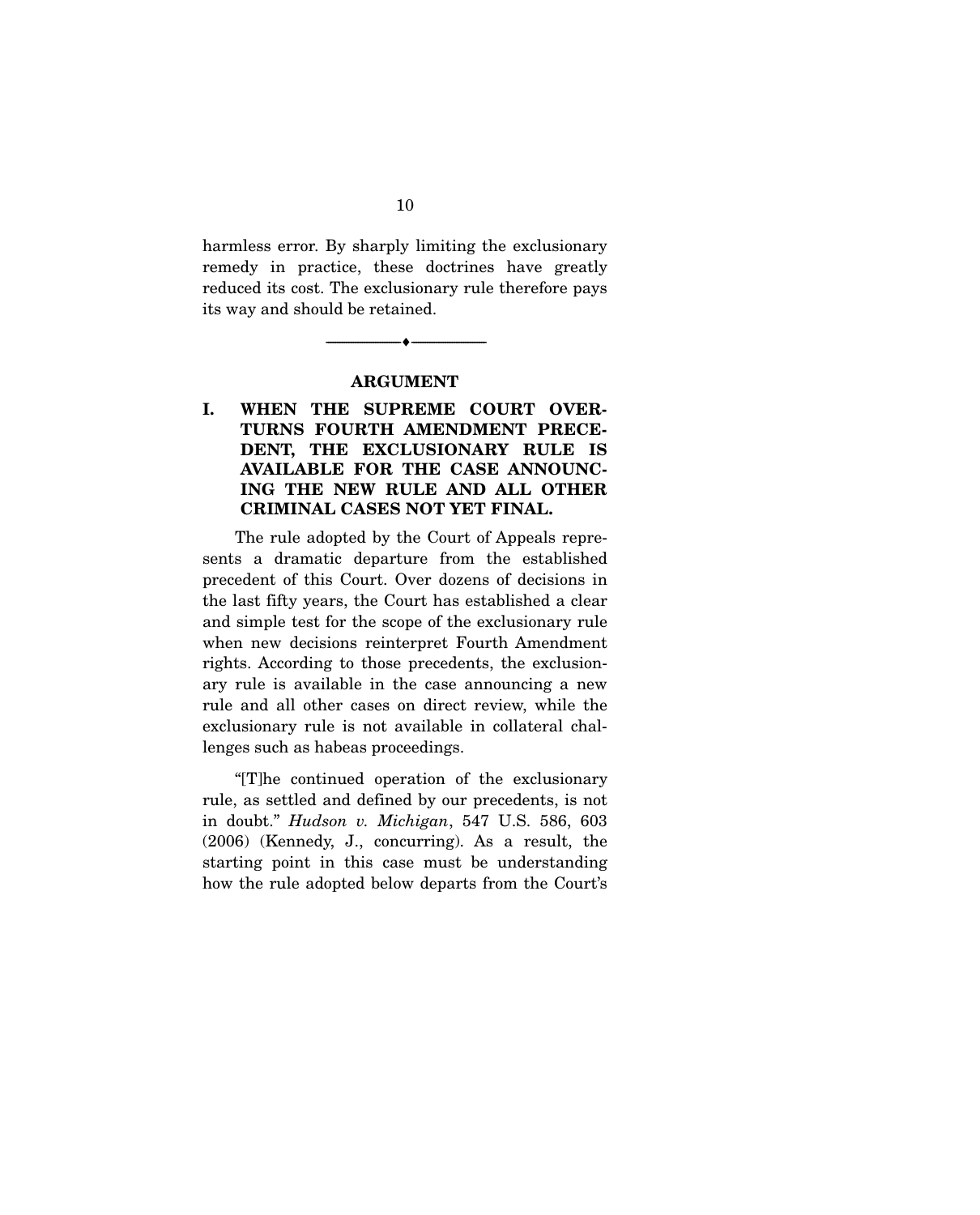precedents on the scope of the exclusionary rule for new Fourth Amendment decisions.

#### **(A) The Exclusionary Rule Is Available In The Case Announcing The New Rule.**

It is well-established that the exclusionary rule is available to enforce the new rule in the decision in which it is announced. *See Stovall v. Denno*, 388 U.S. 293, 301 (1965). This principle is "an unavoidable consequence of the necessity that constitutional adjudications not stand as mere dictum." *Id.* Applying the exclusionary rule in the case announcing a new rule of criminal procedure has two major functions. First, it ensures that the Court "resolve[s] issues solely in concrete cases or controversies." *Id*. Second, it provides the "incentive of counsel to advance contentions requiring a change in the law." *Id.*

 A few examples demonstrate the point. In the famous case of *Katz v. United States*, 389 U.S. 347 (1967), federal agents investigating unlawful betting placed a monitoring device on a public phone booth without a warrant. Agents used the monitoring device to eavesdrop on the suspect's calls. The eavesdropping was lawful under two precedents, *Olmstead v. United States*, 277 U.S. 438 (1928), and *Goldman v. United States*, 316 U.S. 129 (1942). The *Katz* Court overruled *Olmstead* and *Goldman* and held that the monitoring required a warrant. *See Katz,* 389 U.S. at 353. The Court then rejected the government's argument that the fruits of surveillance should be

11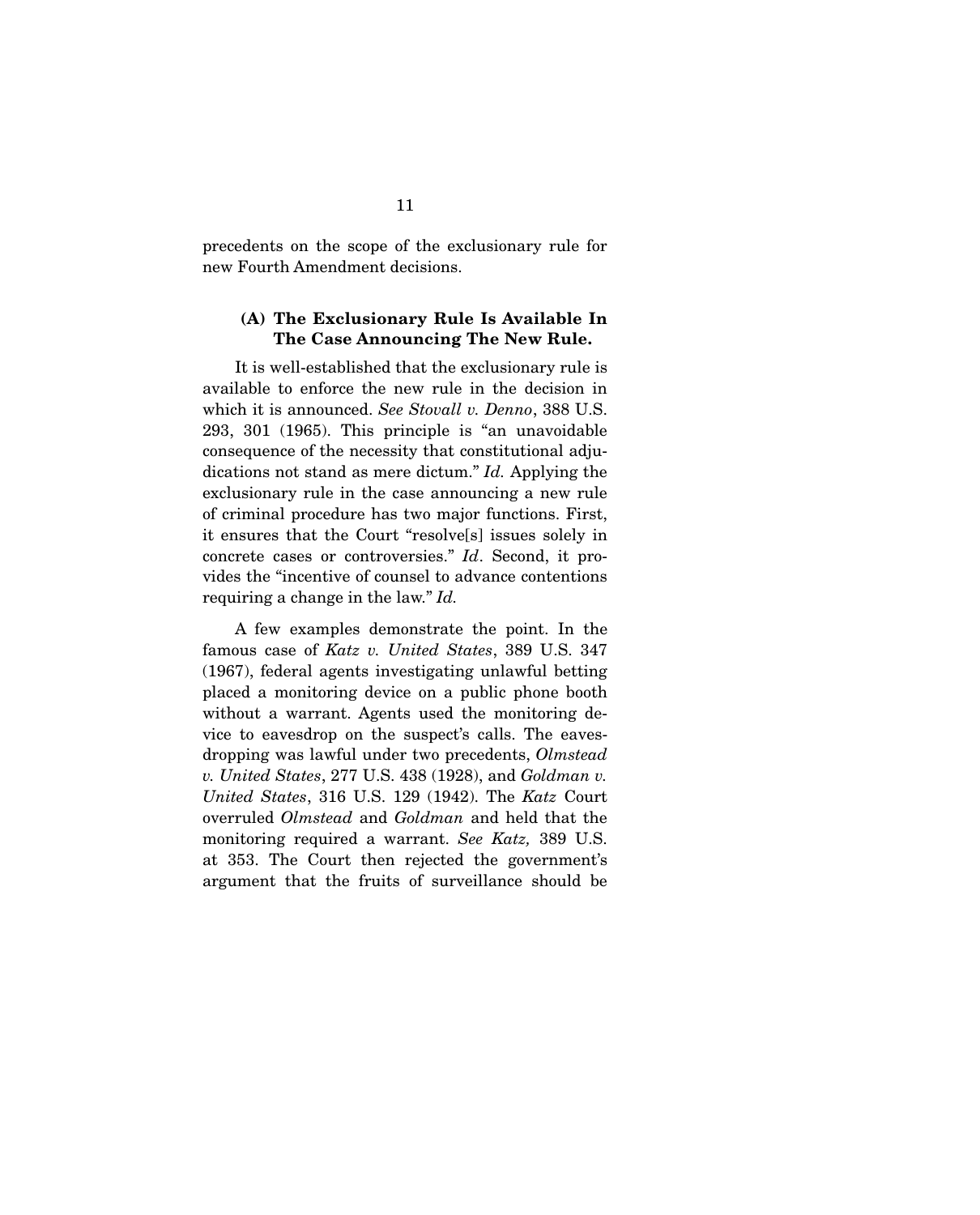admitted because the officers "relied upon the decisions in *Olmstead* and *Goldman*." *Id*. at 356. Refusing to "retroactively validate [the agents'] conduct," *id*., the Court overturned the conviction because no warrant had been obtained: "Because the surveillance here failed to meet that condition, and because it led to the petitioner's conviction, the judgment must be reversed." *Id*. at 359.

 The Court followed the same approach in *Arizona v. Gant*, 129 S.Ct. 1710 (2009). The officer in *Gant* had relied on Ninth Circuit precedent allowing officers to arrest a driver, handcuff him, secure him in a locked squad car, and then search the passenger compartment of the car incident to arrest. After holding that such searches were unconstitutional, the Court affirmed the judgment of the Arizona Supreme Court that had vacated Gant's conviction. *See id.* at 1724. The Court gave Gant the benefit of the rule announced in his case. *See id. See also State v. Gant*, 162 P.3d 640, 646 (Ariz. 2007) (ruling that no exception to the exclusionary rule applied, and thus that "[t]he evidence obtained as a result of the unlawful search must therefore be suppressed.").

 This rule has been followed consistently in other Fourth Amendment decisions that overturned clear circuit precedent. *See, e.g., Steagald v. United States,* 451 U.S. 204, 223, 207 n.1 (1981) (announcing new rules on when warrants are required to enter a home, and then reversing and remanding to give the petitioner the benefit of the new rule despite prior circuit precedent clearly permitting such searches); *Chimel*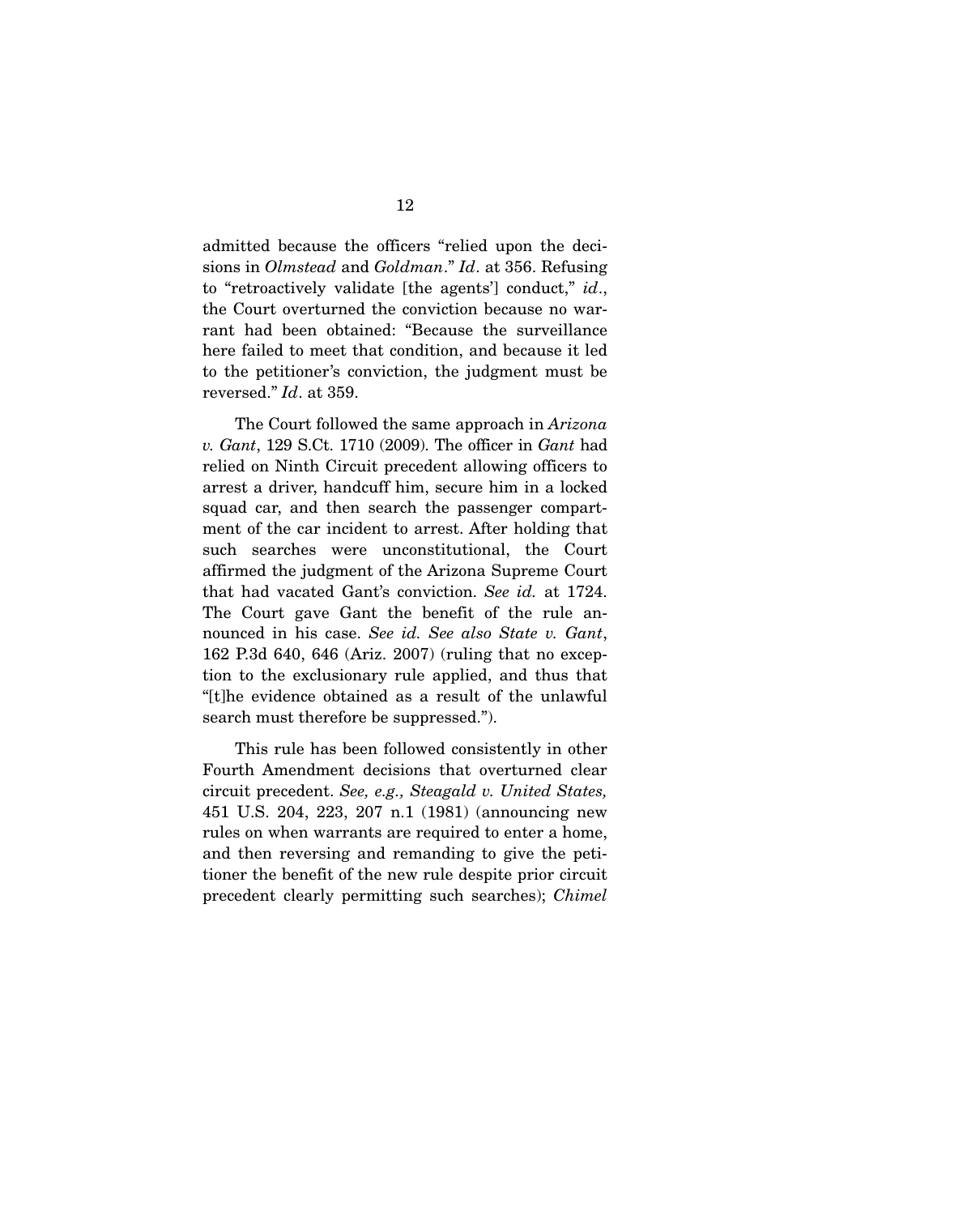*v. California,* 395 U.S. 752, 768 (1969) (announcing new rules on the "search incident to arrest" exception, and then reversing state court decision to give the petitioner the benefit of the new rule despite prior Supreme Court precedent permitting such searches).

#### **(B) The Exclusionary Rule Is Available In All Cases On Direct Review At The Time Of The New Decision.**

The Court has embraced the same rule for other cases on direct review at the time of the new decision. The exclusionary rule is available in all cases not yet final on the date the new rule is announced. *See Griffith v. Kentucky*, 479 U.S. 314, 328 (1987) ("[A] new rule for the conduct of criminal prosecutions is to be applied retroactively to all cases, state or federal, pending on direct review or not yet final, with no exception"). This rule has generally been understood as a rule on the "retroactivity" of new decisions: New decisions are retroactive, and therefore the exclusionary rule applies, to cases on direct review when the new decision was announced. *See Schriro v. Summerlin*, 542 U.S. 348, 351 (2004) ("When a decision of this Court results in a 'new rule,' that rule applies to all criminal cases still pending on direct review.") (citing *Griffith*).

*Powell v. Nevada,* 511 U.S. 79 (1994), is a helpful example. Powell was arrested and detained for four days before he received a probable cause hearing to determine the lawfulness of his detention. Two years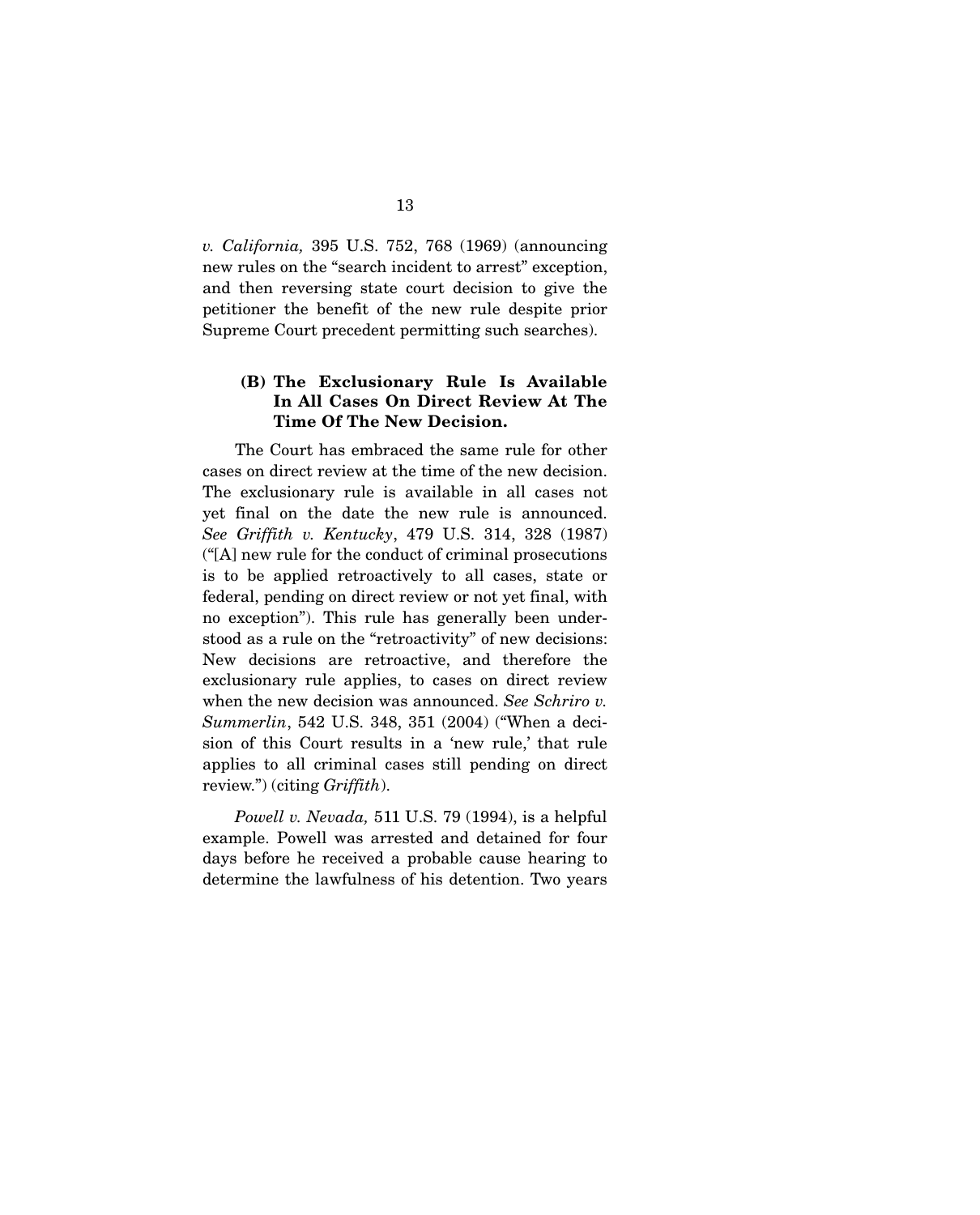later, this Court ruled that the Fourth Amendment requires a post-arrest probable cause hearing within 48 hours of arrest. *See County of Riverside v. McLaughlin*, 500 U.S. 44 (1991). Because Powell's conviction was not yet final, Powell argued that his conviction should be overturned under *McLaughlin*. The Nevada Supreme Court disagreed, ruling that Powell should not be able to benefit from the new rule of *McLaughlin* because of the harmful consequences of applying its new rule to arrests made before the decision. *See Powell v. State*, 838 P.2d 921, 924 n.1 (1992). The Supreme Court vacated and remanded. *See Powell*, 511 U.S. at 85. Under the retroactivity rule of *Griffith*, Powell was entitled to "rely on *McLaughlin* for this simple reason: Powell's conviction was not final when *McLaughlin* was announced." *Powell*, 511 U.S. at 84. Although this did not necessarily mean that Powell would be set free, it did mean that Powell had the opportunity to argue that his conviction should be overturned. *See id*. at 84-85.

 The application of the exclusionary rule to other cases still on direct review is also reflected in the Court's decisions to grant, vacate, and remand (GVR) nine pending cases in light of *Arizona v. Gant* in the weeks following that decision. All nine cases were brought by defendants challenging searches made in reliance on the *Belton* rule that *Gant* rejected. *See, e.g., Megginson v. United States*, 129 S.Ct. 1982 (2009); *Grooms v. United States*, 129 S.Ct. 1981 (2009); *Dunson v. United States*, 129 S.Ct. 2155 (2009); *Booker v. United States*, 129 S.Ct. 2155 (2009);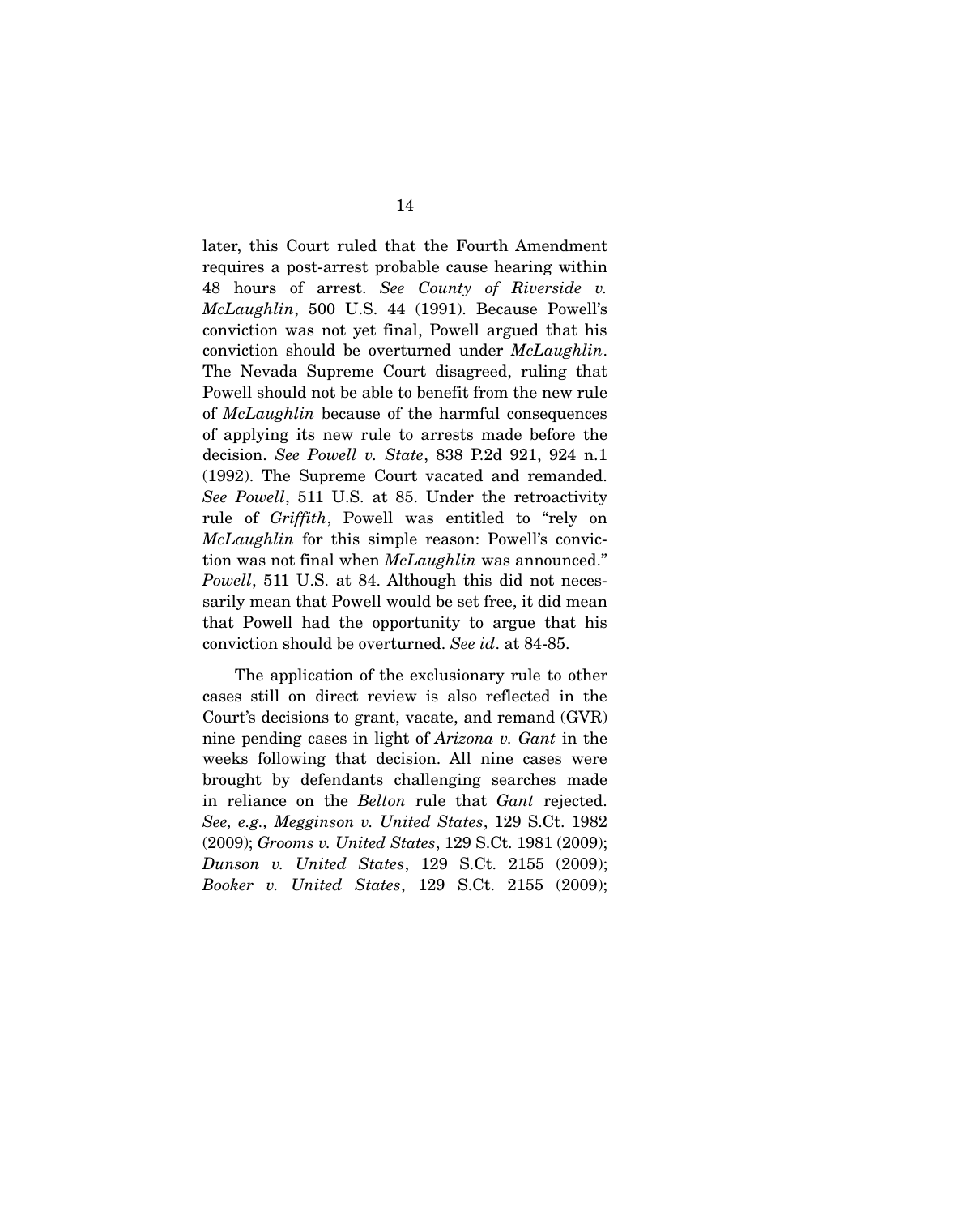*Meister v. Indiana*, 129 S.Ct. 2155 (2009); *Owens v. Kentucky*, 129 S.Ct. 2155 (2009); *Quintana v. United States*, 129 S.Ct. 2156 (2009); *Casper v. United States*, 129 S.Ct. 2156 (2009); *Carter v. North Carolina*, 129 S.Ct. 2158 (2009). The GVRs enabled lower courts to enforce *Gant* on remand using the exclusionary rule. *See, e.g., United States v. Megginson*, 340 Fed.Appx. 856 (4th Cir. 2009) (applying *Gant* on remand and vacating the conviction due to *Gant* violation); *State v. Carter*, 682 S.E.2d 416 (N.C.App. 2009) (same).

 The record in this case reflects the same expectation. In the District Court, Davis moved to suppress the gun because the Supreme Court had recently granted certiorari in *Gant*. J.A. 10-16. In the motion to suppress and at the hearing, Davis candidly acknowledged that then-existing circuit precedent deemed the search constitutional. J.A. 15 ("The defendant would not prevail under existing Eleventh Circuit precedent."); J.A. 19. The only purpose of the suppression hearing was to establish a record so that the forthcoming decision in *Gant* could be applied to Davis on direct review in the event of a conviction. J.A. 19.

 Although the Fourth Amendment's exclusionary rule is available on direct review, a different rule applies after the conviction is final. The suppression remedy for Fourth Amendment violations is not available in habeas or other collateral review proceedings. *See Stone v. Powell*, 428 U.S. 465, 482 (1976). After a conviction is final, the marginal deterrent effect of the exclusionary rule is modest because the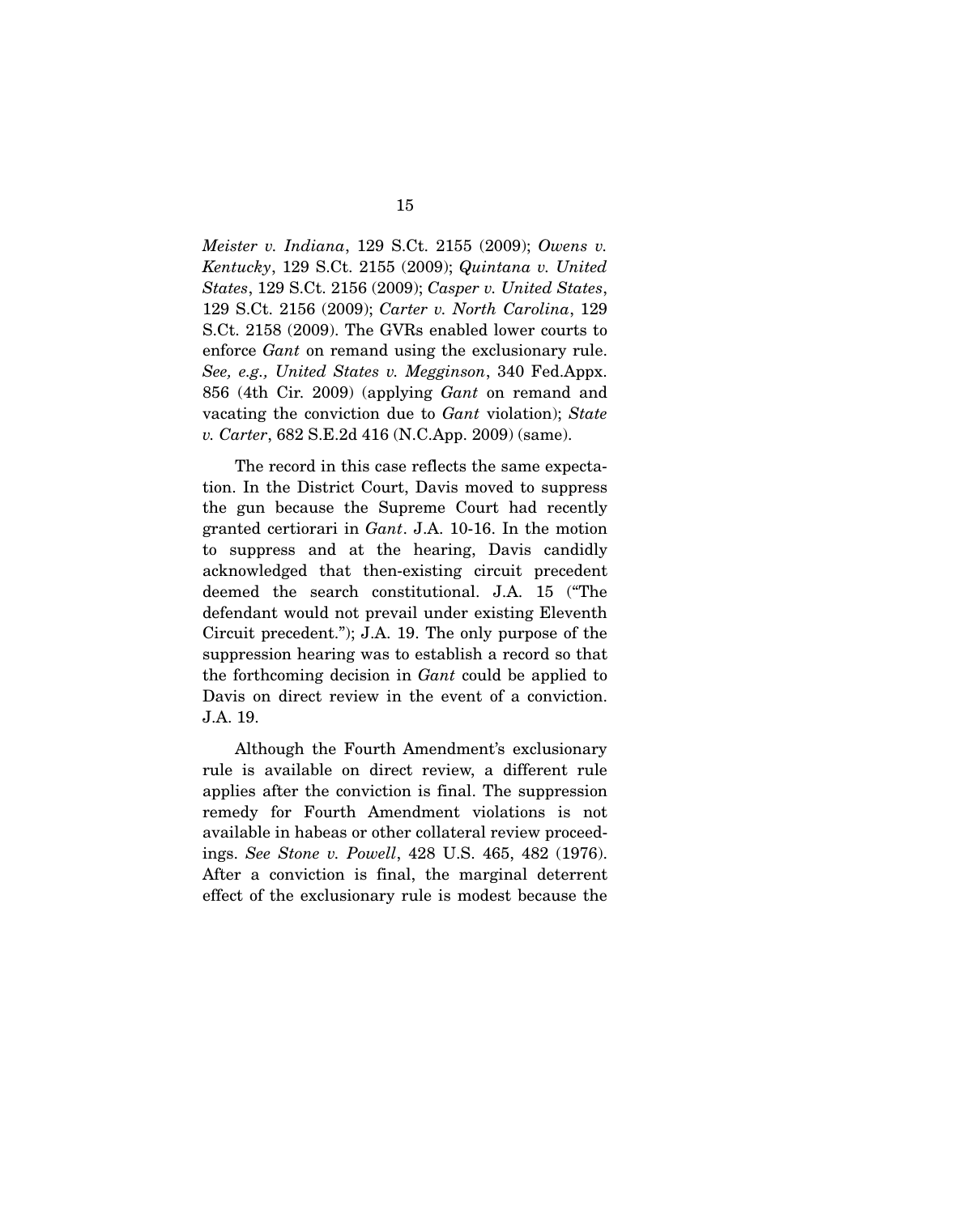exclusionary rule is available on direct review. *See id.* at 493. At the same time, the costs of the exclusionary rule for collateral review proceedings are quite substantial because it would potentially free inmates whose convictions have become final over many years. *Id*. at 494. Weighing those costs and benefits, the exclusionary rule is available on direct review but not in collateral review proceedings. *Id*. at 493-94. *Cf. Teague v. Lane*, 489 U.S. 288 (1989) (adopting very limited retroactivity on collateral review for criminal procedure rules outside the Fourth Amendment).

#### **(C) The Exception To The Exclusionary Rule Created By The Court Of Appeals Reopens The Pandora's Box Of Retroactivity Law That The Court Closed In**  *Griffith v. Kentucky***.**

The rule adopted by the Court of Appeals would be a dramatic break from this established practice. Under its decision, the exclusionary rule never applies when the police rely on "unequivocal" but incorrect circuit precedent. J.A. 120. The Court of Appeals believed that its approach was consistent with prior caselaw because it imagined two distinct inquiries. The first question was whether a new decision "applies" in an abstract sense, which the Court of Appeals saw as a question of retroactivity law. The second question was whether a remedy exists, which the Court of Appeals saw as a separate question of the scope of the exclusionary rule. J.A. 116.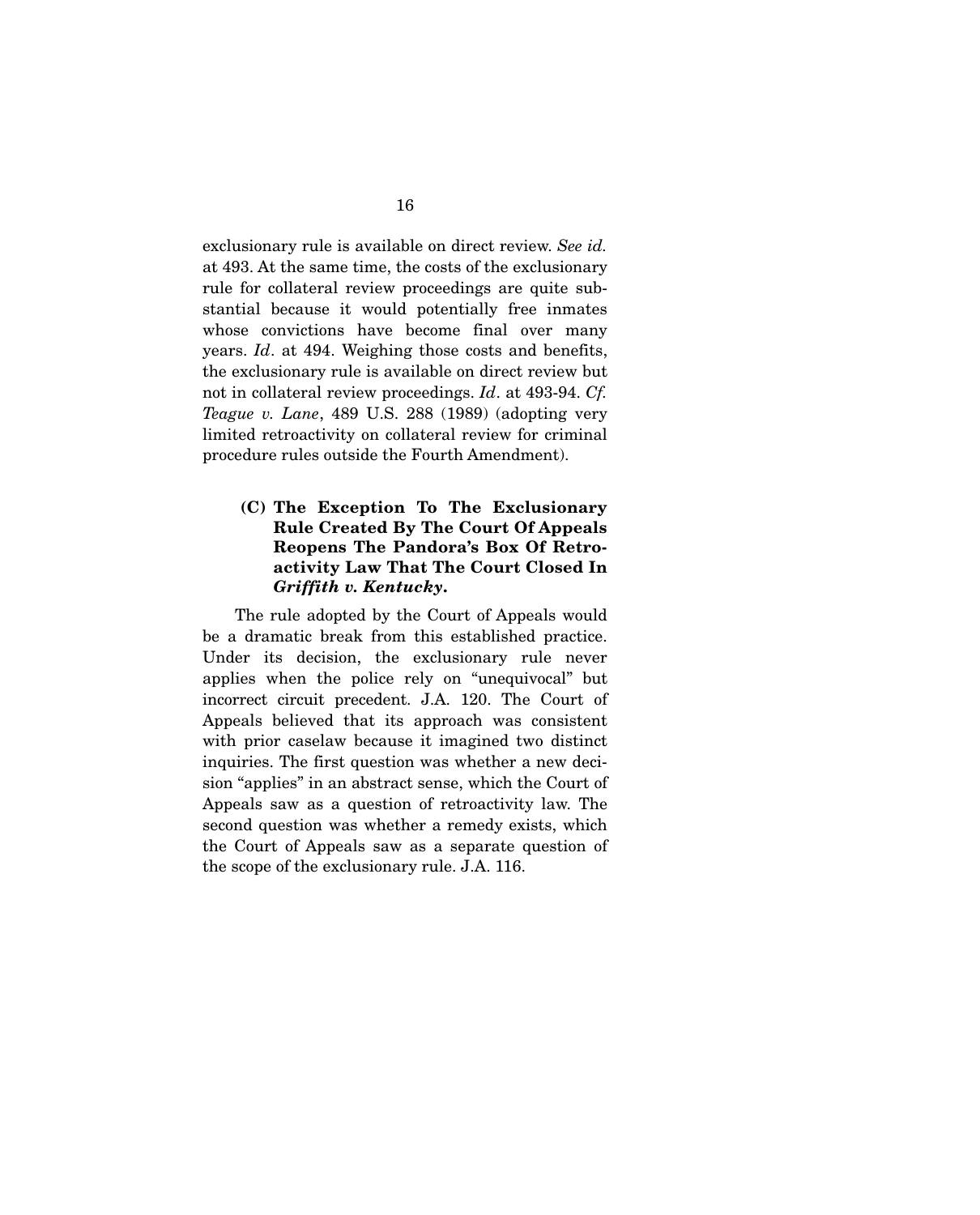The Court of Appeals was incorrect because retroactivity is about remedies, not rights. The retroactivity of criminal procedure rules determines the scope of the exclusionary rule when law changes:

[T]he source of a "new rule" is the Constitution itself, not any judicial power to create new rules of law. Accordingly, the underlying right necessarily pre-exists our articulation of the new rule. What we are actually determining when we assess the "retroactivity" of a new rule is not the temporal scope of a newly announced right, but whether a violation of the right that occurred prior to the announcement of the new rule will entitle a criminal defendant to the relief sought.

*Danforth v. Minnesota*, 552 U.S. 264, 271 (2008). *See also id.* n.5 (noting that "retroactivity" is a misnomer, as the issue is the redressability of violations based on newly recognized rules). The Constitution *always* applies. Retroactivity defines remedies, not rights.

 Because the exclusionary rule is the only means of overturning a conviction based on a Fourth Amendment violation, cases on the retroactivity of Fourth Amendment decisions define the scope of the exclusionary rule when the Court hands down new decisions. The law of "retroactivity" is simply a specific application of the usual balancing test for the scope of the exclusionary rule in the context of new caselaw. *See, e.g., United States v. Peltier*, 422 U.S. 531, 538 (1975) (noting the "interrelation" and "harmony" between retroactivity caselaw specifically and decisions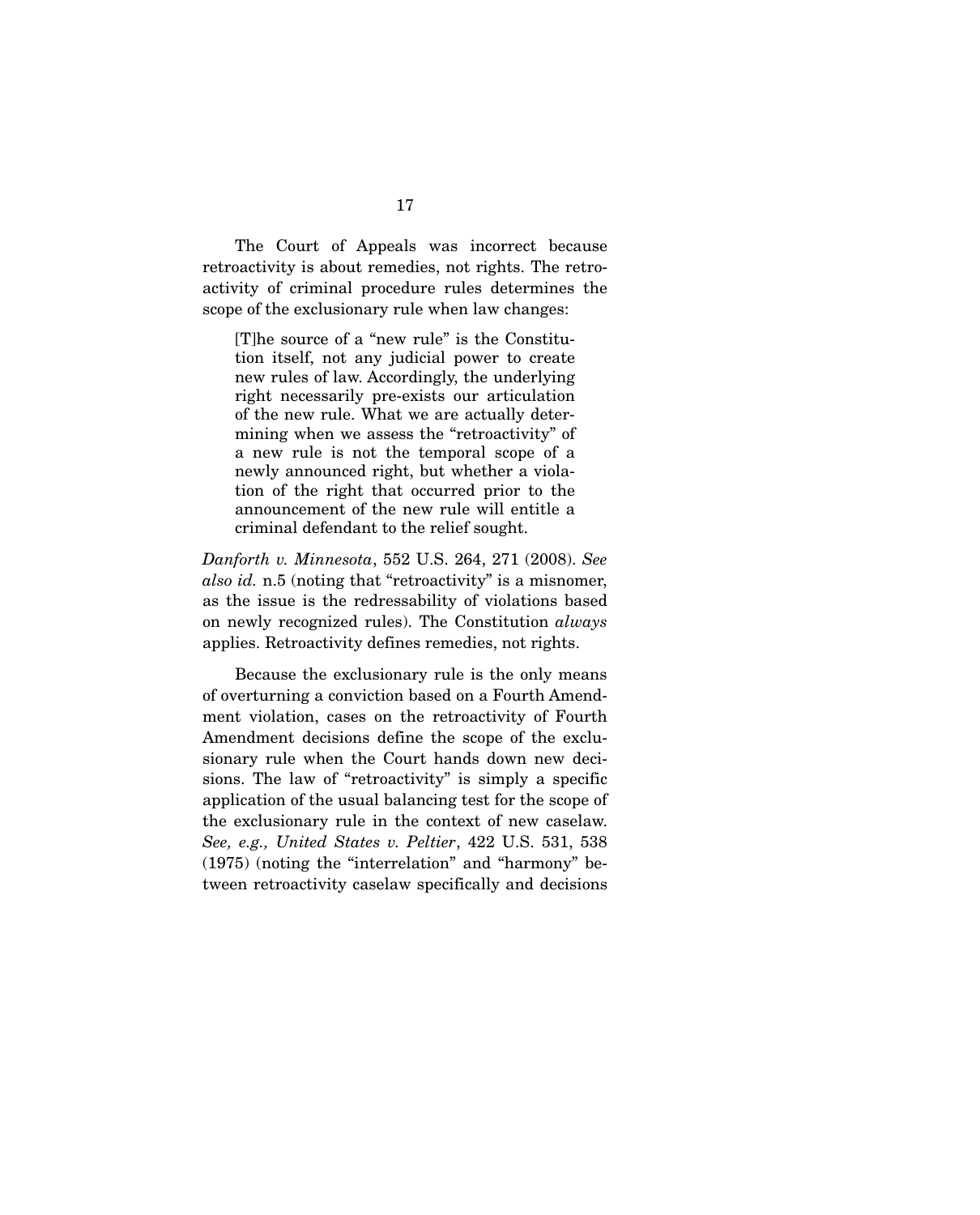on the scope of the exclusionary rule generally); *Stone v. Powell*, 428 U.S. 465, 489 n.26 (1976) ("Cases addressing the question whether search-and-seizure holdings should be applied retroactively also focused on the deterrent purpose served by the exclusionary rule, consistently with the balancing analysis applied generally in the exclusionary rule context."); *United States v. Leon*, 468 U.S. 897, 912-14 (1984) (noting the similarity between retroactivity law and cases expressly on the scope of the exclusionary rule).

 The rule adopted by the Court of Appeals is particularly ironic in light of the history of retroactivity law. As the Court detailed recently in *Danforth*, 552 U.S. at 271-75, there have been several distinct periods of retroactivity law for criminal procedure decisions. Before 1965, the exclusionary rule always applied retroactively to enforce new legal decisions. From 1965 to 1987, however, the exclusionary rule was often applied only prospectively. The exclusionary rule always applied in the case announcing the new interpretation. *Stovall*, 388 U.S. at 301. In other cases, however, the Court decided whether the exclusionary rule applied retroactively using a caseby-case balancing test that weighed the deterrent impact of the exclusionary rule against the cost of setting criminals free. *See Linkletter v. Walker*, 381 U.S. 618, 636-37 (1965) (adopting balancing test for application of the exclusionary rule to enforce new decisions in habeas cases); *Stovall,* 388 U.S. at 301 (adopting *Linkletter* balancing test to other cases on direct review).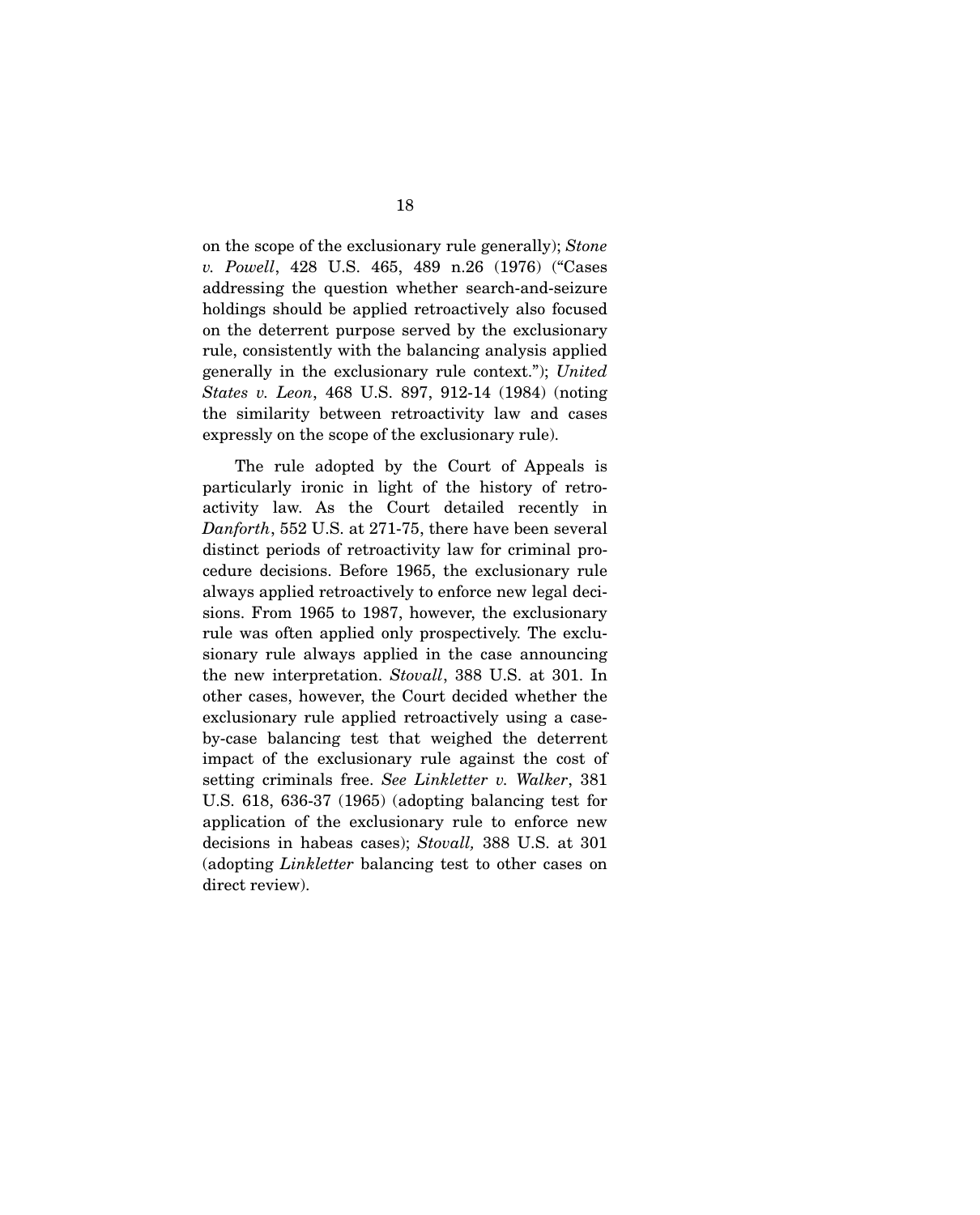During this period from 1965 to 1987, the exclusionary rule applied to other cases not yet final only if it would serve "the deterrent purpose of the exclusionary rule" for each specific new decision in light of the fact that retroactive application would "overturn convictions based on fair reliance upon [overruled] decisions." *Desist v. United States*, 394 U.S. 244, 253 (1969). This case-by-case balancing approach created a "confused and confusing" patchwork of decisions with "strikingly divergent results." *Danforth*, 552 U.S. at 271, 273. Justice Harlan offered particularly devastating critiques of the balancing approach that "laid the groundwork for the eventual demise of the *Linkletter* standard." *Id.* at 274 (citing *Mackey v. United States*, 401 U.S. 667, 675 (1971) (Harlan, J., concurring in part and dissenting in part)).

 The Court rejected the *Linkletter* balancing approach in three steps. First, in 1982, the Court ruled that all Fourth Amendment cases were retroactive so long as the new decisions were not a "clear break" from prior precedent. *See United States v. Johnson*, 457 U.S. 537, 562 (1982). Next, in 1987, the Court rejected the balancing approach entirely and adopted a bright-line rule that the exclusionary rule is available to all cases on direct review whether or not the new decision is a clear break. *Griffith v. Kentucky*, 479 U.S. 314, 328 (1987). The opinion in *Griffith* focused on the need to treat like cases alike, rather than costs and benefits, but the Court later noted that *Griffith* implicitly rejected reasonable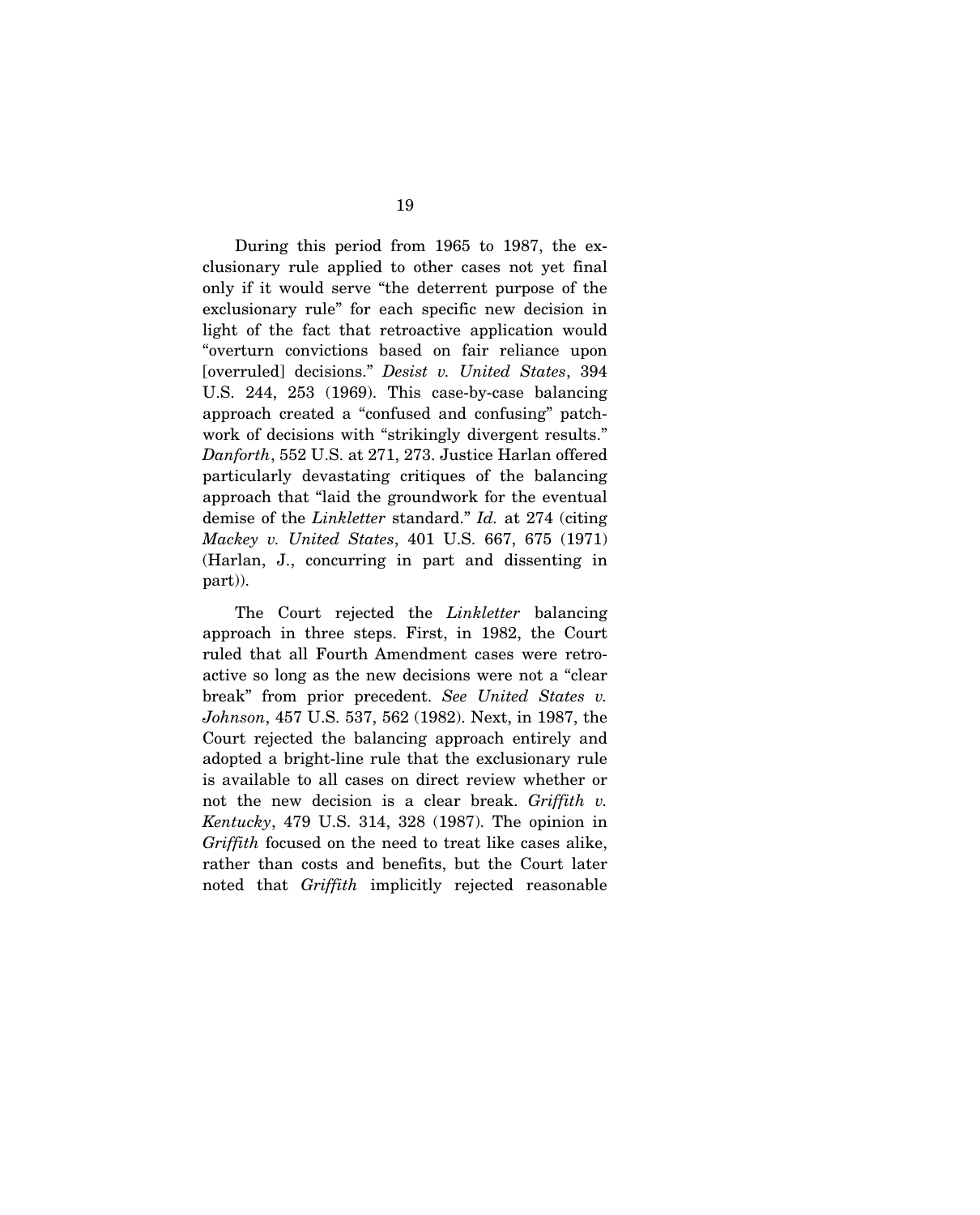reliance on precedent as a justification for prospective decisionmaking on direct review. *See American Trucking Associations v. Smith*, 496 U.S. 167, 198 (1990). Finally, in 1989, the Court rejected the *Linkletter* balancing test on collateral review. *See Teague v. Lane*, 489 U.S. 288 (1989).

 With this background, it becomes clear that the decision of the Court of Appeals reopens the Pandora's Box of retroactivity law on direct review that this Court was thought to have slammed shut in *Griffith*. The rule adopted by the Court of Appeals is characterized as a decision on the good-faith exception to the exclusionary rule. J.A. 123. But the Court of Appeals' rule is simply a modified version of the discredited *Linkletter* retroactivity test. Just like *Linkletter*, it weighs reliance interests against deterrence interests to determine when the exclusionary rule applies. If anything, the rule adopted below goes beyond *Linkletter* in that it avoids suppression even in the case announcing the new rule.

 The sense of déjà vu becomes particularly strong if you compare the rule adopted below with the rule rejected in *United States v. Johnson*, 457 U.S. 537 (1982). *Johnson* considered whether the exclusionary rule applied to other cases on direct review when the Supreme Court handed down a new Fourth Amendment rule in *Payton v. New York*, 445 U.S. 573 (1980). In its brief to this Court, the United States argued that *Linkletter* retroactivity doctrine should be read to create a good-faith exception to the exclusionary rule for reliance on then-existing law on direct review.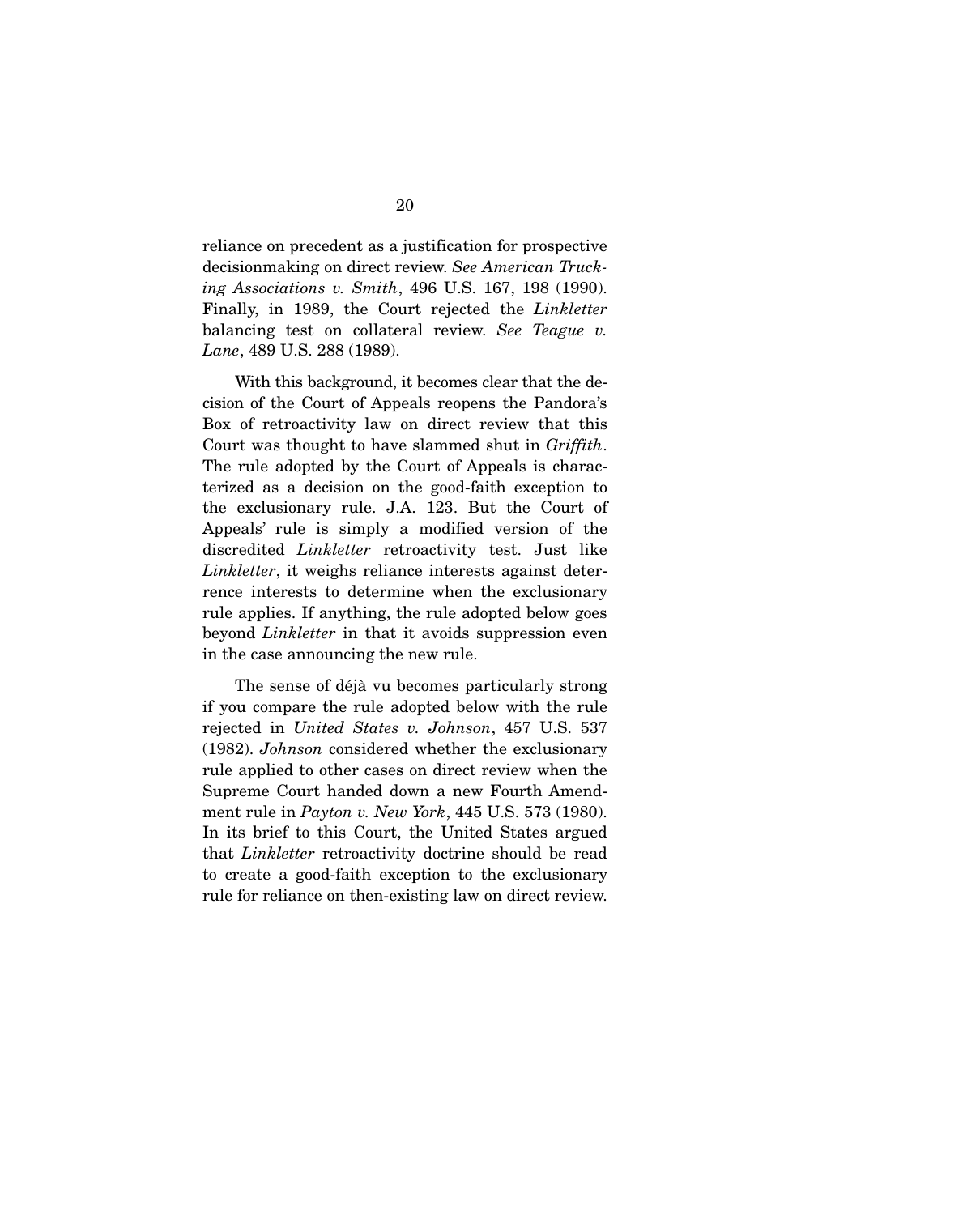"[W]here law enforcement officers obtained . . . evidence in good faith compliance with then-prevailing constitutional norms," the United States argued, "neither the deterrent purpose of the rule nor the imperative of judicial integrity justified the suppression of highly probative evidence." Brief of the United States in *United States v. Johnson* at 9 (citing *United States v. Peltier*, 422 U.S. 531 (1975)). This exception to the exclusionary rule was appropriate, the United States asserted, because the police could not be deterred if they "did not know, and could not reasonably be charged with knowing, that their actions were proscribed by the Fourth Amendment." *Id.* at 10.

 The *Johnson* Court rejected the Government's proposed good-faith exception on grounds that it would reduce retroactivity to "an absurdity" and essentially "eliminate *all* Fourth Amendment rulings from consideration for retroactive application." *Johnson*, 457 U.S. at 560 (emphasis in original). The Court instead used *Johnson* as a "first step" towards applying the exclusionary rule to all cases on direct review – a journey later completed in *Griffith*. *Id.* at 562. Johnson was therefore entitled to invoke the exclusionary rule to benefit from the new rule of *Payton*. *Id.*

 The argument of the United States in this case recycles its failed argument in *Johnson*. Granted, the label has changed. In *Johnson*, the United States sought a good-faith exception to the exclusionary rule for new legal decisions under the cost/benefit balancing test required by retroactivity doctrine. In this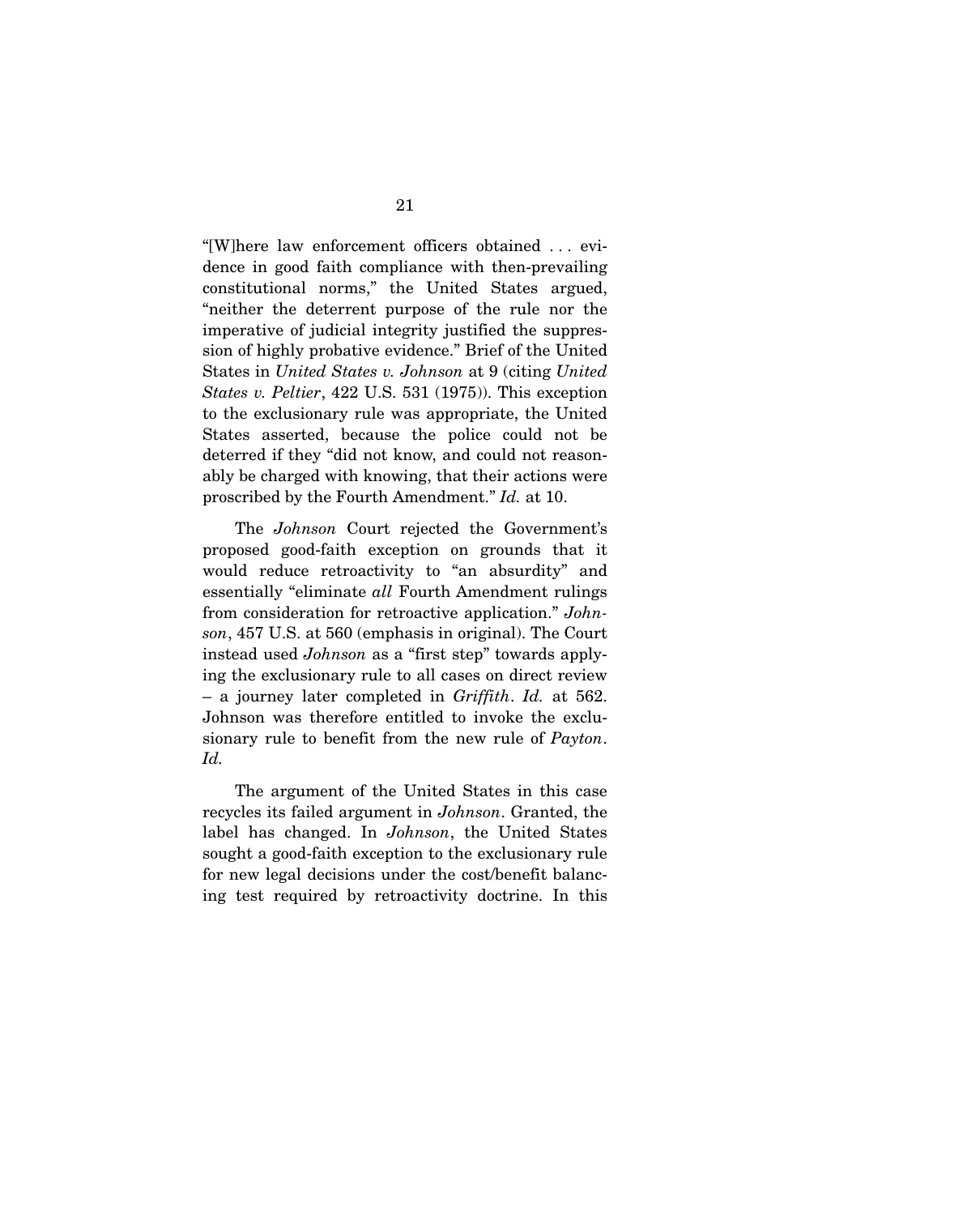case, the United States seeks a good-faith exception to the exclusionary rule for new legal decisions under the cost/benefit balancing test required by exclusionary rule doctrine. Aside from the label, though, the territory is familiar. This case is a retroactivity case in disguise. And it is a thin disguise, the legal equivalent of Groucho Marx glasses with a funny nose.

**II. IF THE EXCLUSIONARY RULE DOES NOT APPLY, ARTICLE III WILL PRO-HIBIT THE SUPREME COURT FROM REVIEWING CHALLENGES TO CIRCUIT COURT OR SUPREME COURT FOURTH AMENDMENT DECISIONS IN CRIMINAL CASES.** 

The established practice that the exclusionary rule applies to cases announcing new rules and to all other cases on direct review is not only deeply ingrained in existing caselaw. It is also required by Article III of the United States Constitution. The judicial power recognized by Article III does not permit the Supreme Court to review cases and resolve questions of law when its decision would not have any actual impact on the case before it or on any other case.

 Creating an exception to the exclusionary rule for searches consistent with overturned precedents would render the Supreme Court unable to provide relief to criminal defendants who brought such challenges. As a result, Article III would leave the Court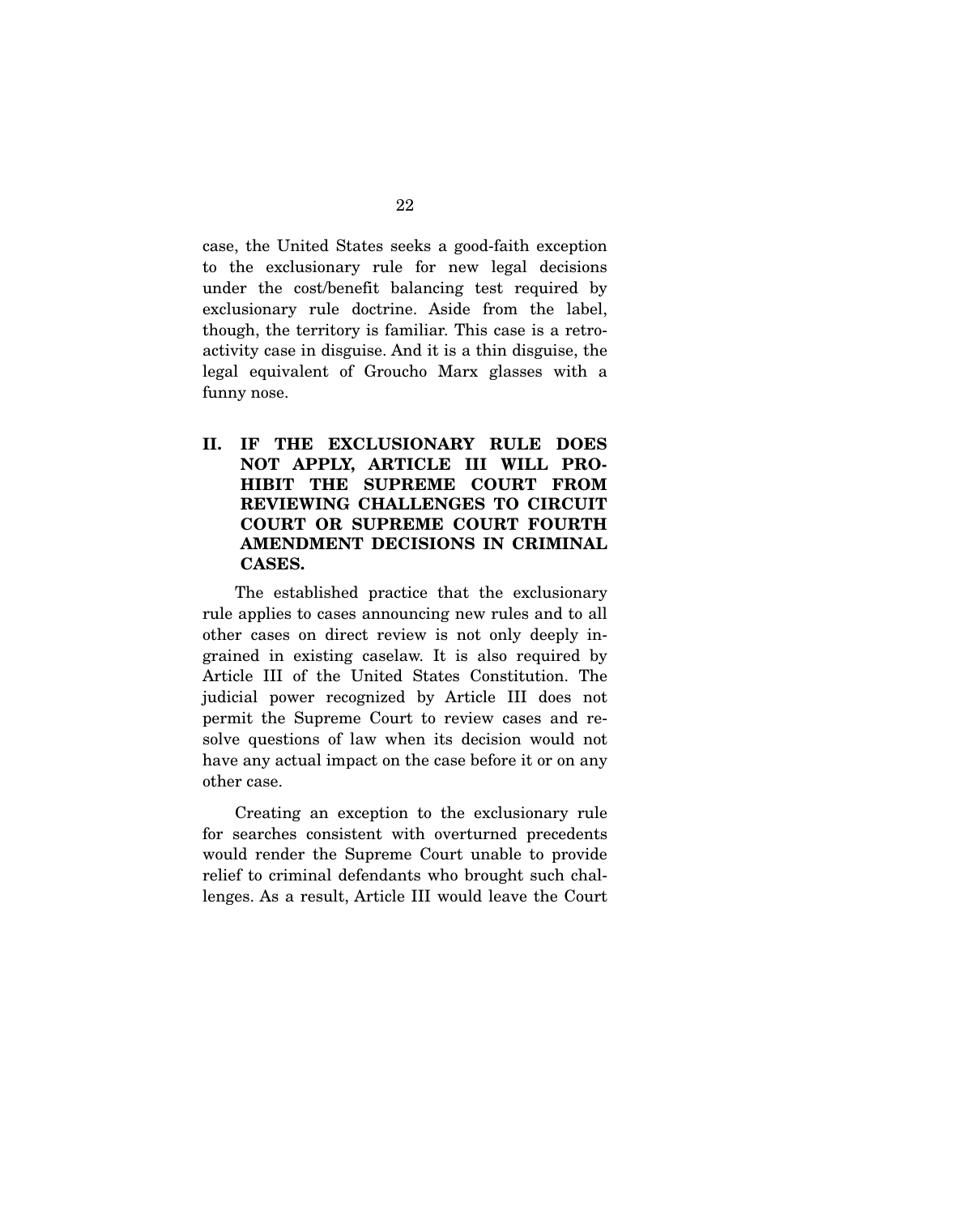unable to review challenges to circuit court or Supreme Court Fourth Amendment precedents in criminal cases. This result can be reached under either of two closely-related constitutional doctrines: first, the prohibition on prospective decisionmaking; and second, the requirement of Article III standing.

### **(A) The Decision Below Would Require Courts To Engage In Prospective Decisionmaking That The Constitution Forbids.**

 The decision below permits new Fourth Amendment decisions to be applied only prospectively. So long as erroneous circuit precedent clearly permitted the challenged search, new rules expanding constitutional protection would not apply either to the case announcing the rule or in other cases on direct review. J.A. 121-23. The Constitution forbids such a rule, however. "[P]rospective decisionmaking is quite incompatible with the judicial power," and "courts have no authority to engage in the practice." *Harper v. Virginia Dept. of Taxation*, 509 U.S. 86, 106 (1993) (Scalia, J., concurring).

 The judicial power is the power to interpret the law, "not the power to change it*.*" *James B. Beam Distilling Co. v. Georgia*, 501 U.S. 529, 549 (1991) (Scalia, J., concurring in the judgment). This fundamental principle requires judges to "discern[ ] what the law *is,* rather than decree[ ] what it is today *changed to,* or what it will *tomorrow* be." *Id.* (emphasis in original).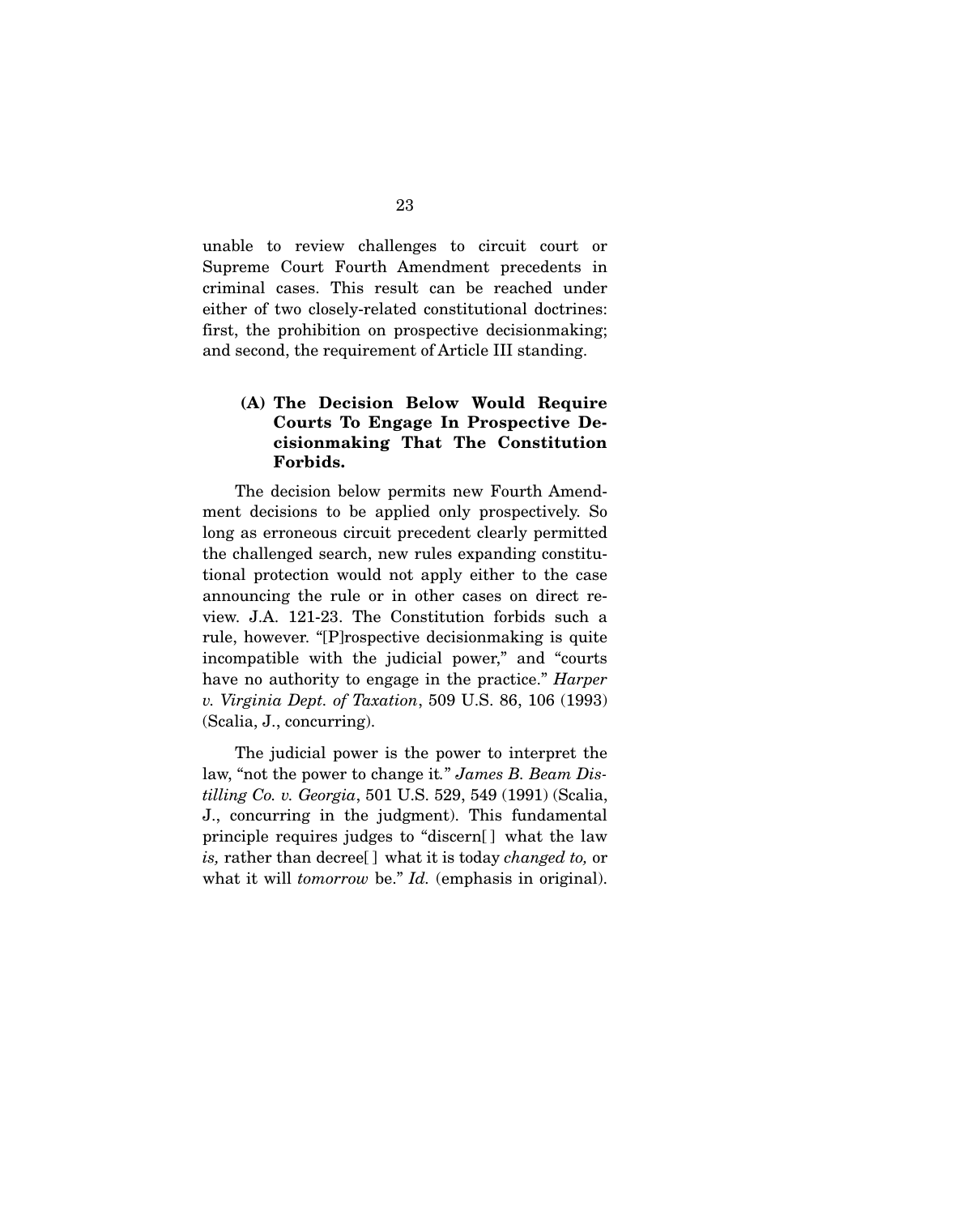A rule that the Court can announce a decision one day that has no effect on actual cases is not permitted by the judicial power recognized by Article III. Justice Harlan expressed the point memorably:

If we do not resolve all cases before us on direct review in light of our best understanding of governing constitutional principles, it is difficult to see why we should so adjudicate any case at all. . . . In truth, the Court's assertion of power to disregard current law in adjudicating cases before us that have not already run the full course of appellate review, is quite simply an assertion that our constitutional function is not one of adjudication but in effect of legislation.

*Griffith*, 479 U.S. at 323 (quoting *Mackey v. United States*, 401 U.S. 667, 679 (1971) (Harlan, J., concurring in part and dissenting in part)).

 The requirement of retroactive application therefore is "one of the understood checks upon judicial law-making" that is necessary to maintain "the assigned balance of responsibility and power among the three branches." *James B. Beam Distilling Co*., 501 U.S. at 549 (Scalia, J., concurring in the judgment). "[F]ailure to apply a newly declared constitutional rule to criminal cases pending on direct review violates basic norms of constitutional adjudication." *Griffith*, 479 U.S. at 322.

 The decision below violates this fundamental principle. According to the Court of Appeals, police compliance with "well-settled" circuit precedent frees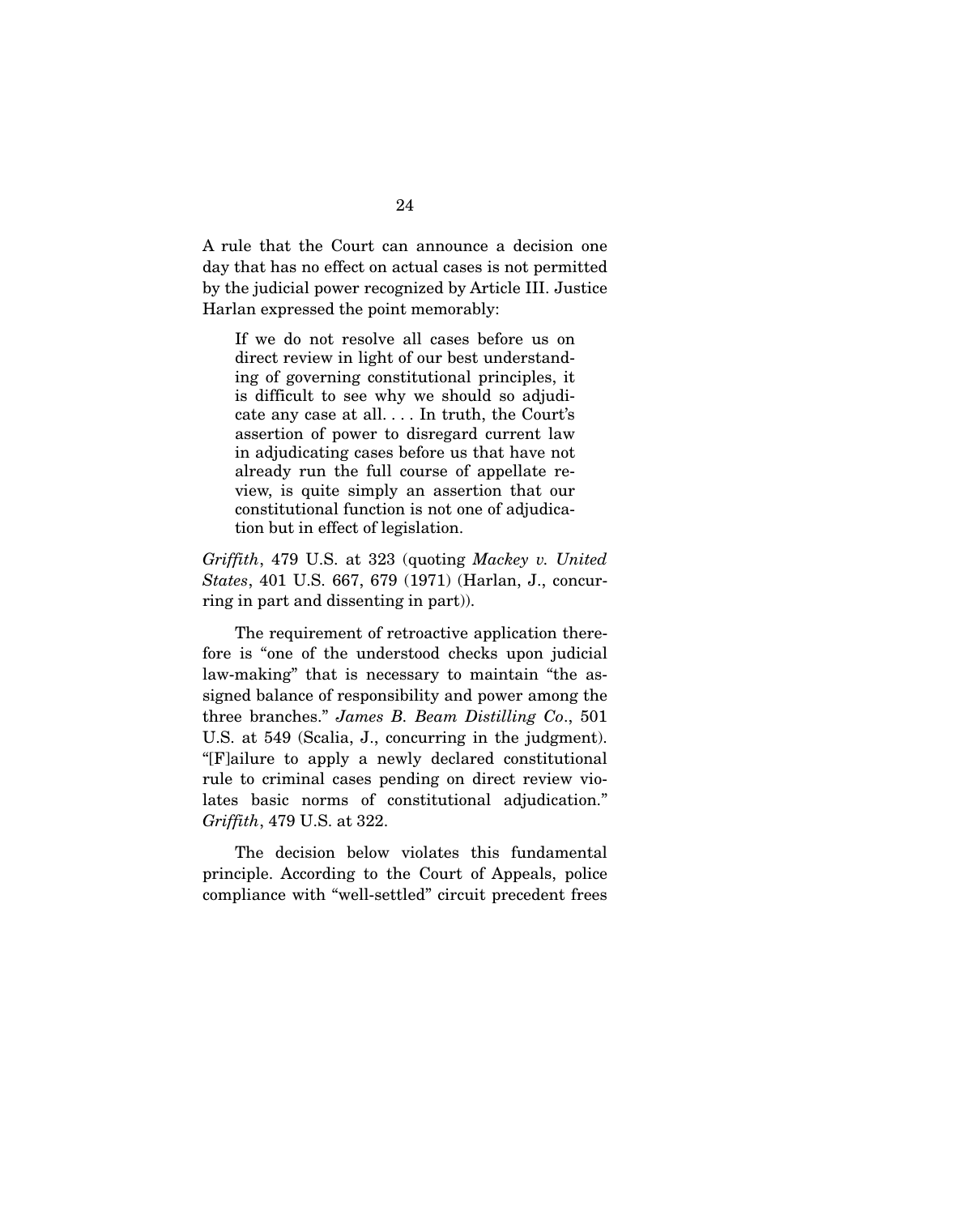the Supreme Court to craft a purely prospective new rule that does not apply either in the case in which it was announced or in other cases not yet final. J.A. 123. This portends a regime of rule-creation by advisory opinion. It would allow the Court to act like a legislature, pick a rule, and then enforce it only in future cases. The federal courts have no such power. *See St. Pierre v. United States*, 319 U.S. 41, 42 (1943) (per curiam) ("A federal court is without power . . . to give advisory opinions which cannot affect the rights of the litigants in the case before it.").

 The Court deviated in part from this timeless principle for a "brief period" during the *Linkletter* regime from 1965 to 1987. *Harper*, 509 U.S. at 104 n.1 (Scalia, J., concurring). But that deviation has been recognized as both a jurisprudential error and a practical blunder. *See Danforth*, 552 U.S. at 271-75; *Griffith*, 479 U.S. at 320-28. The Court should not repeat the same mistake under the guise of "good faith."

## **(B) Under The Decision Below, The Supreme Court Could Not Review Challenges To Circuit Court Or Supreme Court Precedent Because The Good-Faith Exception Would Eliminate Article III Standing.**

The rule adopted by the Court of Appeals would also eliminate review of challenges to circuit court and Supreme Court precedent because such challenges would lack Article III standing. Article III standing requires a likelihood "that a favorable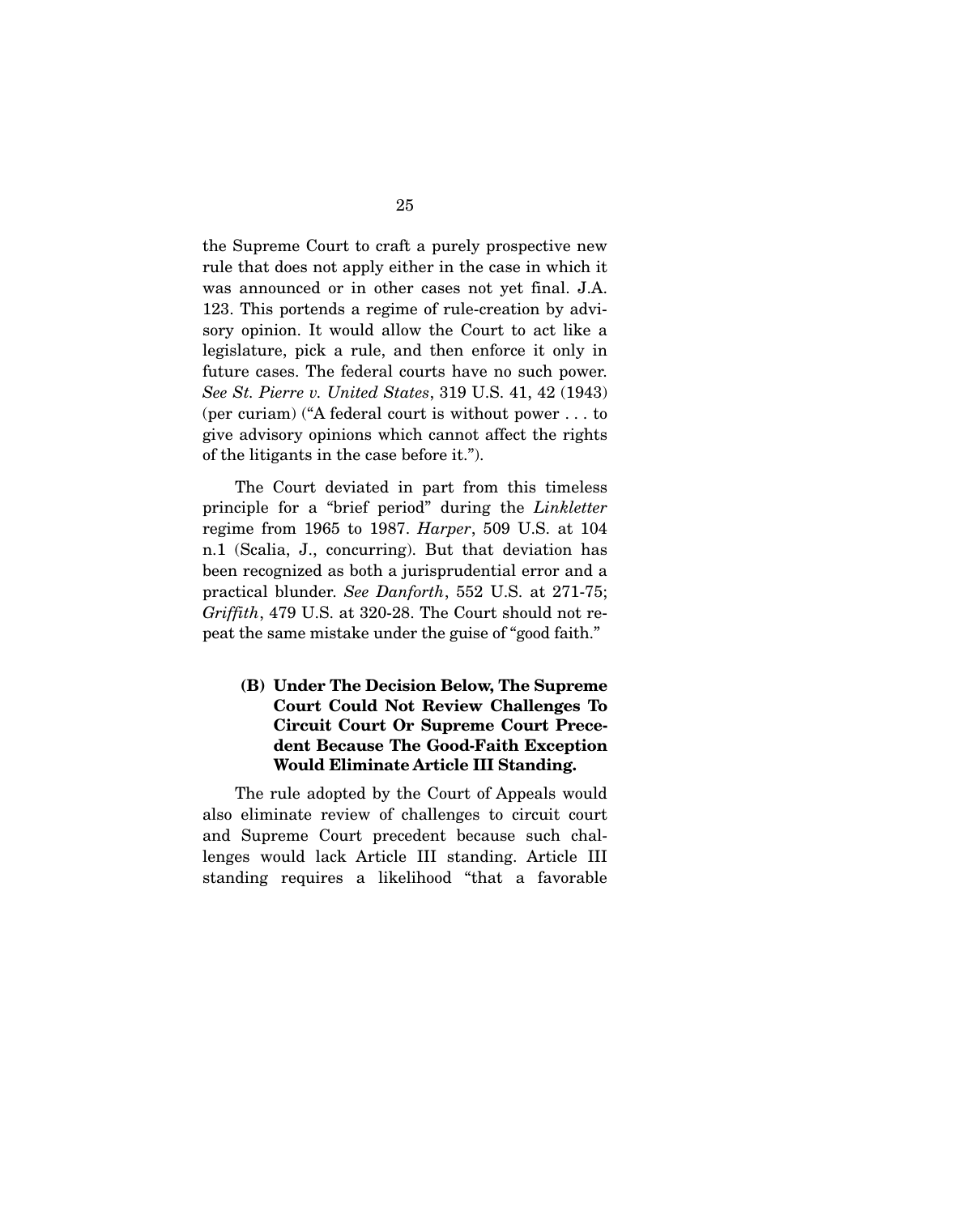judicial decision will prevent or redress the injury." *Summers v. Earth Island Institute*, 129 S.Ct. 1142, 1149 (2009). Article III standing operates on a claimby-claim basis: The party bringing the challenge "must demonstrate standing for each claim he seeks to press." *DaimlerChrysler Corp. v. Cuno*, 547 U.S. 332, 352 (2006). Further, a party seeking to appeal an adverse ruling must establish standing for the issue appealed. *See Diamond v. Charles*, 476 U.S. 54, 66-67 (1986); *Arizonans for Official English v. Arizona*, 520 U.S. 43, 64-65 (1997).

 Under the decision below, a criminal defendant will be unable to establish Article III standing to challenge a circuit court or Supreme Court precedent. If the good-faith exception applies whenever a search is authorized under clear circuit precedent, the outcome of any legal challenge to that precedent will always be the same. The Government must always win. If the Court agrees with the Government on the Fourth Amendment issue, the Court will rule for the Government on the merits. If the Court instead agrees with the defendant on the Fourth Amendment issue, the Court will rule for the Government on the good-faith exception. The good-faith exception would deny the Court the power to redress the defendant's injury, eliminating Article III standing to adjudicate the merits of the case.

 Because the defendant bringing the challenge would have no prospect of success, the appeal would be impermissibly "placed in the hands of concerned bystanders . . . who would seize it as a vehicle for the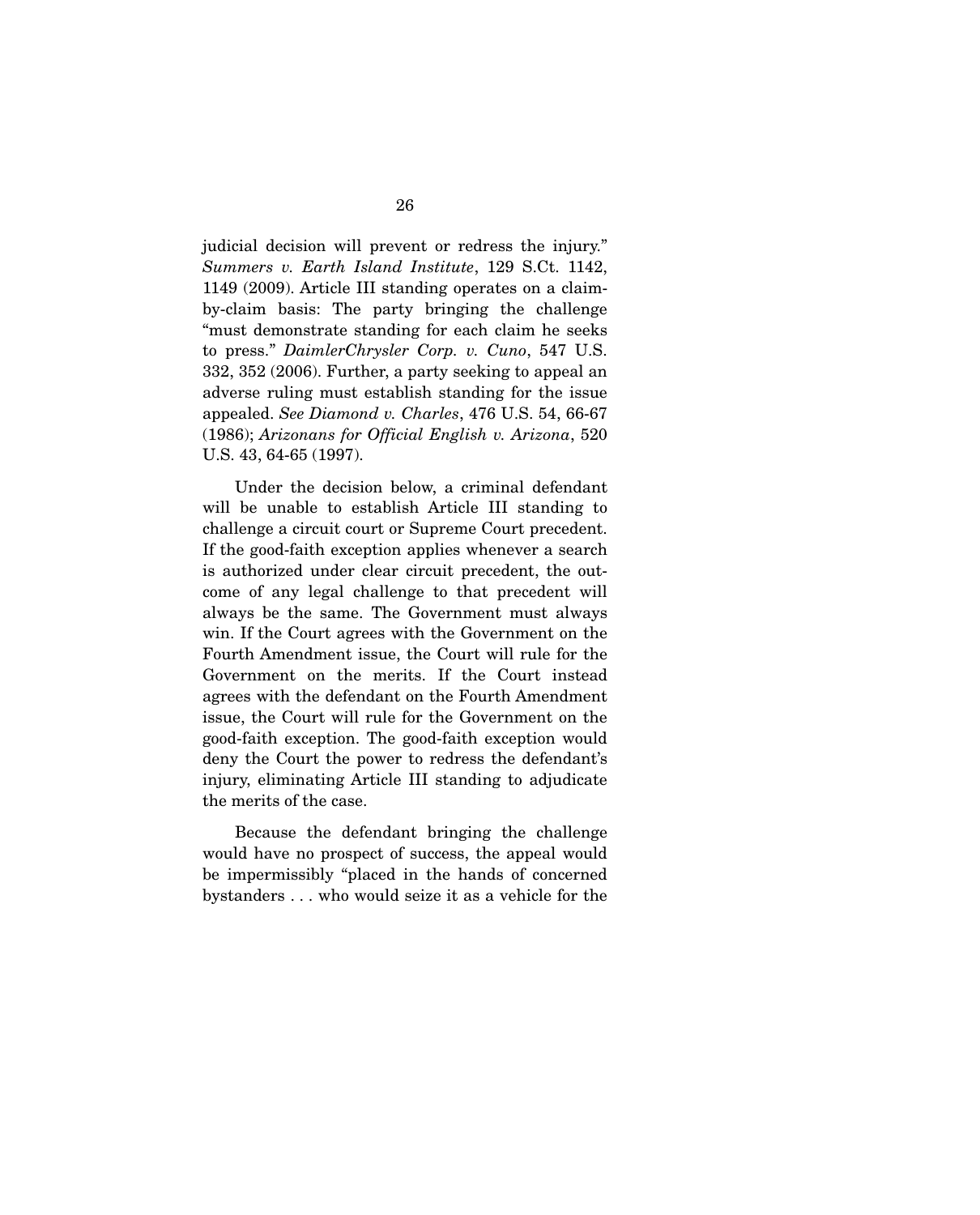vindication of value interests" rather than parties with a genuine "stake in the outcome." *Arizonans for Official English*, 520 U.S. at 64-65 (quoting *Diamond*, 476 U.S. at 62). The good-faith exception would operate much like an independent and adequate state ground in that it would block federal court review of federal constitutional questions. *See Coleman v. Thompson*, 501 U.S. 722, 730 (1991) ("When this Court reviews a state court decision on direct review . . . , it is reviewing the *judgment;* if resolution of a federal question cannot affect the judgment, there is nothing for the Court to do."); *Herb v. Pitcairn*, 324 U.S. 117, 125-26 (1945).

 Under the rule adopted below, the direction of Fourth Amendment law would become a one-way street in favor of expanded government power. The Government could challenge adverse precedents and immediately gain the benefit of the new decision. But defendants could not: The limits of Article III would block criminal defendants from raising such challenges.

**III. THE GOOD-FAITH EXCEPTION DOES NOT APPLY BECAUSE THE EXCLUSIONARY RULE ENSURES THE PROPER DEVEL-OPMENT OF FOURTH AMENDMENT LAW NEEDED TO DETER CONSTITUTIONAL VIOLATIONS.** 

The Court of Appeals based its holding on the good-faith exception to the exclusionary rule. According to the Eleventh Circuit, a good-faith exception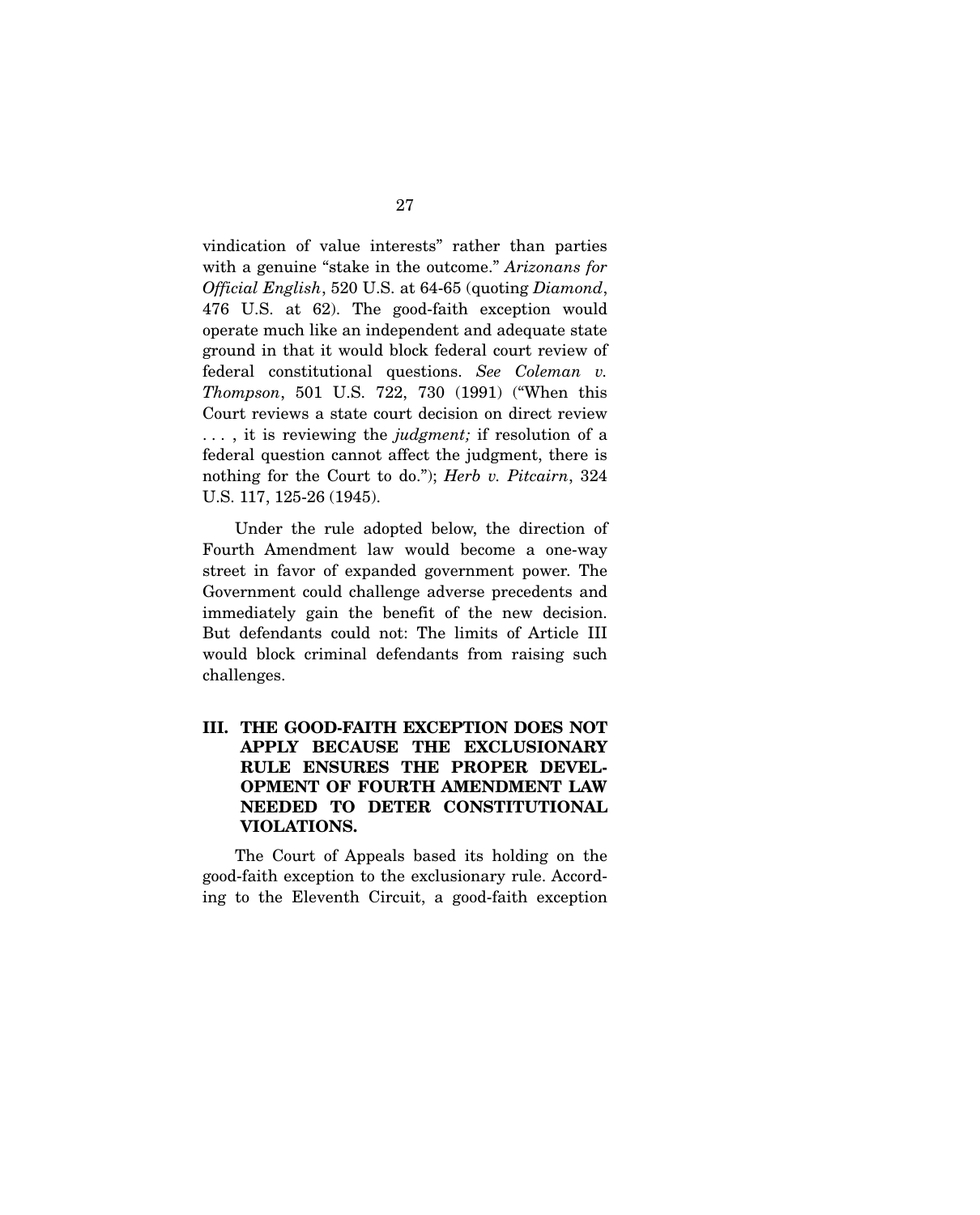applies when the police conduct a search "in reasonable reliance on well-settled precedent" that is subsequently overturned. J.A. 123. At first blush, this conclusion makes some intuitive sense. An officer who follows existing law likely has acted in good faith. Surely he cannot know that the law may change some day. Because he is not at fault, he cannot be deterred and should not be punished by the exclusionary rule. Such an argument may even seem initially plausible in a case, like this one, where the officer who conducted the search did not actually rely on the circuit precedent later overturned. J.A. 29. Although Corporal Miller did not subjectively rely on the Eleventh Circuit precedent overturned by *Gant*, his search did comply with that circuit precedent. It therefore seems plausible, at first blush, that Miller's compliance with precedent should justify a good-faith exception.

 This line of thinking has intuitive appeal, but it is wrong. It reflects a basic misunderstanding of the good-faith exception. When understood properly, the good-faith exception cannot extend to searches that are consistent with subsequently overturned appellate court precedents. The good-faith exception requires an objective cost-benefit analysis into when the exclusionary rule is needed to enforce compliance with existing law. *See Herring v. United States*, 129 S.Ct. 695, 703 (2009); *Illinois v. Krull*, 480 U.S. 340, 352-53 (1987). Contrary to its name, the good-faith exception does not concern subjective good faith. *See Herring*, 129 S.Ct. at 701, 703. Rather, cases on the good-faith exception recognize that the Fourth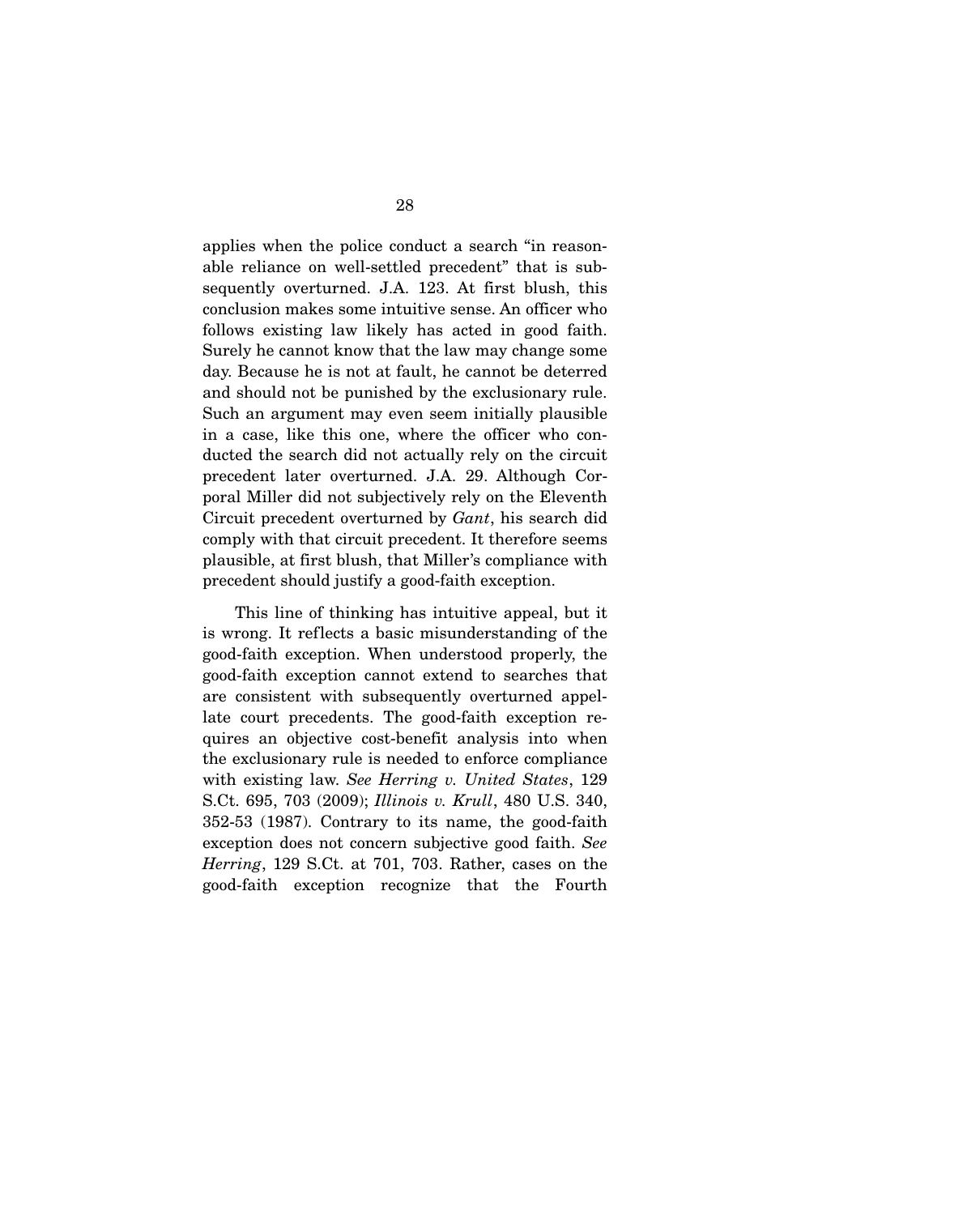Amendment imposes too many requirements for every constitutional violation to justify suppression. The good-faith exception thus distinguishes minor violations of the Fourth Amendment that do not require suppression from major violations of the Fourth Amendment that do. *See Hudson v. Michigan*, 547 U.S. 586, 596-99 (2006). Under the good-faith exception, the exclusionary rule applies only if the deterrent benefits of the exclusionary rule in a particular setting outweigh the social cost of lost criminal cases. *See Herring,* 129 S.Ct at 700. The exclusionary rule must "pay its way." *Id.* at 704 (quoting *United States v. Leon,* 468 U.S. 897, 907-08 n.6 (1984)).

 The good-faith exception does not apply to searches that comply with subsequently-overturned precedent for two related reasons. First, the exclusionary rule "pays its way" by ensuring that the precedents the police follow are themselves correct. Constitutional enforcement requires two steps: The courts must correctly interpret the Constitution, and the police must properly follow the judiciary's instructions. The process breaks down if either side errs. If the good-faith exception is applied to reliance on overturned law, such a rule would eliminate the mechanism for defense counsel to argue for changes in the law that are necessary for the Supreme Court to set the proper direction of the law. Defendants will not challenge erroneous precedents knowing that they cannot benefit. If no challenges are brought, the Court will have no opportunity to make corrections.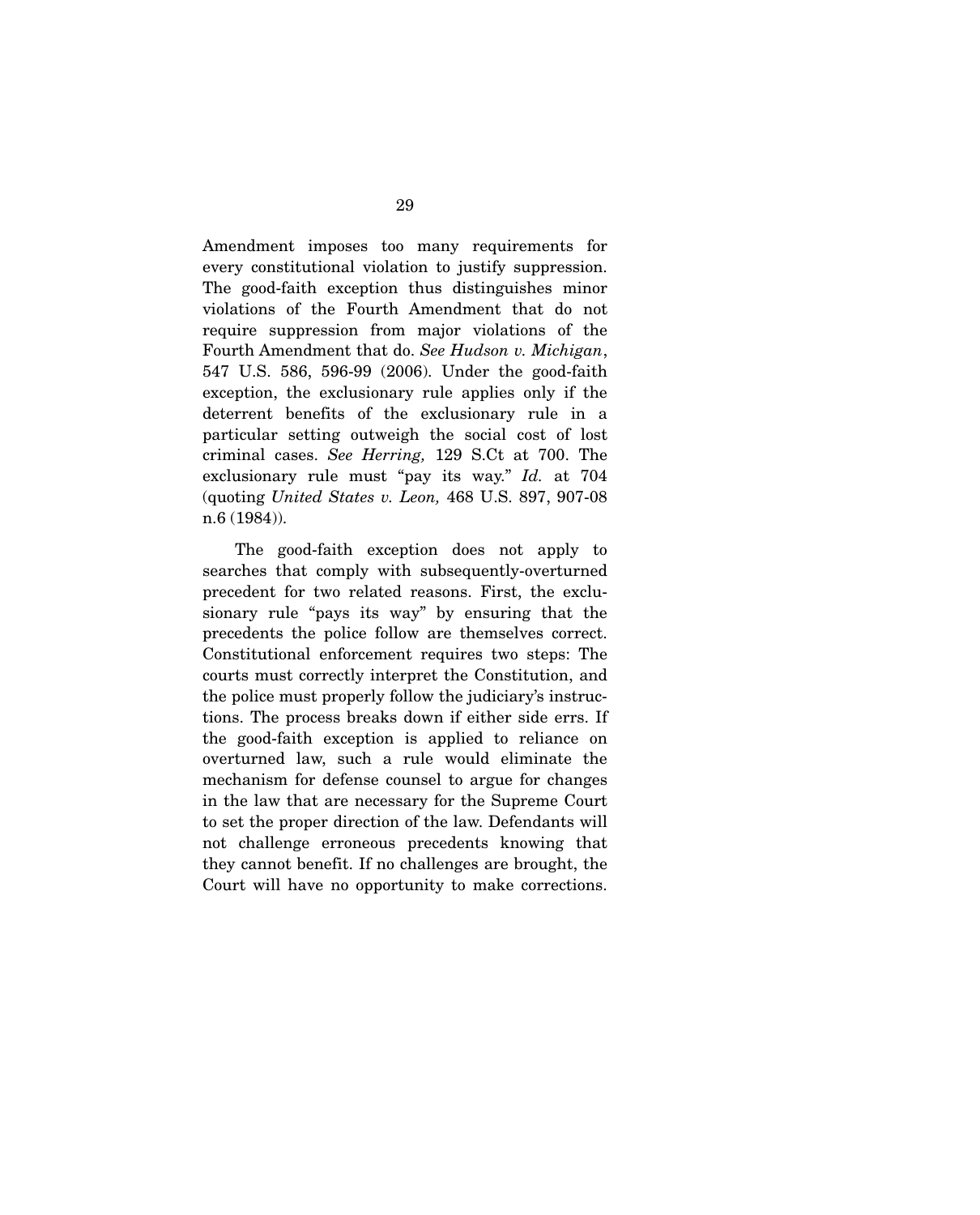The proper exercise of the judicial power therefore hinges on availability of the exclusionary rule. The exclusionary rule plays a critical role in deterring constitutional violations by making sure that the caselaw police enforce accurately interprets the Fourth Amendment.

 Second, prior decisions on the good-faith exception are distinguishable because they all concern the use of the exclusionary rule to enforce existing law rather than to ensure the proper development of the law. Cases like *Leon*, *Krull,* and *Herring* properly limit the scope of the exclusionary rule when suppression is not needed to enforce existing law. Use of the exclusionary rule to develop the law works differently. There is no police "error." The police are simply doing their job. As a result, the exclusionary rule is not needed to ensure police compliance with existing law. The exclusionary rule applies in such settings for a different reason: It applies not to "punish" the police but to enable the adversary process upon which courts rely to interpret the Constitution correctly.

**(A) Enforcing New Decisions Using The Exclusionary Rule Is Necessary For The Proper Exercise Of Judicial Power Needed To Deter Constitutional Violations.** 

 The development of Fourth Amendment law relies on the adversary process. The Fourth Amendment requires reasonableness, which requires courts to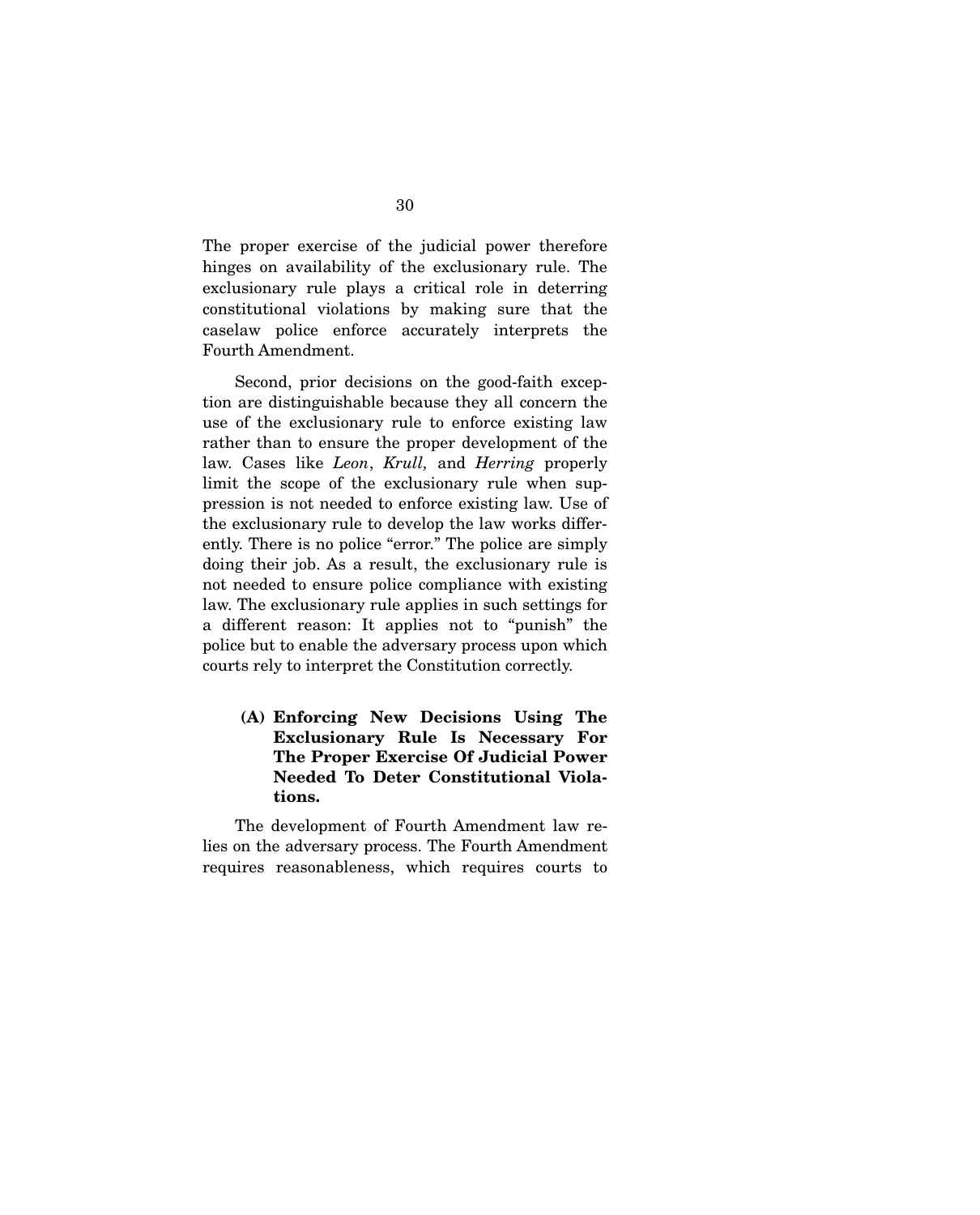balance public safety interests articulated by the government with civil liberties interests articulated by the defense. *See United States v. Brignoni-Ponce,*  422 U.S. 873, 878 (1975). Courts then "say what the law is," declaring what the Constitution requires so the police can follow it. *Marbury v. Madison*, 5 U.S. (1 Cranch) 137, 177 (1803). The Constitution is followed when the two branches of government perform their proper roles. The courts first must accurately say what the law is, and the police then must accurately enforce the law within the zone of power authorized by the courts.

 The Supreme Court plays a unique role in the system of Fourth Amendment law. Every judge takes an oath to uphold the Constitution. Every judge, when called on, must interpret the Fourth Amendment. But the Constitution bestows upon the Supreme Court the ultimate responsibility to interpret the Fourth Amendment. While lower courts must follow the law, this Court does more: The Supreme Court has the power to recognize when prior law has veered off-course and to restore the law to its proper path. *See, e.g., Katz v. United States,* 389 U.S. 347, 353 (1967) (overturning *Olmstead v. United States*, 277 U.S. 438 (1928)).

 The exclusionary rule provides the critical means to enforce the Constitution because it enables the correction of constitutional errors. The promise of freedom provides the incentive needed for defendants to challenge erroneous precedents. *See Stovall v. Denno*, 388 U.S. 293, 301 (1965) (recognizing that the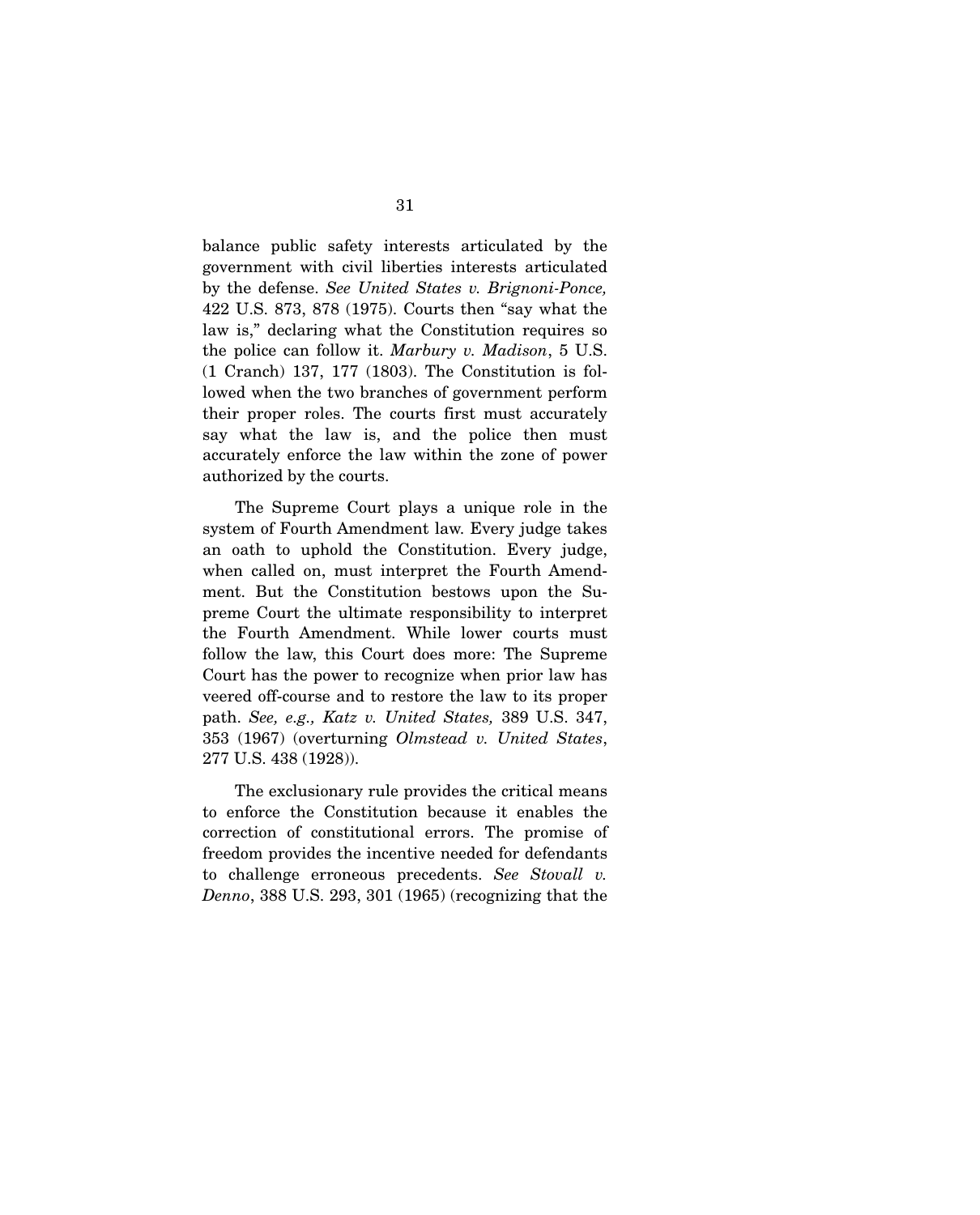exclusionary rule must apply to cases announcing new rules to provide an "incentive of counsel to advance contentions requiring a change in the law"). In his classic *Harvard Law Review* article, frequently cited by this Court, Professor Mishkin explained the problem:

The effective operation of the regular judicial process depends upon parties raising issues for decision and presenting (ordinarily through adversary argument) the considerations relevant to the wise resolution of those issues. The performance of these functions by litigants depends, not unnaturally, upon the incentive supplied by the possibility of winning a rewarding judgment. When a new rule of law is given purely prospective effect, it of course does not determine the judgment awarded in the case in which it is announced. It follows that if parties anticipate such a prospective limitation, they will have no stimulus to argue for change in the law.

Paul J. Mishkin, *Foreword: The High Court, the Great Writ, and the Due Process of Time and Law*, 79 Harv. L. Rev. 56, 60-61 (1965) (cited in *Stovall*, 388 U.S. at 301 n.4).

 If the good-faith exception applied when an officer relies on clear circuit precedent, defendants would have no incentive to argue for a change in the law. By arguing for a change in the law, defendants would concede that they could not benefit from the change in law urged. The Government would win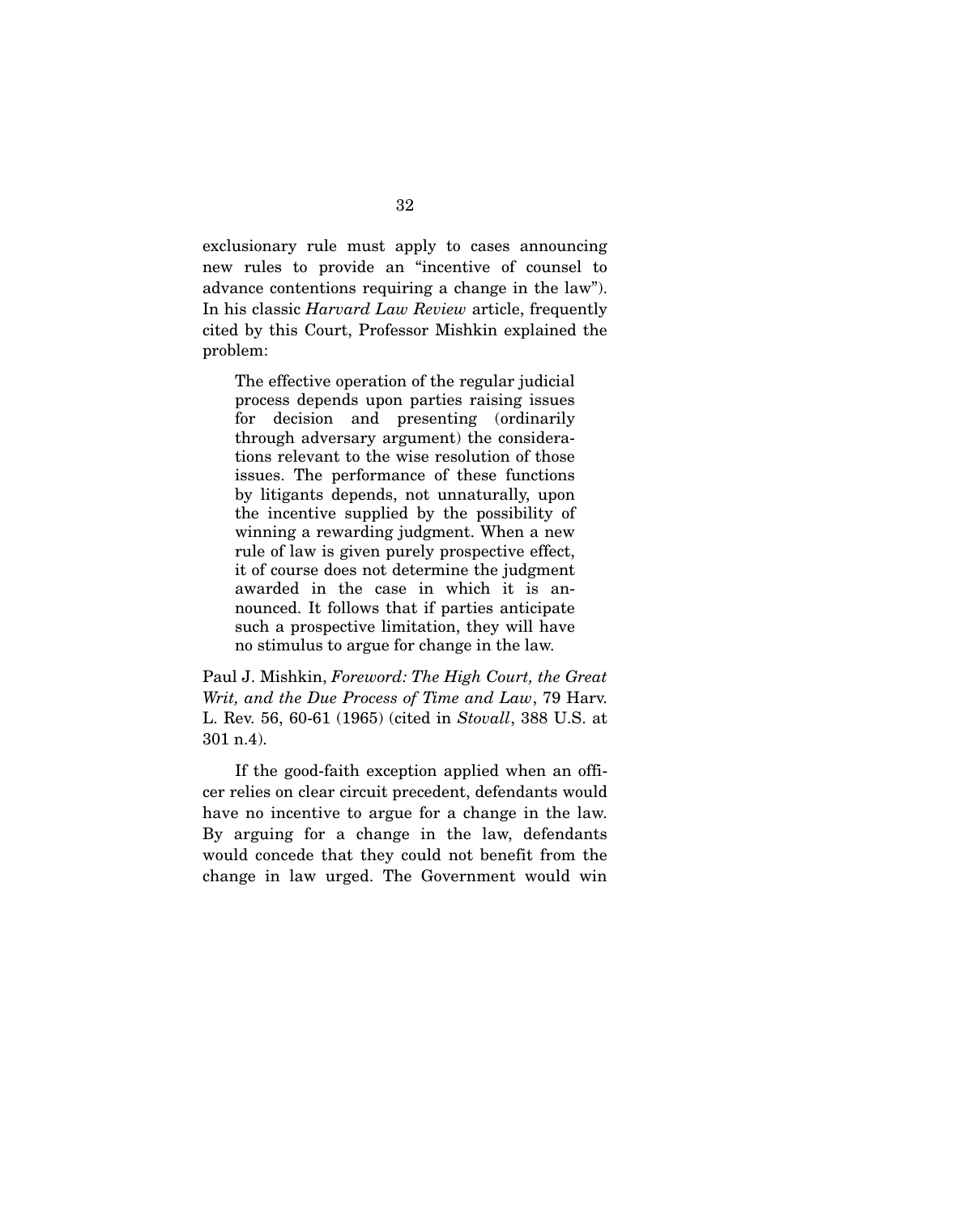either way. If the Court retained the prior decision, the Government would win on the merits. If the Court overturned the prior decision, the Government would win under the good-faith exception. Fourth Amendment litigation would become a game of "heads" the Government wins, "tails" the defense loses. Assuming that this dynamic would not eliminate Article III standing for challenges to existing precedents, it would largely end such challenges in practice because defendants would have no reason to raise the arguments in the first place.

 Such an environment would be untenable because the Court needs defense counsel to raise constitutional challenges. In *Legal Services Corp. v. Velazquez*, 531 U.S. 533 (2001), the Court struck down a federal statute that barred legal services lawyers who accepted federal funds from bringing constitutional challenges to welfare laws. By "insulat[ing] the Government's laws from judicial inquiry," the Court noted, the law "threaten[ed] severe impairment of the judicial function." *Id.* at 546. "An informed, independent judiciary presumes an informed, independent bar," the Court explained. *Id*. at 545. Limiting claims by lawyers "distort[ed] the legal system" and amounted to a "serious and fundamental restriction on advocacy of attorneys and the functioning of the judiciary." *Id.* at 544. "By seeking to prohibit the analysis of certain legal issues and to truncate presentation to the courts, the enactment under review prohibits speech and expression upon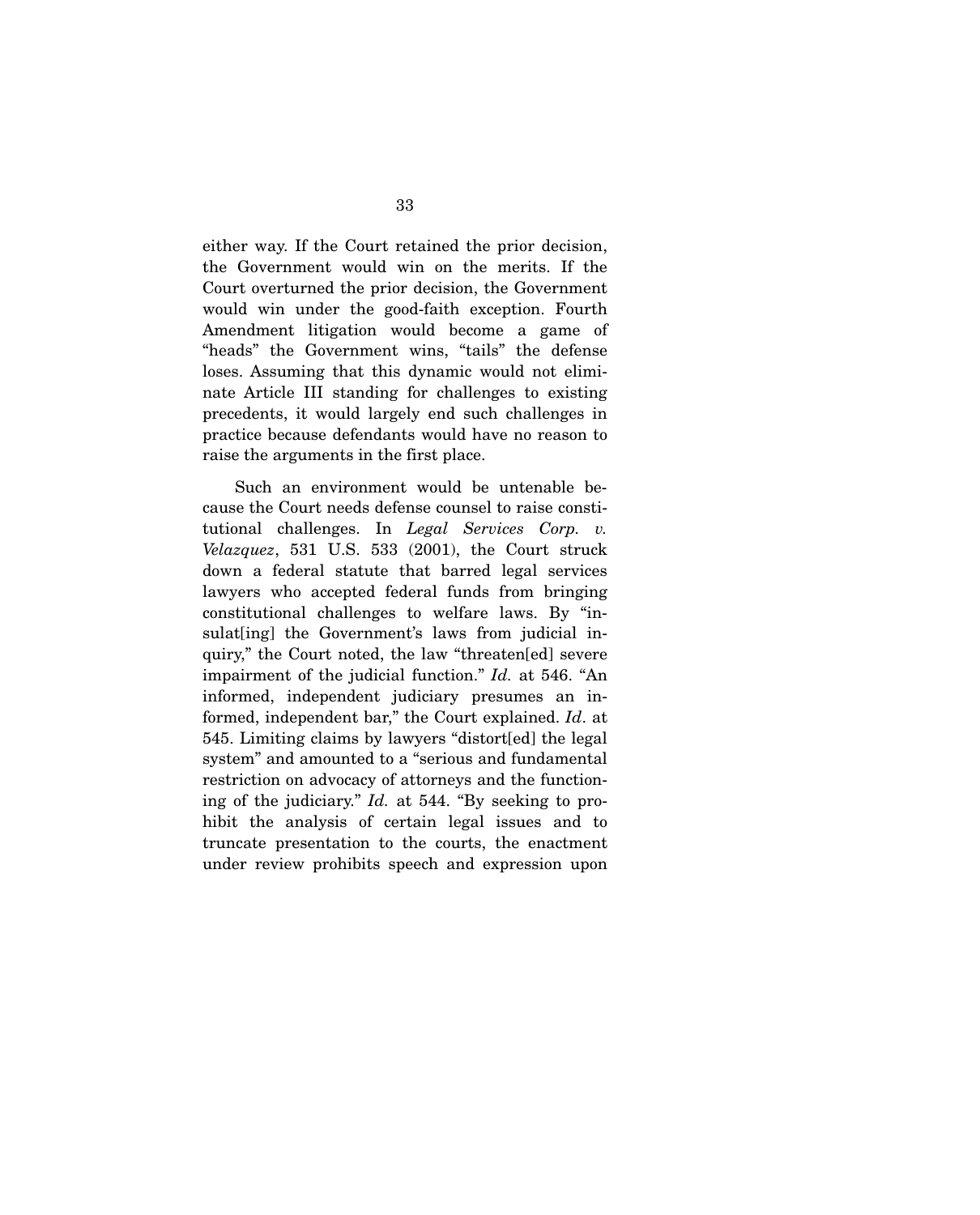which courts must depend for the proper exercise of the judicial power." *Id*. at 545.

 A similar principle applies here. The proper exercise of the judicial power requires defense lawyers to make arguments for their clients. The exclusionary rule provides the incentive to make such arguments by raising the prospect that a defendant might benefit if the law changes. Counsel for criminal defendants are officers of the Court, *Powell v. Alabama*, 287 U.S. 45, 73 (1932), and the exclusionary rule provides the incentive by which those officers of the Court make arguments that enable the Court to set the proper direction of Fourth Amendment jurisprudence. Eliminating the exclusionary rule in this setting would impose a "serious and fundamental restriction on advocacy of attorneys and the functioning of the judiciary." *Velazquez*, 531 U.S. at 544. Enforcing new legal decisions through the exclusionary rule therefore "ensures respect for the law and allegiance to our institutions, and it is an instrument for transmitting our Constitution to later generations undiminished in meaning and force." *Hudson v. Michigan*, 547 U.S. 586, 603 (2006) (Kennedy, J., concurring).

 It is theoretically possible – assuming Article III standing can be established – that some defense lawyers might continue to make arguments to change the law even if their own clients could not benefit from the change. It is hard to know how often this might happen, if it all. But even if lawyers tried to make such arguments, the quality of briefing likely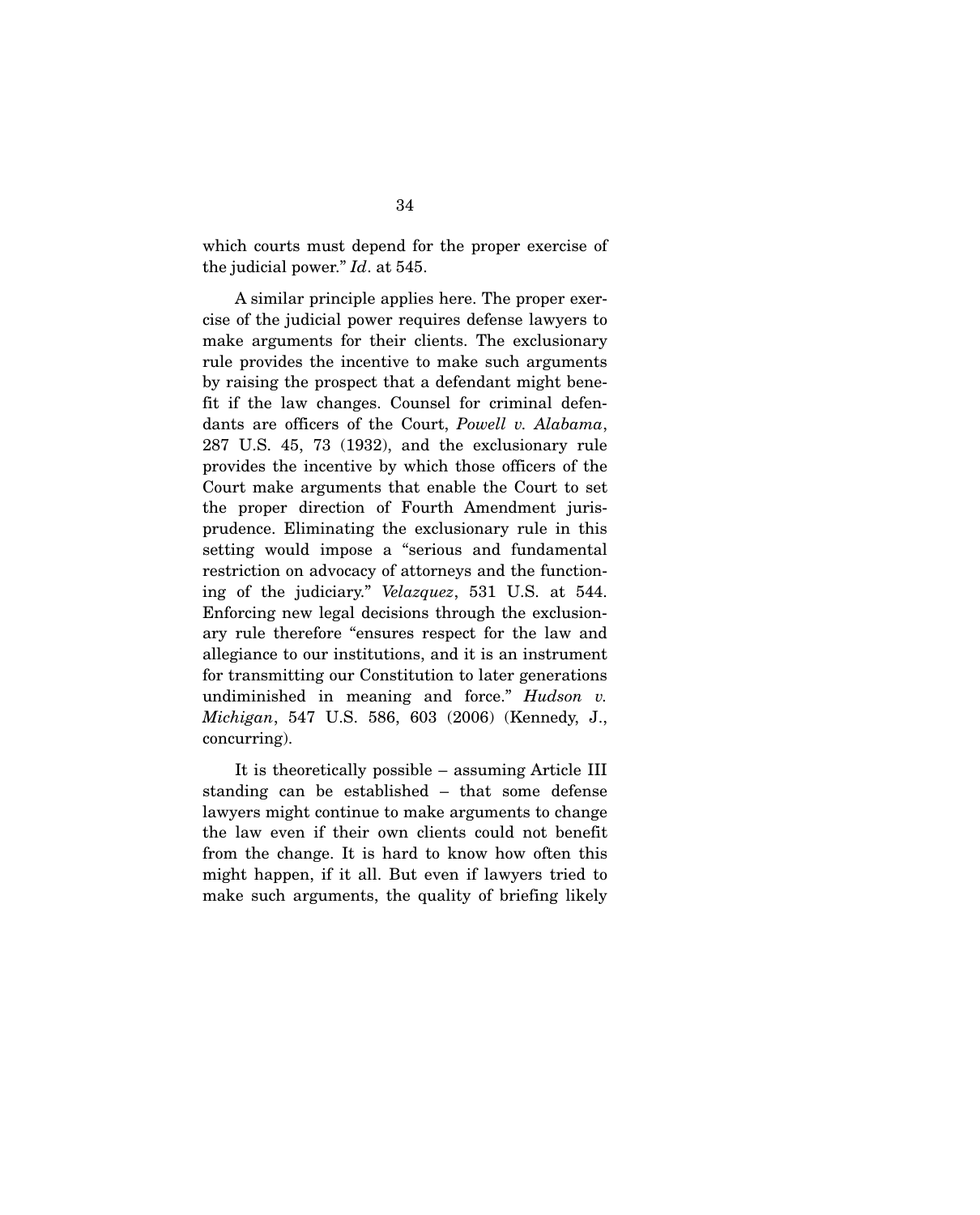would be weak and the risk of poor decisionmaking high. That is true for two reasons. First, the lack of any genuine stake in the outcome would lessen the quality of arguments:

[T]he party bringing suit must show that the action injures him in a concrete and personal way. This requirement is not just an empty formality. It preserves the vitality of the adversarial process by assuring both that the parties before the court have an actual, as opposed to professed, stake in the outcome, and that the legal questions presented will be resolved, not in the rarified atmosphere of a debating society, but in a concrete factual context conducive to a realistic appreciation of the consequences of judicial action.

*Lujan v. Defenders of Wildlife*, 504 U.S. 555, 581 (1992) (Kennedy, J., concurring) (internal quotations omitted). This will not occur if lawyers make arguments without any theoretical possibility of victory. *Stovall*, 388 U.S. at 301. *See also Pearson v. Callahan*, 129 S.Ct. 808, 820 (2009) (noting that requiring courts to decide the merits of Fourth Amendment questions when not outcome-determinative "may create a risk of bad decisionmaking" because it can lead to "cases in which the briefing of constitutional questions is woefully inadequate.").

 Second, the fact that any new rule would be purely prospective would make it difficult to weigh accurately the costs of new restrictions on police conduct. Purely prospective rulemaking creates a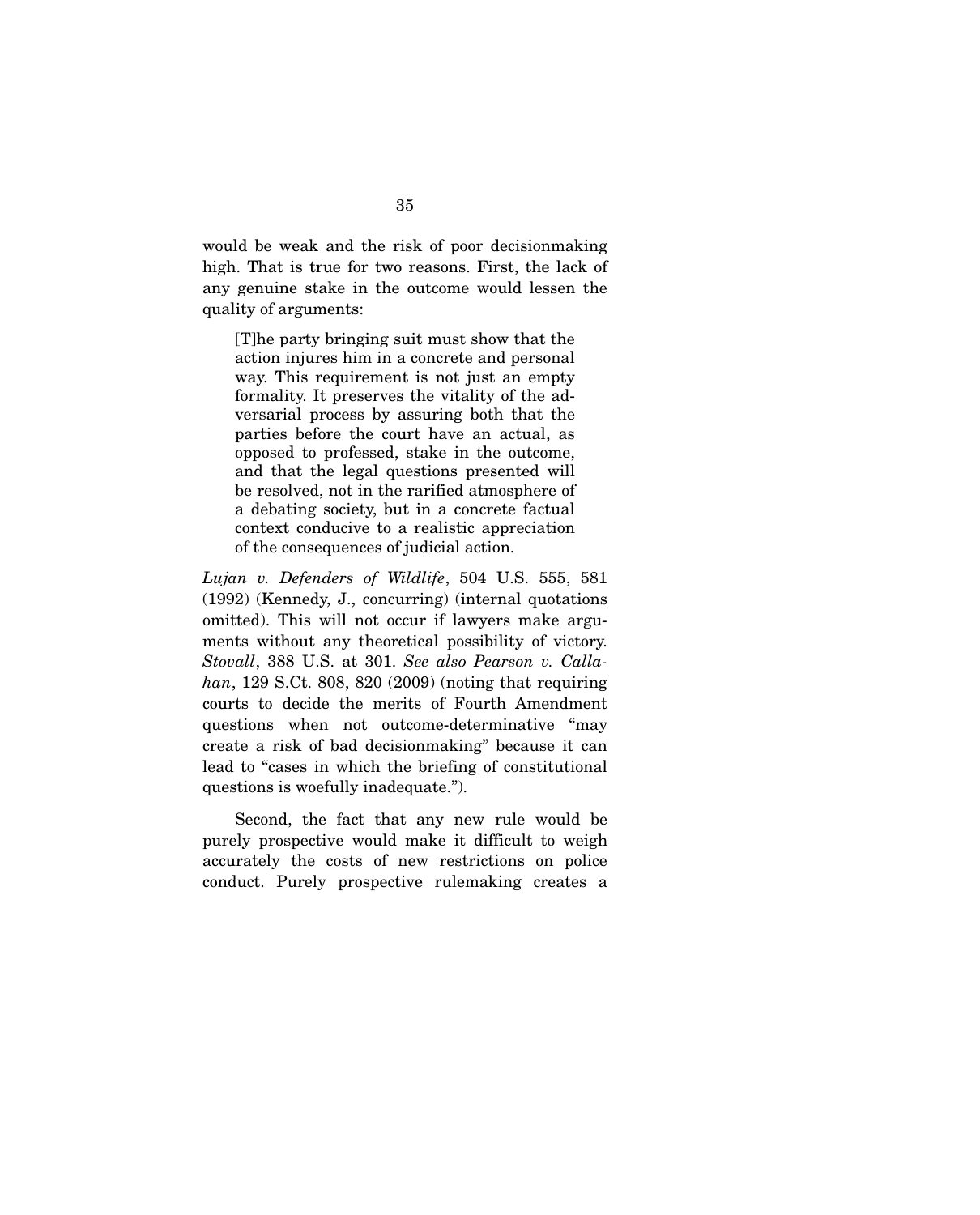false impression that restrictions on the police have no cost. *See Harper*, 509 U.S. at 105 (Scalia, J., concurring) ("Prospective decisionmaking is the handmaid of judicial activism, and the born enemy of stare decisis" that was "formulated in the heyday of legal realism and promoted . . . as a means of making it easier to overrule prior precedent."). The fact that fewer wrongdoers will be convicted going forward is much less easily observed: It's hard to identify criminals who were never caught because searches that otherwise would have occurred never did. The exclusionary rule ensures that those costs are recognized and accounted for fully in the weighing of interests that Fourth Amendment law requires. *See Gant*, 129 S.Ct. at 1728 (Alito, J., dissenting) (noting the costs of the shift from *Belton* to *Gant*).

# **(B) The Development Of Fourth Amendment Law Is A Proper Concern Of The Exclusionary Rule Because Police Deterrence Requires Correct Precedents To Follow.**

The Court of Appeals ignored the role of the exclusionary rule in the development of Fourth Amendment law because it concluded that such concerns were outside the proper concern of the exclusionary rule's scope. J.A. 119 n.8 ("We recognize that applying the good-faith exception under these circumstances may weaken criminal defendants' incentive to urge 'new' rules on the courts, but the exclusionary rule is designed to deter misconduct, not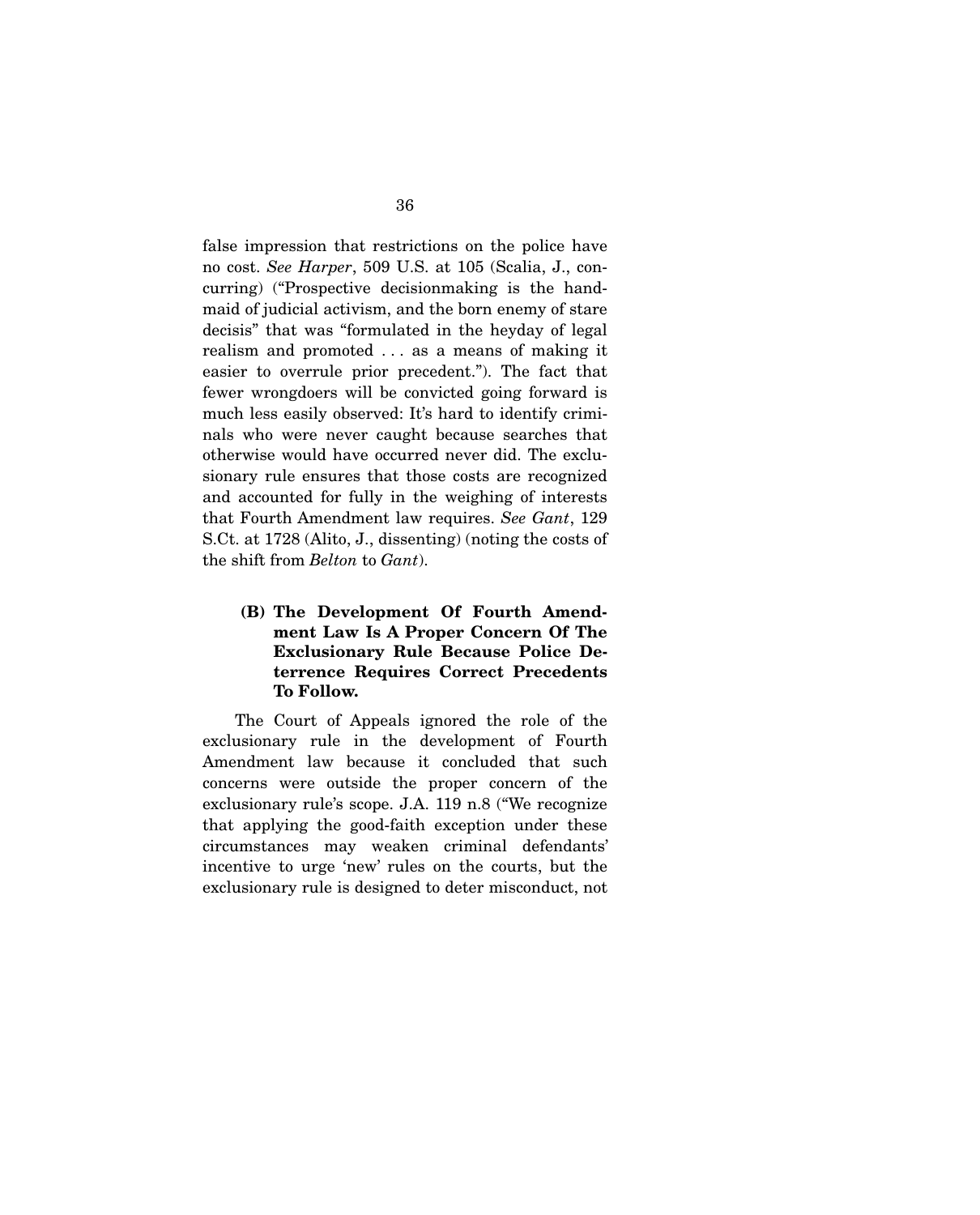to foster the development of Fourth Amendment law."). This conclusion is wrong both as a matter of precedent and common sense.

 First, precedent recognizes that the exclusionary rule must enable constitutional development. In *Stovall*, the Court held that new rules must apply to the cases in which they are announced in part to provide an "incentive of counsel to advance contentions requiring a change in the law." 388 U.S. at 301 (citing Paul J. Mishkin, *Foreword: The High Court, the Great Writ, and the Due Process of Time and Law*, 79 Harv. L. Rev. 56, 60-61 (1965)). Although *Stovall*'s balancing test for other cases on direct review was overturned by *Griffith*, this aspect of *Stovall* remains good law. Other cases on the scope of the exclusionary rule have also discussed the role of incentives to challenge police action. *See, e.g., Illinois v. Krull*, 480 U.S. 340, 353-54 (1987); *United States v. Leon*, 468 U.S. 897, 924, n.25 (1984). Although *Krull* and *Leon* involved contexts in which the exclusionary rule was not needed to create that incentive, both cases gave serious consideration to the role of incentives to bring Fourth Amendment challenges.

 Second, the exclusionary rule must account for the development of the law because the ultimate goal of the exclusionary rule is "to enforce the Constitution's limits on government." Potter Stewart, *The Road to Mapp v. Ohio and Beyond: The Origins, Development, and Future of the Exclusionary Rule,* 83 Colum. L. Rev. 1365, 1384 (1983). The Constitution is not enforced when the police follow erroneous legal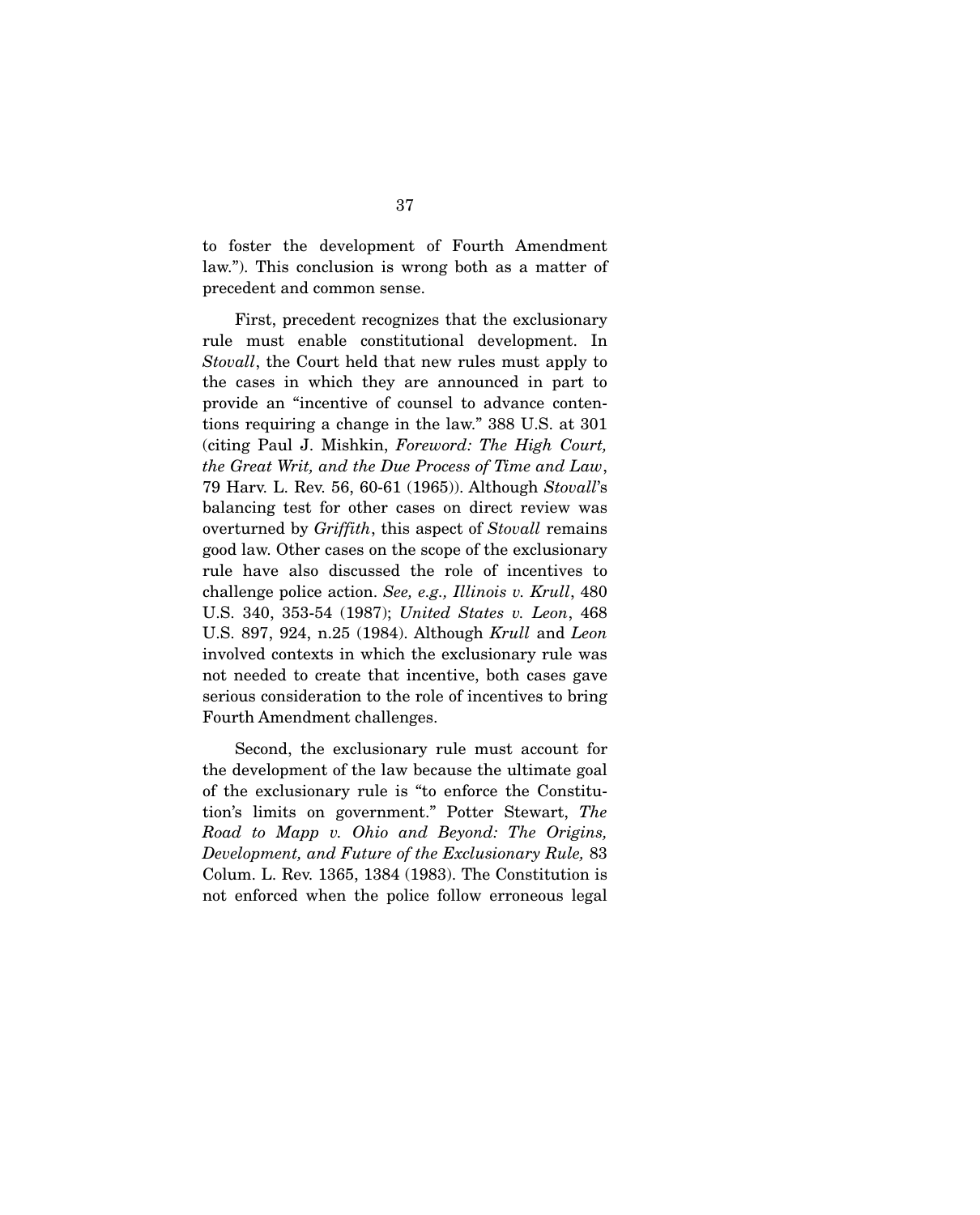decisions that authorize constitutional violations. Enforcement of the Constitution requires both the judiciary and the executive to serve their respective roles properly. The courts must interpret the Constitution correctly and the police must follow the announced rules accurately. If either branch errs, the police action will violate the Constitution. As a result, the deterrence calculus must account for the development of the law.

 It may seem counterintuitive to speak of incentives in criminal litigation as matters of "deterrence." Judges are persuaded by force of reason rather than threat of penalty. But failure to correct mistaken precedents has the same impact as failure to follow correct ones. Incentives for counsel that enable courts to exercise the judicial power properly have the same effect on the enforcement of the Constitution as do direct threats of suppression that deter the police from ignoring existing law. As a result, litigation incentives that enable correction of constitutional errors are just as important to deterring constitutional violations as are police incentives to follow existing caselaw.

*Arizona v. Gant* is instructive. Before *Gant*, circuit courts "approve[d] routine constitutional violations." *Gant*, 129 S.Ct. at 1723. Police academies had widely trained officers to follow an incorrect rule. "Countless individuals guilty of nothing more serious than a traffic violation have had their constitutional right to the security of their private effects violated as a result." *Id.* at 1722-23. Availability of the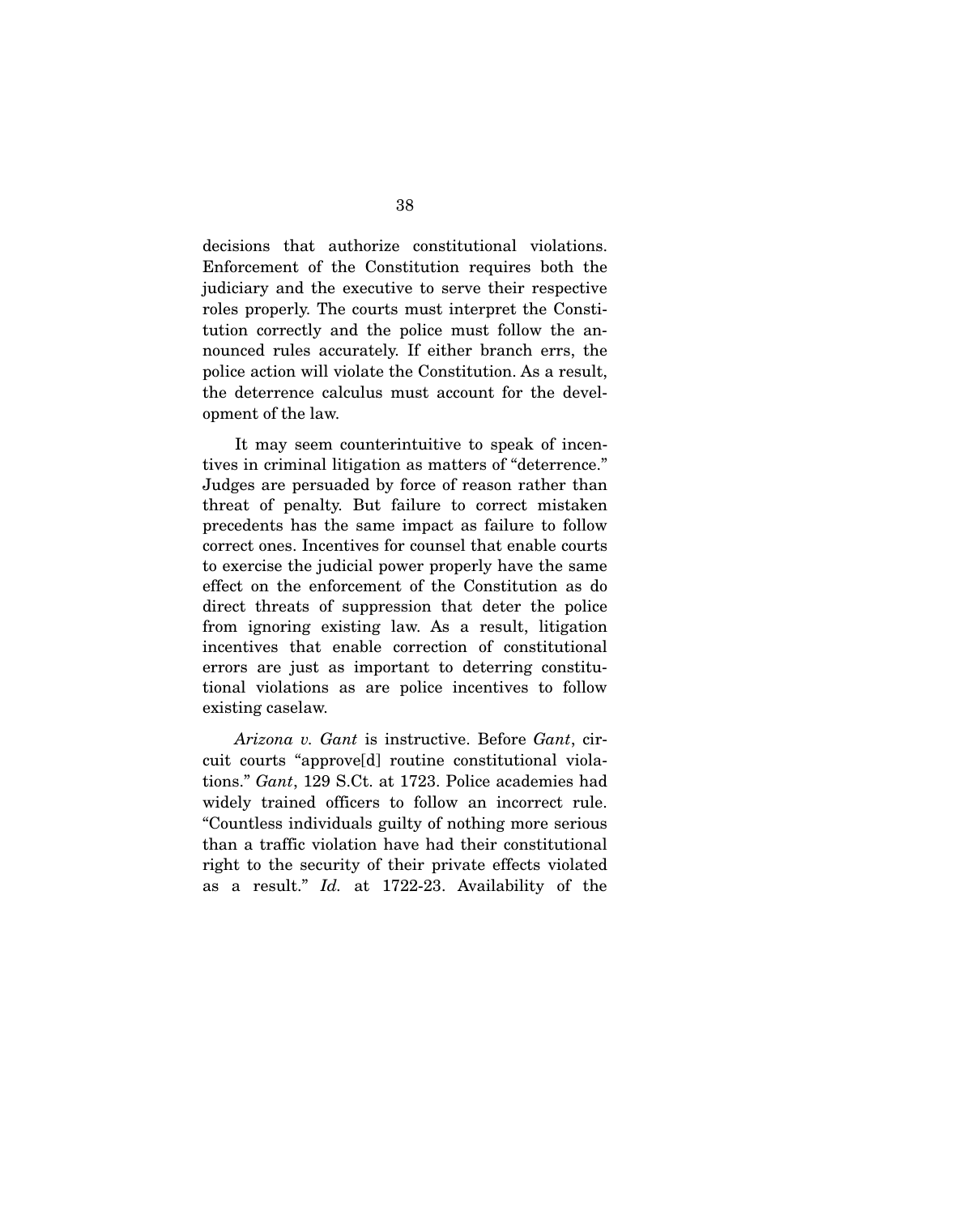exclusionary rule encouraged challenges to those circuit precedents, which allowed the Court to review and stop the unconstitutional searches in *Gant*. In the future, if rogue police officers decide to ignore *Gant*, courts will readily apply the exclusionary rule to enforce the Fourth Amendment rule it recognized. But the possible impact of using the exclusionary rule to deter violations by rogue officers following *Gant* is dwarfed by the proven impact of the exclusionary rule in prompting the Court to announce the *Gant* rule in the first place.

## **(C) No Other Remedy Provides A Mechanism To Correct Fourth Amendment Errors.**

The exclusionary rule for new law is particularly important because no other remedy creates an incentive to argue for corrections in Fourth Amendment doctrine. Five alternative remedies must be considered: civil suits seeking damages against officers; civil suits seeking injunctive and declaratory relief; civil suits against municipalities; criminal prosecutions; and internal police discipline.

*(1) Civil Suits Seeking Damages Against Officers.* It would be pointless to argue for changes in Fourth Amendment doctrine in civil suits against officers seeking damages because the doctrine of qualified immunity applies. *See Pearson v. Callahan*, 129 S.Ct. 808, 815 (2009). The doctrine of qualified immunity requires that the constitutional violation must be "clearly established at the time of the search" for the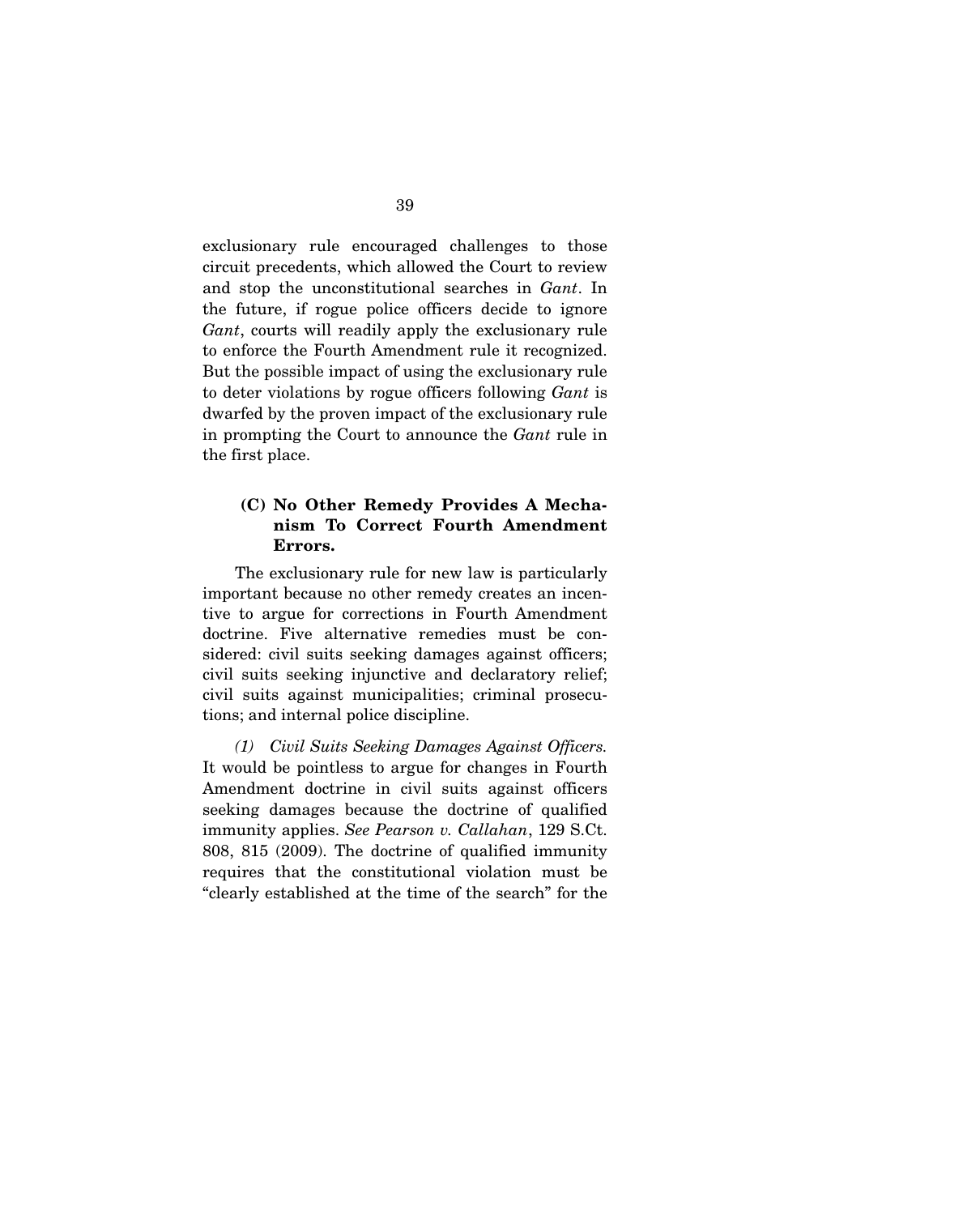suit to proceed. *Wilson v. Layne*, 526 U.S. 603, 606-07 (1999). This doctrine readily blocks civil litigation seeking to overturn precedent in favor of expanding constitutional protection. The reason is obvious. If binding caselaw at the time of the search says a search is actually *lawful*, it must be true that its illegality was not clearly established at the time of the search. *See Gant*, 129 S.Ct. at 1722, n.11 (confirming that qualified immunity will block civil suits for pre-*Gant* searches made in reliance on *Belton* "[b]ecause a broad reading of *Belton* has been widely accepted").

 Thanks to qualified immunity doctrine, efforts to overturn precedent through civil damages actions against officers would not succeed. The district court would reject such a suit both on the merits and on qualified immunity grounds, and the court of appeals would do the same. The Supreme Court would then deny certiorari because any decision on the merits would be an advisory opinion without Article III standing. With this future outcome clear, no sensible attorney would file suit in the first place. Indeed, counsel is unaware of any Fourth Amendment civil suits seeking only damages from officers that have attempted to overturn circuit or Supreme Court precedent.

*(2) Civil Suits Seeking Injunctive or Declaratory Relief.* Civil suits seeking injunctive or declaratory relief cannot be used widely to challenge Fourth Amendment precedents due to the limitations of Article III jurisdiction. Under *City of Los Angeles v. Lyons*, 461 U.S. 95 (1983), a Fourth Amendment suit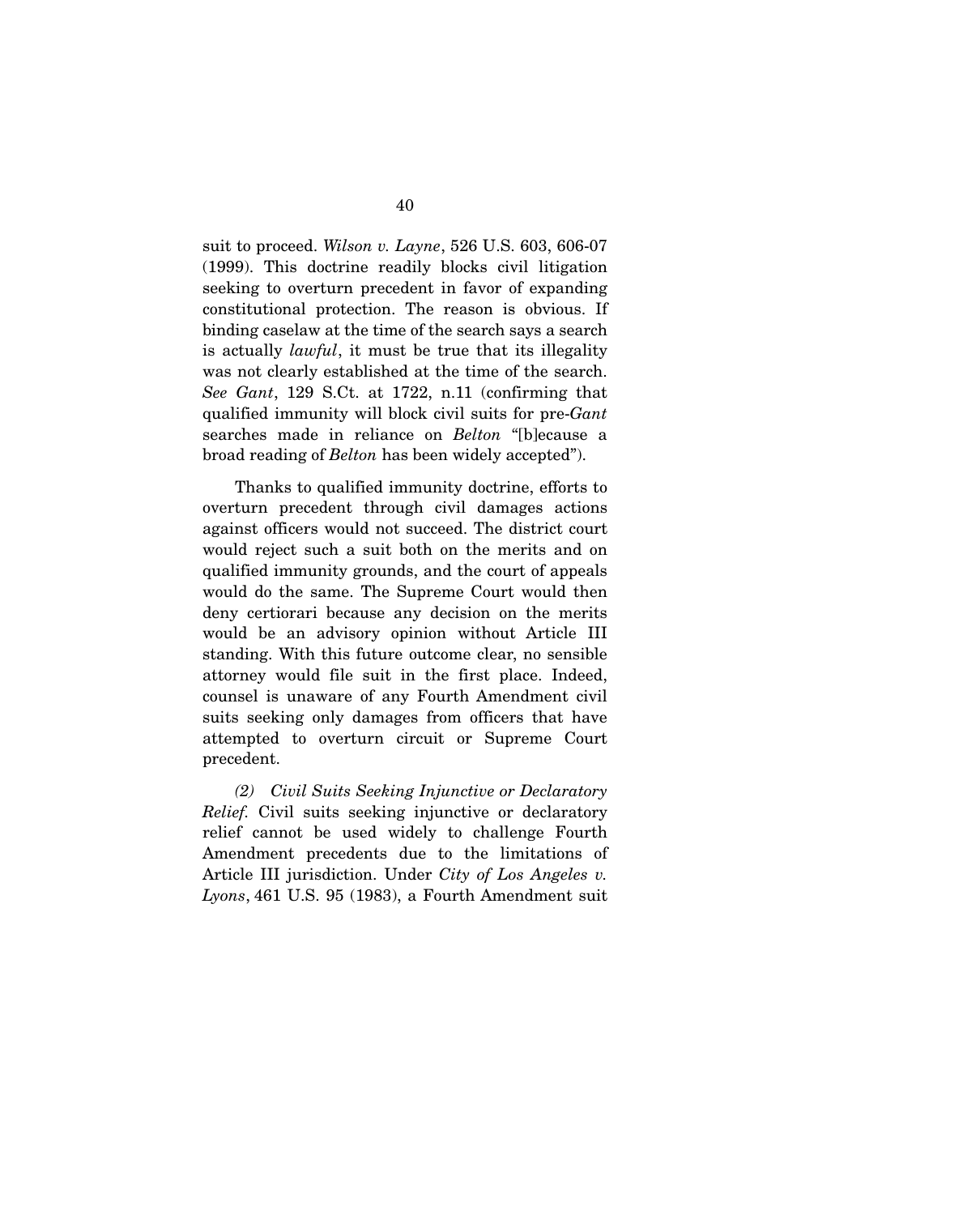seeking injunctive relief must show a real and immediate threat that a specific search or seizure will occur in the future. *Id.* at 105-07. Similarly, a plaintiff seeking declaratory relief in a Fourth Amendment civil case must show ongoing injury that would be redressed by the declaratory relief. *See Mayfield v. United States*, 599 F.3d 964, 969-73 (9th Cir. 2010). In either instance, the suit must also establish concretely what will happen to the plaintiff or each member of the plaintiff class in order to satisfy ripeness doctrine. *See Abbott Laboratories v. Gardner*, 387 U.S. 136, 148-49 (1967).

 These requirements effectively limit the role of civil actions for injunctive and declaratory relief in Fourth Amendment cases to challenges against specific ongoing programs that widely impact members of the public. The leading examples are roadblocks and drug-testing programs. The fact that members of the public are repeatedly searched under such programs enables class-action lawsuits seeking injunctive or declaratory relief that can satisfy Article III and prudential ripeness concerns. *See, e.g., City of Indianapolis v. Edmond*, 531 U.S. 32 (2000) (class action seeking injunctive relief for drug interdiction checkpoints). But this occurs only rarely. Most Fourth Amendment issues arise in the context of individual searches in criminal investigations. Because Fourth Amendment law is intensely fact-specific, every search or seizure will be different. As a result, civil lawsuits seeking injunctive or declaratory relief in the routine criminal setting will be readily dismissed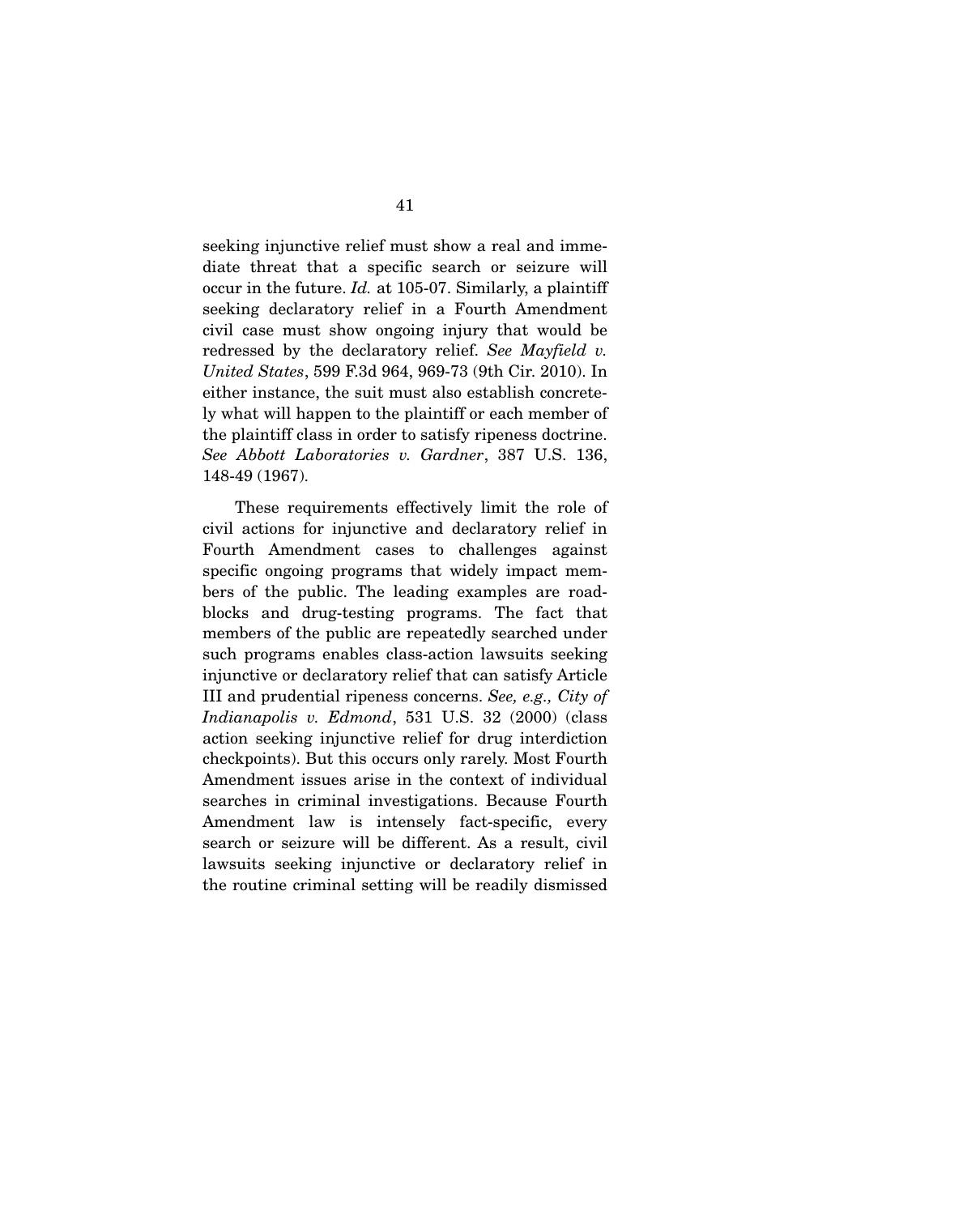for failure to satisfy Article III and ripeness doctrine. *See Lyons*, 461 U.S. at 105-07; *Warshak v. United States,* 532 F.3d 521, 526-30 (6th Cir. 2008) (en banc) (Sutton, J.).

*(3) Civil Suits Against Municipalities*. Civil actions could be brought against municipalities on a failure-to-train theory. *See Monell v. Department of Social Services*, 436 U.S. 658 (1978). Such suits do not trigger qualified immunity. *See Owen v. City of Independence*, 445 U.S. 622, 650 (1980). Suits against municipalities cannot be brought to challenge existing precedent, however, because they require plaintiffs to establish "deliberate indifference to the rights of persons with whom the police come into contact." *Canton v. Harris*, 489 U.S. 378, 388 (1989). The police cannot be deliberately indifferent to rights that courts have not yet recognized.

*(4) Criminal Prosecutions.* Federal prosecutors can bring criminal charges under 18 U.S.C. § 242 for willful constitutional violations, including violations of the Fourth Amendment. This criminal statute cannot be used to develop Fourth Amendment law, even assuming the Justice Department would try. Prosecutions under § 242 require that any constitutional violation must first be clearly established using the standard of qualified immunity law. *See United States v. Lanier*, 520 U.S. 259, 270-71 (1997). More fundamentally, using criminal prosecutions to charge conduct that is actually deemed lawful at the time of the search would violate the Ex Post Facto clause. *See* U.S. Const. Art. I, § 9, cl. 3.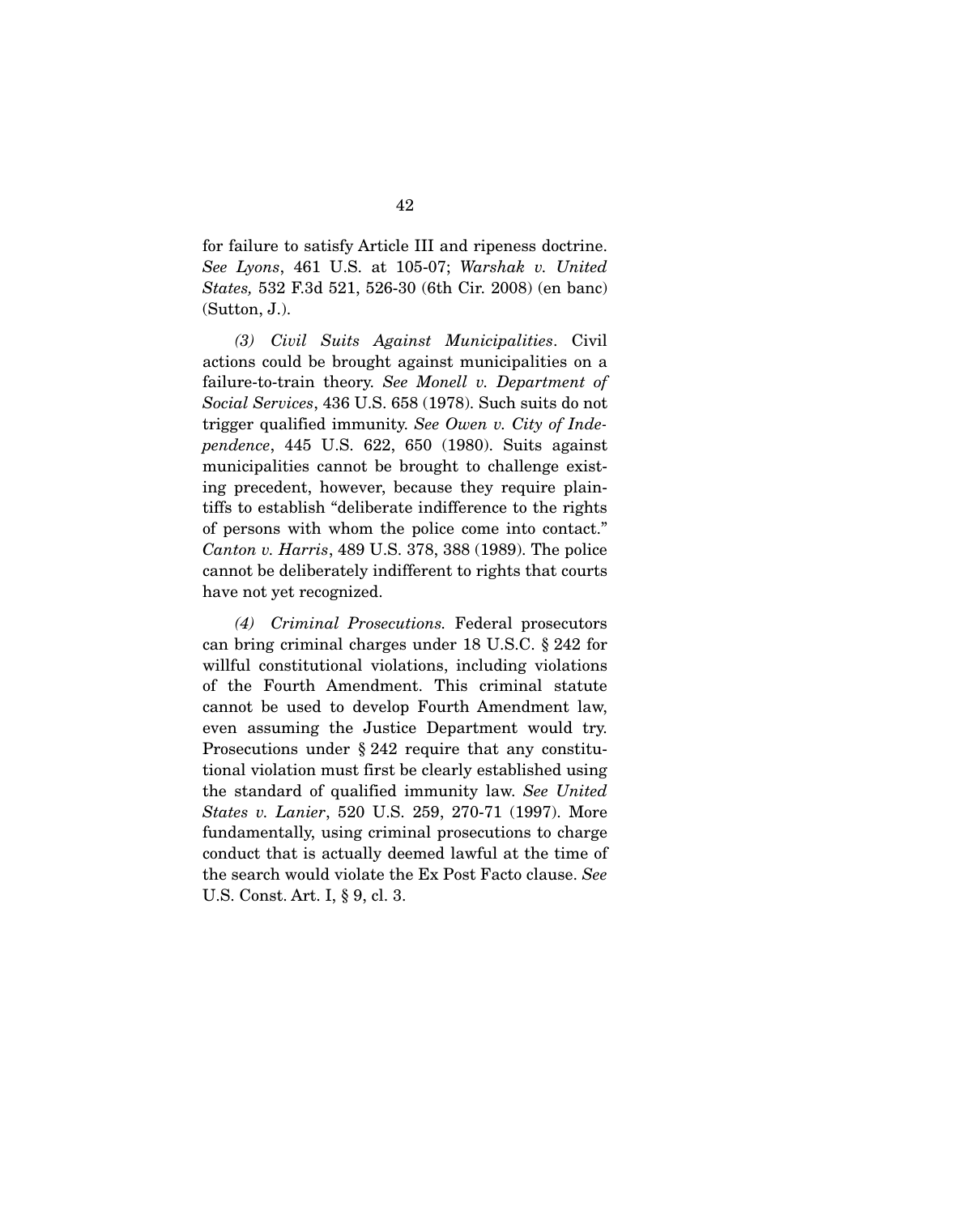*(5) Internal Discipline*. Internal police disciplinary proceedings cannot develop the law for two reasons. Although disciplinary procedures can encourage police compliance with existing law, *see Hudson*, 547 U.S. at 598-99, they have no role in developing the law in the appellate courts. Second, an officer who conducts a search considered lawful at the time does not deserve discipline. He is not personally at fault for the constitutional violation that occurred.

**(D) The Good-Faith Cases Of** *United States v. Leon***,** *Illinois v. Krull,* **And**  *Herring v. United States* **Are Distinguishable Because They Concern Enforcement Of Existing Law Rather Than The Development Of The Law.** 

The Court of Appeals relied on three cases about the good-faith exception to the exclusionary rule: *United States v. Leon*, 468 U.S. 897 (1984), *Illinois v. Krull*, 480 U.S. 340 (1987), and *Herring v. United States*, 129 S.Ct. 695 (2009). These cases are distinguishable because the good-faith exception deals with ensuring compliance with existing precedents instead of correcting erroneous precedents. The issue in this case is how to ensure that the Supreme Court can correct constitutional errors, not how to ensure compliance with existing law. Because that problem was not implicated in *Leon*, *Krull*, or *Herring*, those cases are distinguishable and their statements about the exclusionary rule must be viewed in the context in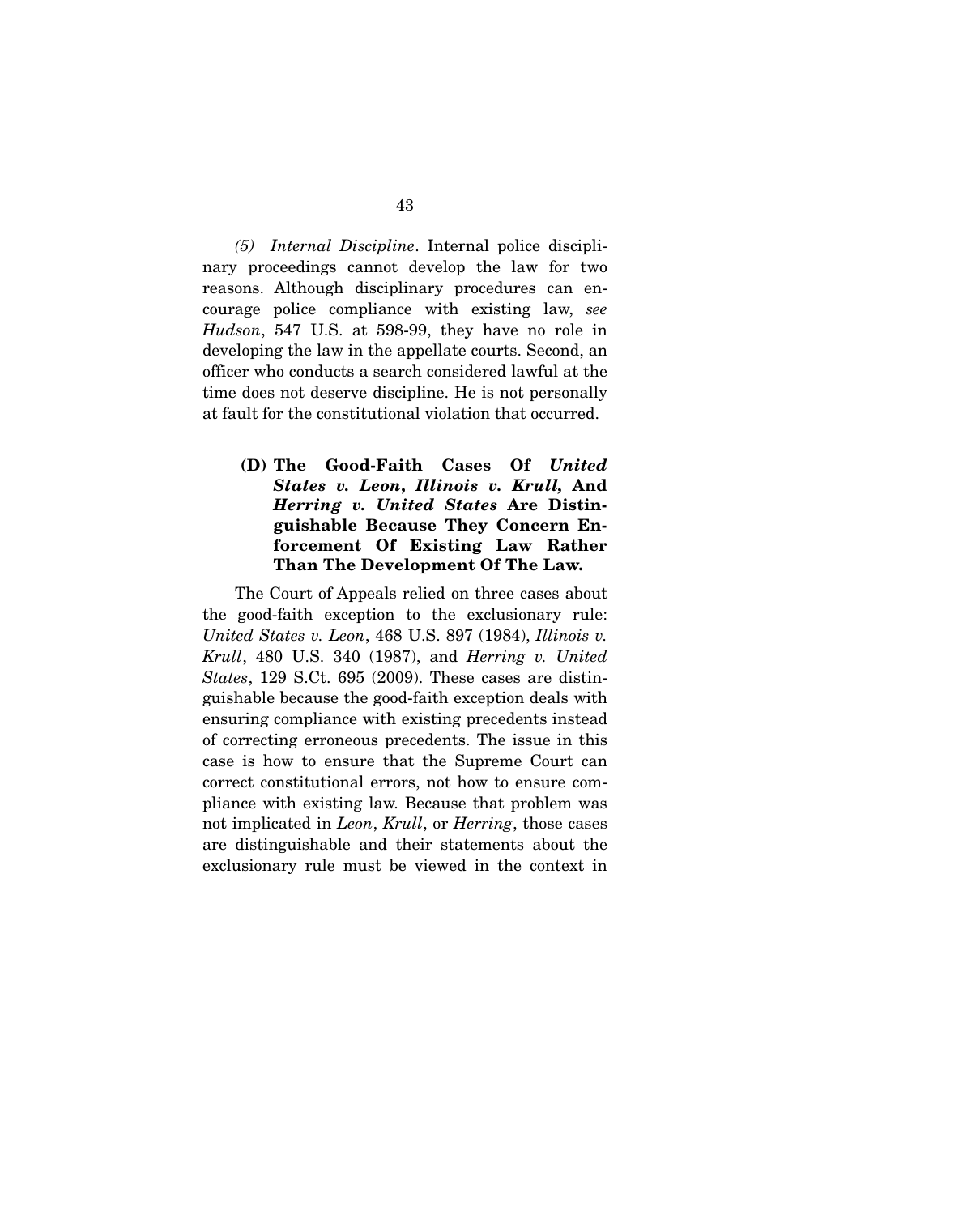which they arose. The good-faith exception developed in those cases does not apply here.

*Leon*, *Krull*, and *Herring* all consider whether the exclusionary rule is justified when the police rely on sources other than caselaw to gauge the lawfulness of a search or seizure. For example, an officer might rely on a report from a local police database that there is a warrant for a suspect's arrest to justify arresting that suspect. *See Herring*, 129 S.Ct. at 698. Alternatively, he might rely on a magistrate's decision to sign a search warrant to conclude that the described search will be lawful. *See Leon*, 468 U.S. at 902. Similarly, he might rely on a state law permitting a search as evidence that the search satisfies the Fourth Amendment. *See Krull*, 480 U.S. at 342-43. Unfortunately, these sources of guidance sometimes prove unreliable. A police database may contain a bookkeeping error; a magistrate may misread a warrant application; and a legislature may inadvertently authorize an unlawful search. *Leon*, *Krull*, and *Herring* consider when police reliance on one of these erroneous sources justifies the exclusionary rule.

*Leon*, *Krull*, and *Herring* focus on whether an exclusionary rule will encourage the following of existing Fourth Amendment law. The cases recognize that suppression of evidence normally will not encourage clerks, magistrates, and legislators to be more careful. Magistrates already have "professional incentives to comply with the Fourth Amendment." *Leon*, 468 U.S. at 917. Legislators care about "enact[ing] statutes for broad, programmatic purposes"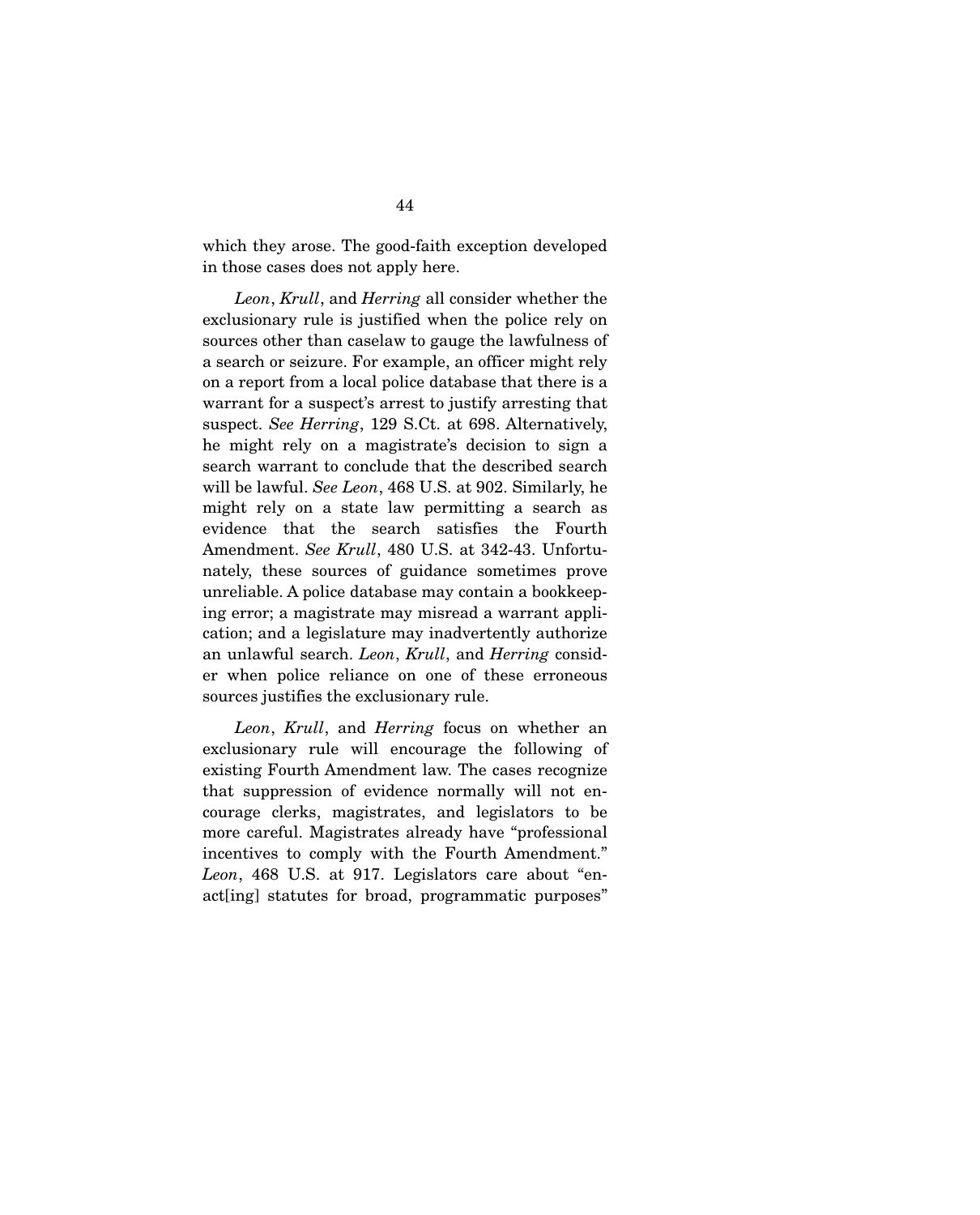and thus would be deterred by invalidation of their statutes rather than suppression of evidence. *Krull*, 480 U.S. at 352. And absent some sign that a police error in a database was caused by more than gardenvariety negligence, a suppression remedy would not substantially improve the accuracy of police databases. *Herring*, 129 S.Ct. at 703.

 Because an exclusionary rule is not needed for clerks, magistrates, or legislators to follow existing law, the cases focus exclusively on deterrence of police misbehavior as a justification for the exclusionary rule. They reason that the police are culpable only if the error by the clerk, magistrate, or legislature is an obvious one that the police should realize based on then-existing law. In that case, the exclusionary rule applies because a reasonable police officer should spot the error. *See Leon*, at 468 U.S. at 919-20; *Krull*, 480 U.S. at 355; *Herring*, 129 S.Ct. at 703. On the other hand, if the error by the clerk, magistrate, or legislature is a minor one, it is reasonable for the officer to rely on it and the exclusionary rule does not apply. *See Leon*, 468 U.S. at 914-15; *Krull*, 480 U.S. at 358- 59; *Herring*, 129 S.Ct. at 703-04.

*Leon*, *Krull*, and *Herring* are distinguishable from the present case because they concern compliance with existing precedents rather than compliance with the Constitution. The cases assume that the current state of Fourth Amendment caselaw is correct and fixed. They then consider how the exclusionary rule can ensure compliance with that fixed law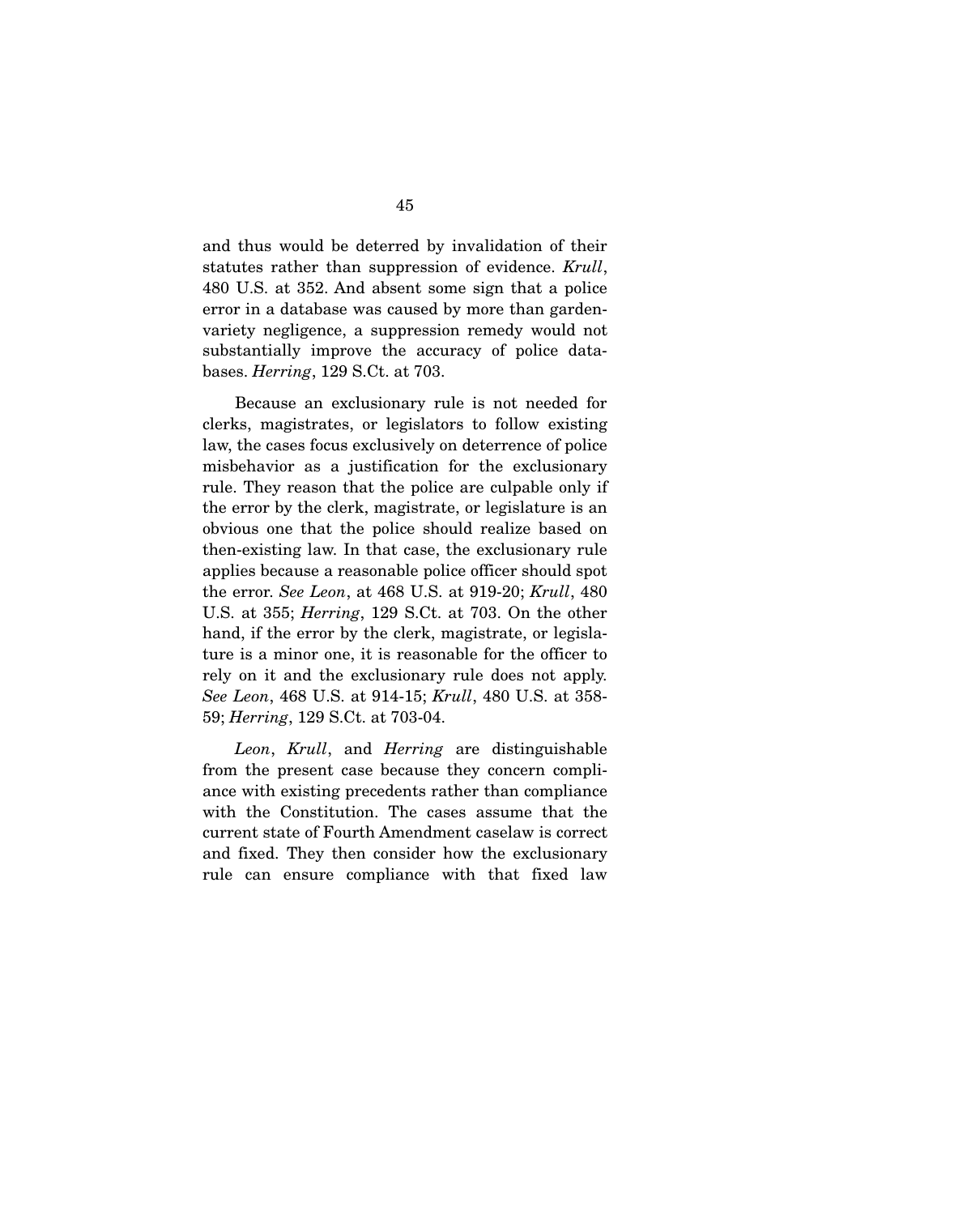among clerks, magistrates, legislators, and the police. This case is different. In this case, the state of Fourth Amendment caselaw is dynamic. The goal is to ensure the correct interpretation of the law by appellate courts. The scope of the exclusionary rule must be determined by the incentives needed to facilitate the adversary process and enable the correction of constitutional errors.

 This is a different question from that raised by *Leon*, *Krull*, and *Herring* because database clerks, magistrates, and legislators play no role in the development of Fourth Amendment law. Database clerks simply report on warrants in the database. Magistrates just review warrant applications in brief ex parte proceedings. Legislatures only enact statutes. As a result, *Leon*, *Krull*, and *Herring* do not consider the future course of Fourth Amendment jurisprudence. None implicate "the province and duty of the judicial department to say what the law is." *Marbury v. Madison*, 5 U.S. (1 Cranch) 137, 177 (1803). While their holdings are correct for the question that they answered, those cases did not concern the impact of the exclusionary rule on the adversary process. Because *Leon*, *Krull*, and *Herring* do not implicate this question, their statements must be limited to the context of the issues that they actually decided.

 A few specific statements from those cases are worth addressing in detail. First, *Leon* states that "the exclusionary rule is designed to deter police misconduct rather than to punish the errors of judges and magistrates." *Leon*, 468 U.S. at 916. This statement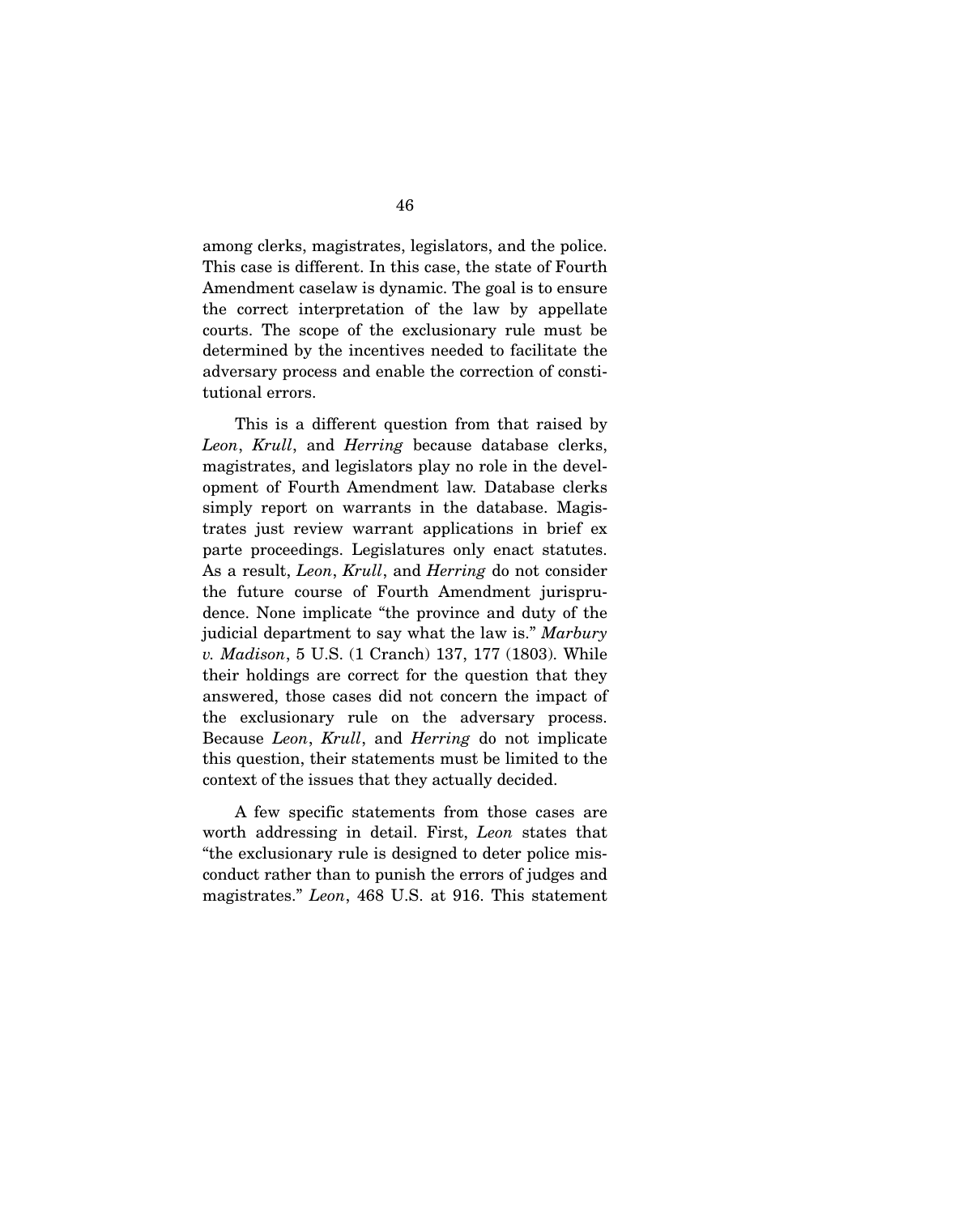must be understood in context. The relevant passage of *Leon* was concerned with whether the exclusionary rule should apply when judges and magistrates issue warrants improperly. Review of a warrant application is not an exercise in developing the law. In the state system, many magistrates are not even lawyers. *See Shadwick v. City of Tampa*, 407 U.S. 345, 349-50 (1972). As a result, *Leon*'s statement that the exclusionary rule is not designed to punish the errors of judges refers only to the errors of judges and magistrates *in issuing warrants*. That statement should not be yanked out of context and treated as signaling a broad theory of the exclusionary rule and legal error. Such a broad reading would be particularly untenable because *Leon* approvingly cites *Stovall,* which concluded that the exclusionary rule must apply in the decision announcing a new rule to provide the "incentive of counsel to advance contentions requiring a change in the law." *Stovall,* 388 U.S. at 301.

*Herring v. United States* also contains several statements that must be understood in the context of enforcing existing law. "To trigger the exclusionary rule," *Herring* explained, "police conduct must be sufficiently deliberate that exclusion can meaningfully deter it, and sufficiently culpable that such deterrence is worth the price paid by the justice system." *Herring*, 129 S.Ct. at 702. The Court continued: "[W]hen police mistakes are the result of negligence . . . , rather than systemic error or reckless disregard of constitutional requirements, any marginal deterrence does not pay its way." *Id*. at 704 (internal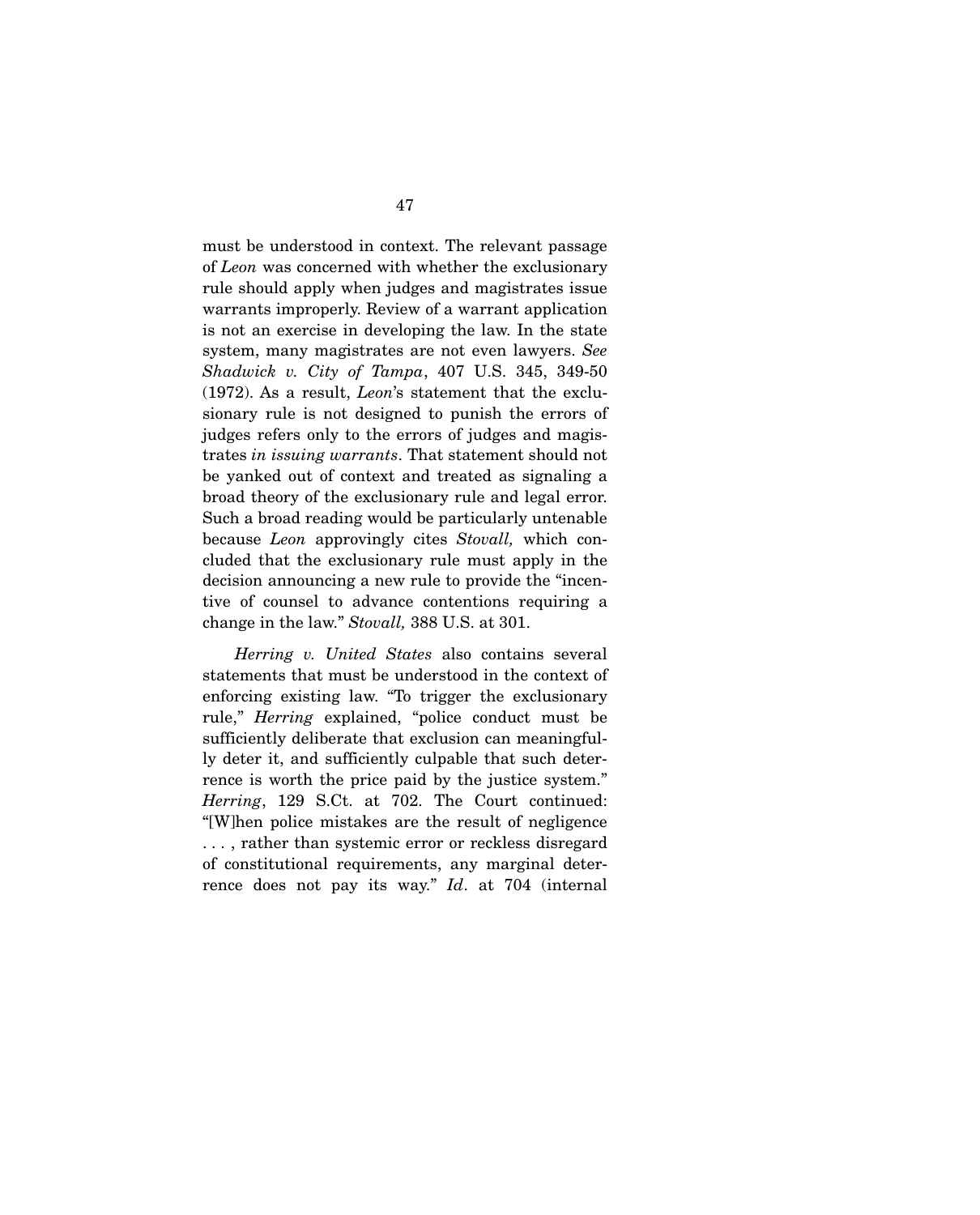quotations omitted). These statements make sense when the goal is to enforce existing law. In such cases, "police mistakes" lead to a constitutional violation. The constitutional violation is measured by reference to existing law. The more deliberate and culpable the police error, the more the threat of suppression can lead the police to recognize the error and change course to better follow existing law.

 The same principles do not justify an exception to the exclusionary rule when the police rely on erroneous appellate precedents. When the police rely on existing caselaw, they are not making "mistakes [that] are the result of negligence . . . rather than systemic error." *Id.* at 704. The police are not negligent at all, as the court blundered rather than the constable. In this case, the police have made a "systemic error" – an error incorporated into the legal training they first received at "police academies and that law enforcement officers have relied on" over time. *Gant*, 129 S.Ct. at 1722. The absence of police culpability does not mean that police conduct follows the Constitution, however. Erroneous precedents may authorize constitutional violations unbeknownst to the police. Supreme Court correction of those errors requires the exclusionary rule even though the police are not at fault. The exclusionary rule applies in such settings not to "punish" the police but rather to foster the adversary process upon which courts rely to interpret the Constitution accurately.

*Leon* and *Herring* cannot be faulted for failing to recognize these limitations on the language they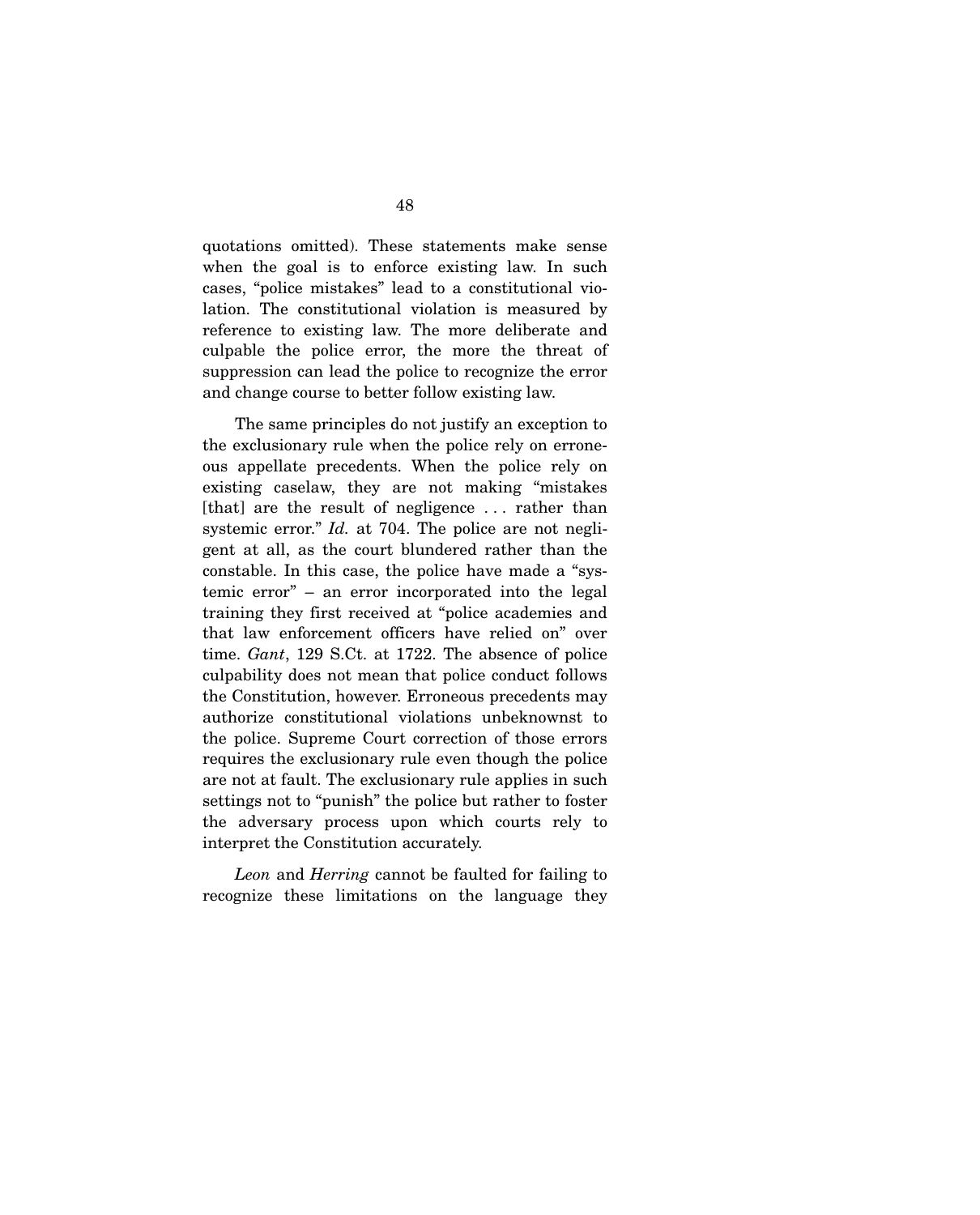employed. The scope of the exclusionary rule for new decisions has in the past been considered a question of retroactivity law, which recent precedents of this Court rightly have considered settled. *See, e.g., Danforth*, 552 U.S. at 271-75. But the broader perspective of the exclusionary rule implicated by this case reveals that the statements in *Leon* and *Herring* must be read as limited to the enforcement of existing law. When the exclusionary rule is needed to punish the police for flouting existing law, some culpability is necessary before the exclusionary rule is justified. When the exclusionary rule is needed to develop the law, however, the police are not at fault. The Supreme Court does not "punish" police officers when the Court recognizes that circuit precedent has gone astray and must be corrected. In these instances, suppression implies no assignment of blame.

# **IV. THE COSTS OF THE EXCLUSIONARY RULE ARE MODEST WHEN A COURT OVERTURNS PRECEDENT BECAUSE MANY SEARCHES WILL REMAIN CON-STITUTIONAL AND EIGHT DOCTRINES ALREADY SHARPLY LIMIT THE OPERA-TION OF THE EXCLUSIONARY RULE.**

The good-faith exception requires the benefits of deterrence to be weighed against the social cost of the exclusionary rule – principally, that some people who are guilty may not be punished. *See Herring*, 129 S.Ct. at 700-01. The costs of the exclusionary rule when courts overturn Fourth Amendment precedents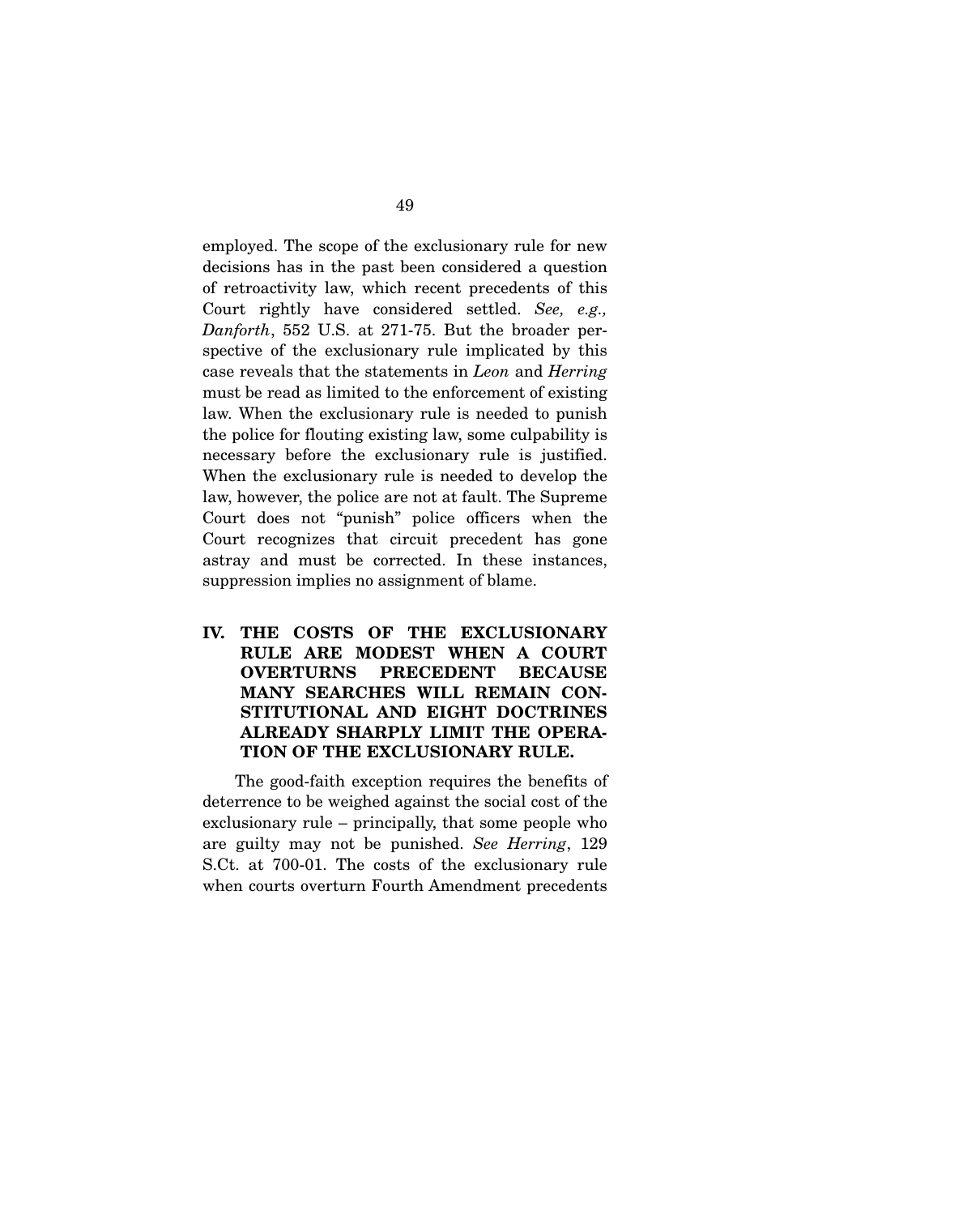are modest for two reasons. First, the fact that the Court recognizes a change in the interpretation of the Fourth Amendment does not mean that searches made in reliance on the prior law violate the Constitution. In many cases, the searches will be constitutional under the new test or under some other theory of Fourth Amendment reasonableness. The pre-*Gant*  searches that violated the rule announced in *Gant* provide helpful illustrations: Many (perhaps most) of those searches have been deemed lawful under either the automobile exception or the inventory search exception.

 Second, even if a search did violate the Constitution, the actual set of cases in which relief will be granted usually will be quite small. Even where the exclusionary rule is available in theory, it is still full of holes: The fact that it is available does not mean it will be applied often. To obtain the benefit of the exclusionary rule, a defendant whose rights were violated must satisfy eight different doctrinal tests: 1) Inevitable discovery; 2) Independent source; 3) Attenuated basis; 4) Standing; 5) The good-faith exception for the type of violation; 6) The availability of the exclusionary rule for that type of legal proceeding; 7) Plain error; and 8) Harmless error. Because most defendants will fail at least one of the doctrines, relatively few defendants who have the benefit of the exclusionary rule in theory will obtain relief in fact.

50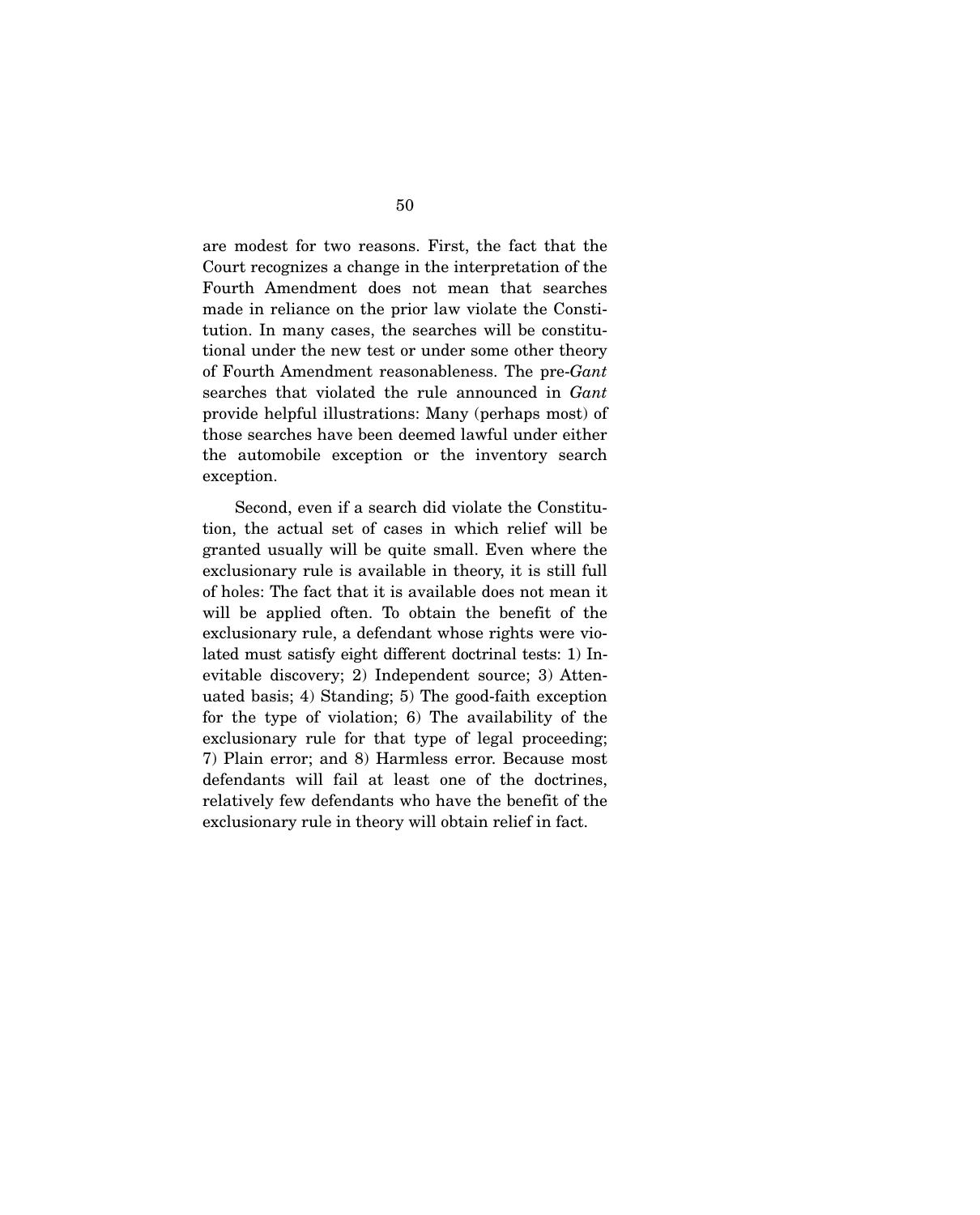# **(A) Searches Made In Reliance On Overturned Precedent Will Often Be Constitutional Even Applying The New Decision.**

The fact that the Supreme Court recognizes expanded Fourth Amendment protection in one area does not mean that searches made in reliance on prior law necessarily violate the Fourth Amendment. In many cases, the search will happen to satisfy the new rule. Even if the search violates the new rule, Fourth Amendment law gives the Government several bites at the apple: A search that cannot be justified on one ground can be justified on another. In many cases, alternative Fourth Amendment exceptions will apply and render the search constitutional. No criminals will be set free in any of these cases.

 The recent lower court decisions applying *Arizona v*. *Gant* to pre-*Gant* searches confirm the dynamic. In many instances, lower courts have applied the new rule of *Gant* and concluded that pre-*Gant* searches were constitutional because they satisfied the "search incident to arrest" test announced in *Gant*. *See, e.g., Brown v. State*, 24 So.3d 671, 677 (Fla.App. 2009) (approving pre-*Gant* search under *Gant* because defendant was arrested for theft and there was "reason to believe" stolen property was in car); *State v. Cantrell*, 233 P.3d 178, 185-86 (Idaho App. 2010) (same result for a pre-*Gant* DUI arrest); *United States v. Cole*, 2010 WL 3210963 (N.D.Ga. 2010) (same for pre-*Gant* drug arrest).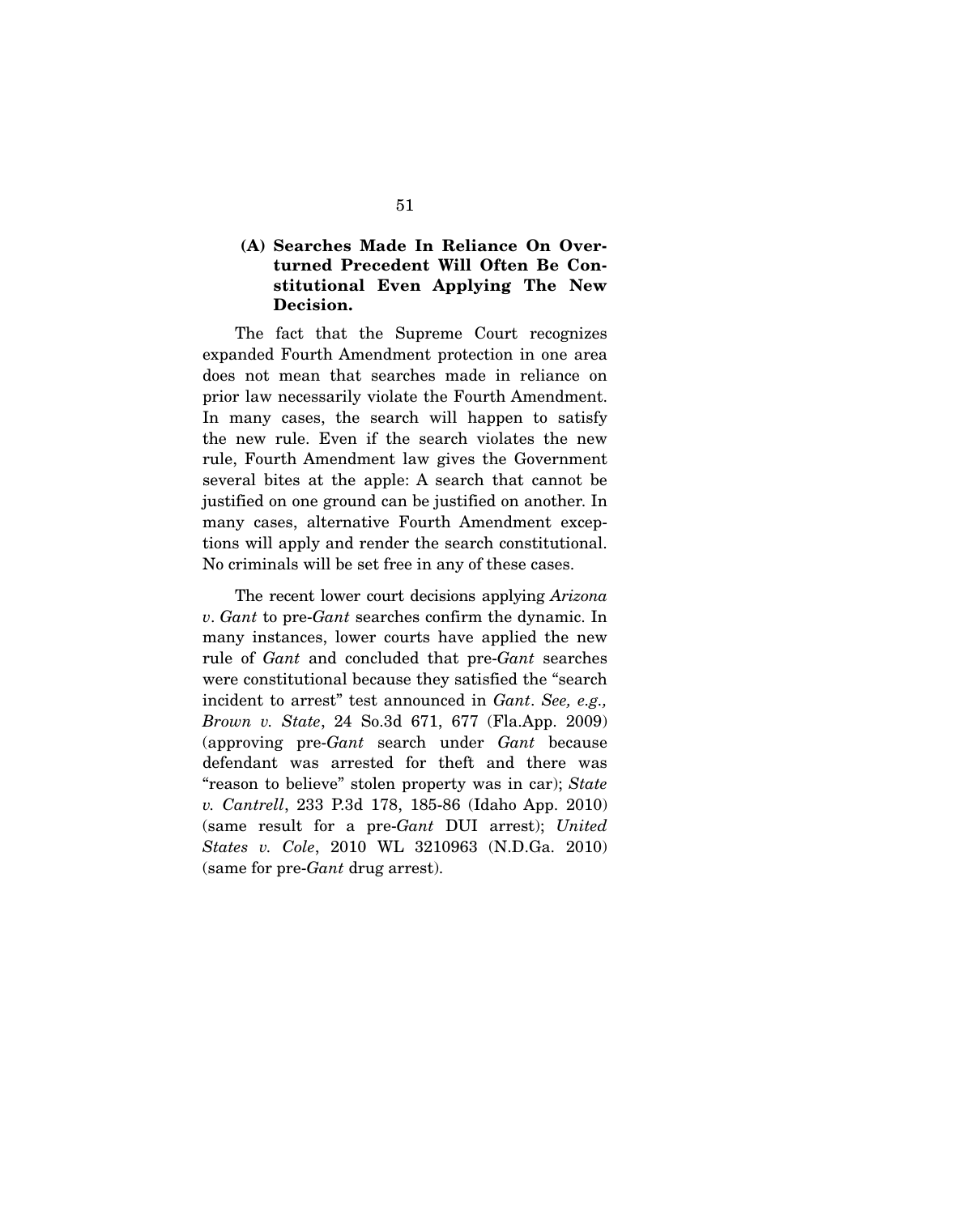Additional lower court decisions have applied other Fourth Amendment exceptions to validate pre-*Gant* searches made in reliance on *Belton*. Under the so-called "automobile exception," probable cause to believe evidence of crime is inside the car justifies a warrantless search of the car. *See Wyoming v. Houghton*, 526 U.S. 295 (1999). Many lower court decisions have held that pre-*Gant* searches made in reliance on *Belton* did not violate the Fourth Amendment because the facts triggered the automobile exception. *See, e.g., United States v. Evans*, 2009 WL 2230924 (C.D.Cal. 2009); *United States v. Deal*, 2009 WL 5386061 (M.D.Fla. 2009); *Meister v. State*, 912 N.E.2d 412 (Ind. App. 2009) (on remand after GVR following *Gant*); *United States v. Grooms*, 602 F.3d 939 (8th Cir. 2010) (same); *United States v. Webster*, \_\_\_ F.3d \_\_\_, 2010 WL 4366379 (8th Cir. 2010); *State v. Hobbs*, 933 N.E.2d 1281, 1286-87 (Ind. 2010).

 Other lower court decisions have held that pre-*Gant* searches were constitutional under the so-called "inventory search" exception. The inventory search exception permits officers to search cars that are impounded following an arrest so long as they follow standardized procedures. *See Colorado v. Bertine*, 479 U.S. 367, 371-72 (1987). Many lower courts have held that pre-*Gant* automobile searches made in reliance on the *Belton* rule were constitutional because the inventory search exception applied. *See, e.g., United States v. McGhee*, 672 F.Supp.2d 804, 814 (S.D.Ohio 2009); *United States v. Rollins*, 2010 WL 3843776 (E.D.Tenn. 2010); *People v. Mason*, 935 N.E.2d 130,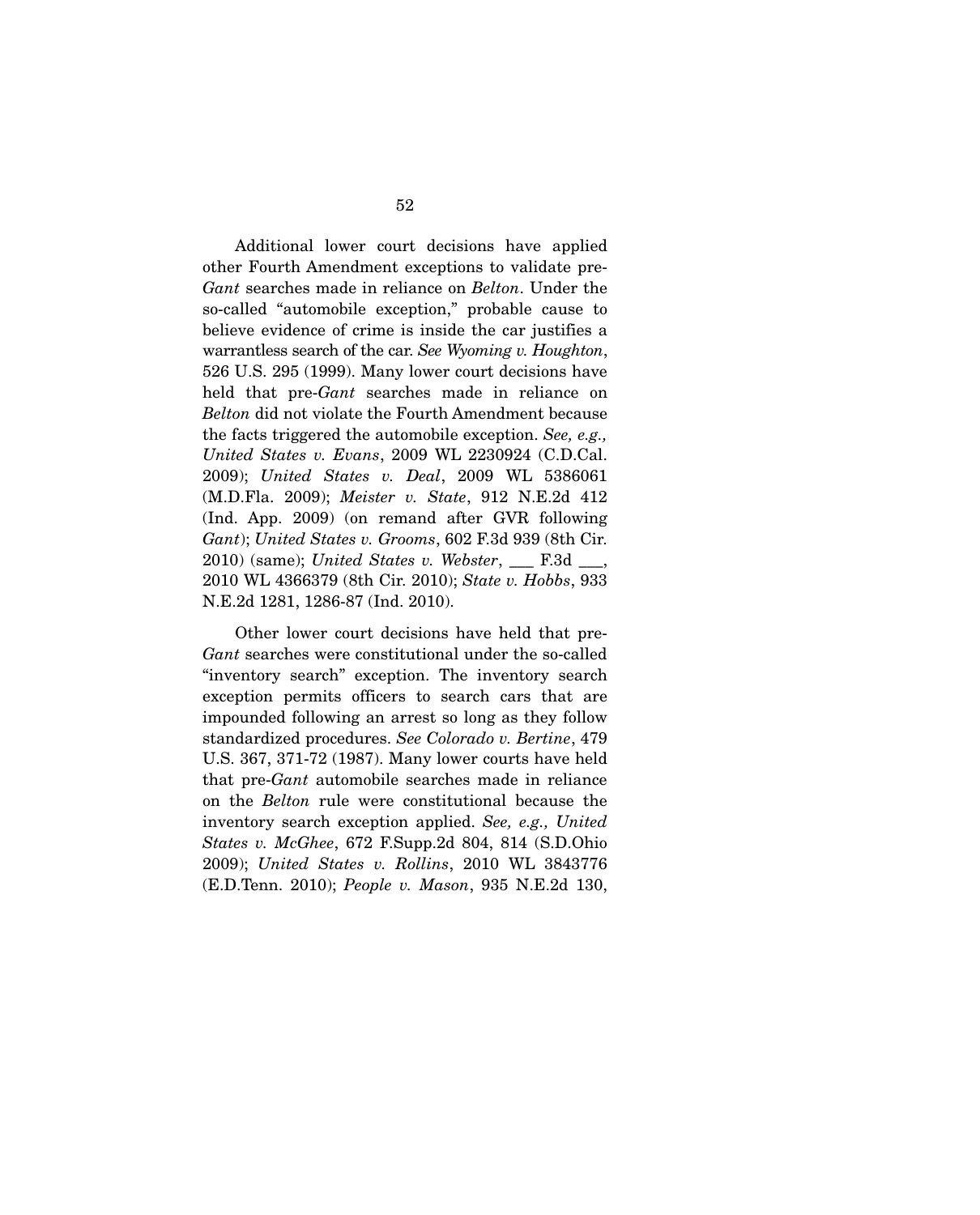137 (Ill.App. 2010); *Moskey v. State*, \_\_\_ S.W.3d \_\_\_, 2010 WL 4484190 (Tex.App. 2010); *State v. Townsend*, 40 So.3d 103, 106 (Fla.App. 2010).

# **(B) Eight Different Doctrines Sharply Limit The Number Of Cases In Which Defendants Obtain Relief For Unconstitutional Searches Made In Reliance On Overturned Law.**

Even where a search is recognized as unconstitutional, courts will actually provide a remedy to a criminal defendant in only a small number of cases. Eight distinct doctrines limit the scope of the exclusionary rule. Collectively, these doctrines sharply limit the number of cases in which courts will grant relief to a defendant who has been the subject of an unconstitutional search.

*(1) Inevitable Discovery.* Under the inevitable discovery exception, the exclusionary rule does not apply to unconstitutionally obtained evidence if the government can show by a preponderance that it would have obtained the information through alternative constitutional means if the constitutional violation had not occurred. *See Nix v. Williams*, 467 U.S. 431 (1984). Recent cases involving pre-*Gant* searches illustrate the power of this doctrine. In the months since *Arizona v. Gant*, many lower courts have held that the fruits of pre-*Gant* searches were admissible because the evidence would have been inevitably discovered through some other constitutional means.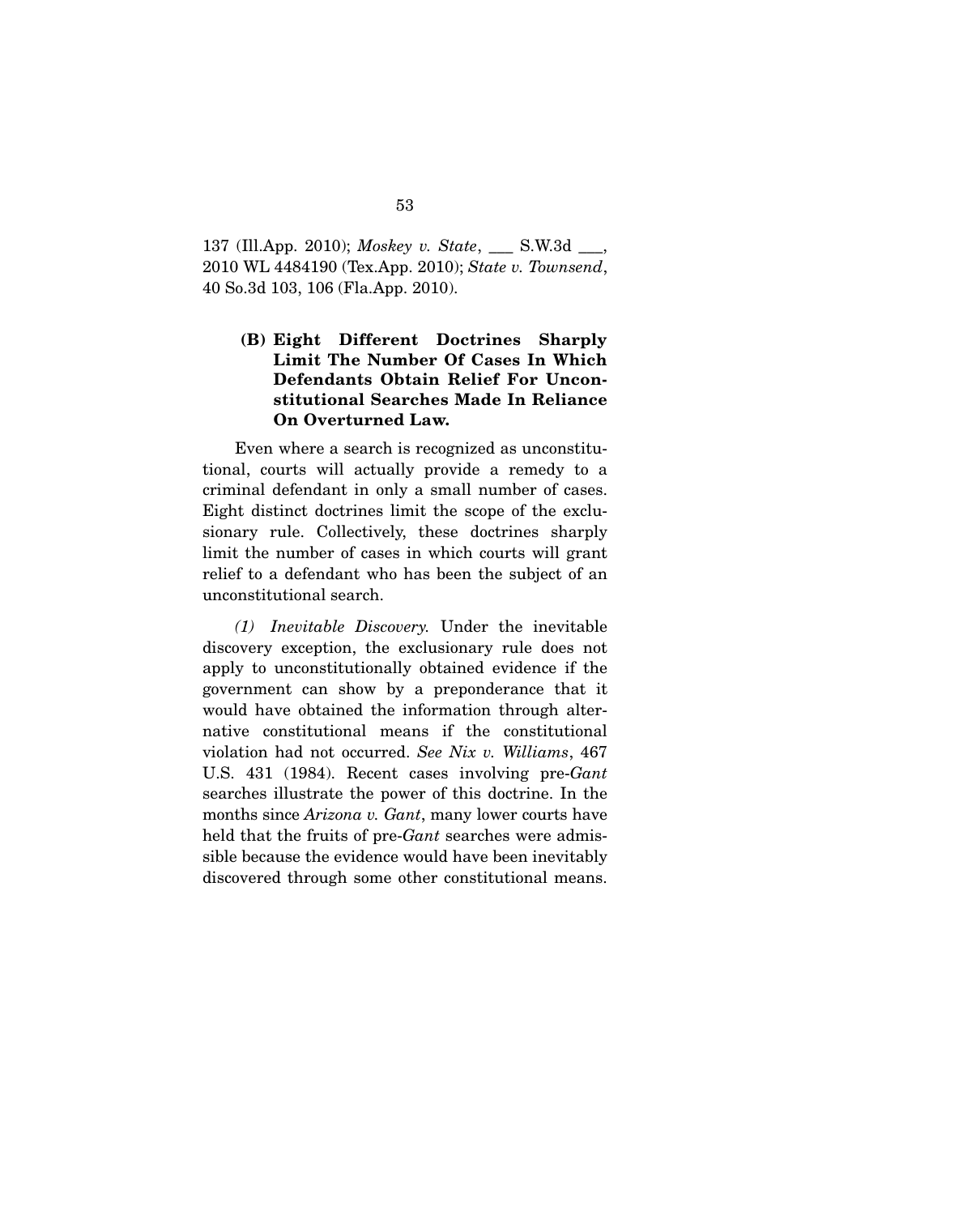*See, e.g., United States v. Bradford*, 2009 WL 3754174 (E.D.Wis. 2009); *United States v. Page*, 679 F.Supp.2d 648, 654 (E.D.Va. 2009); *United States v. Engle*, 677 F.Supp.2d 879, 888 (E.D.Va. 2009); *United States v. Owen*, 2009 WL 2857959 (S.D.Miss. 2009).<sup>1</sup>

*(2) Independent Source*. Under the independent source exception, the exclusionary rule does not apply to unconstitutionally obtained evidence if the evidence was actually obtained through some alternative constitutional means. *See Murray v. United States*, 487 U.S. 533, 541 (1988). The independent source exception does not often apply to an automobile search such as this case and other post-*Gant* cases, but it often applies to other kinds of search and seizure cases to admit evidence following a Fourth Amendment violation.

*(3) Attenuated Basis.* Under the attenuated basis exception, the exclusionary rule does not apply if the evidence obtained was not a "fruit of the poisonous tree" because there were intervening events that attenuated the taint. *See Wong Sun v. United States*, 371 U.S. 471, 487-88 (1963). Together with the inevitable discovery exception and the independent source exception, the attenuated basis exception poses a causation inquiry: An unconstitutional search

<sup>&</sup>lt;sup>1</sup> The District Court in this case concluded that the inevitable discovery doctrine applied even if Davis should receive the benefit of the forthcoming decision in *Gant*. J.A. 98. The Court of Appeals did not reach this issue. J.A. 109 n.1.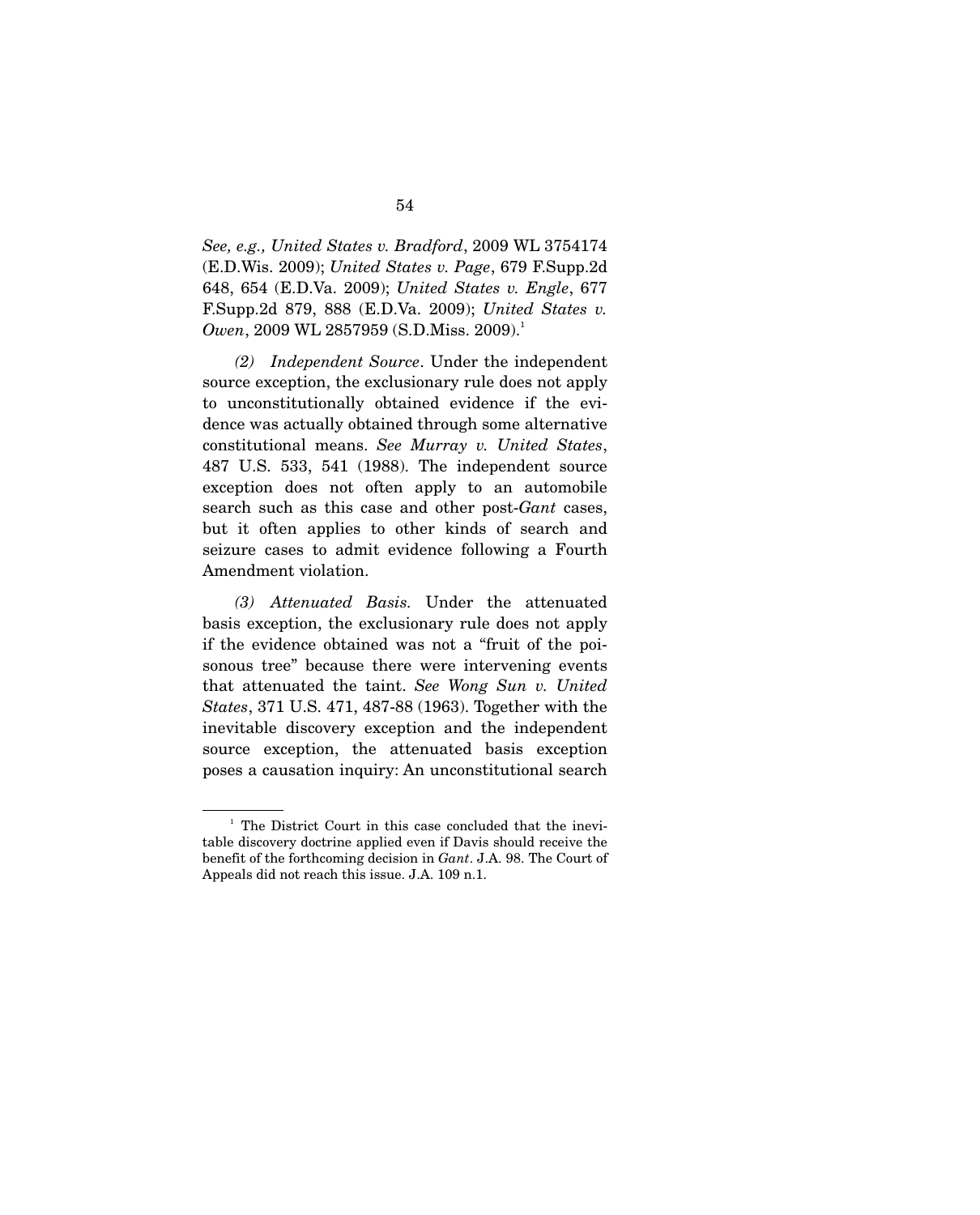does not trigger the exclusionary rule unless the unconstitutional search was both the "but for" and the proximate cause of the discovery of evidence by the police. *See Hudson v. Michigan*, 547 U.S. 586, 592-93 (2006).

*(4) Standing*. The scope of the exclusionary rule will be further limited by the requirement that a defendant show that his own rights, and not those of a third party, were violated. If an unconstitutional search leads to evidence against a defendant, but the defendant did not have privacy rights in the place or thing searched, the exclusionary rule is unavailable. *See Rakas v. Illinois*, 439 U.S. 128, 148-50 (1978). Several lower courts have used this doctrine to reject the exclusionary rule for pre-*Gant* searches made in reliance on lower court interpretations of *Belton*. *See, e.g., United States v. Ferguson*, 667 F.Supp.2d 567, 572 (M.D.N.C. 2009) (unauthorized driver could not challenge *Belton* search of car); *People v. Frias*, 912 N.E.2d 1236, 1241-42 (Ill.App. 2009) (driver could not challenge search of passenger's property found in car during *Belton* search); *United States v. Bronner*, 2009 WL 1748533 (D.Minn. 2009) (passenger could not challenge *Belton* search of car).

*(5) Good-faith Exception for the Type of Violation.* The good-faith exception developed in cases like *United States v. Leon* limits the scope of the exclusionary rule to those types of Fourth Amendment violations that require suppression as a remedy. When the Supreme Court overturns precedent and recognizes expanded constitutional protection, the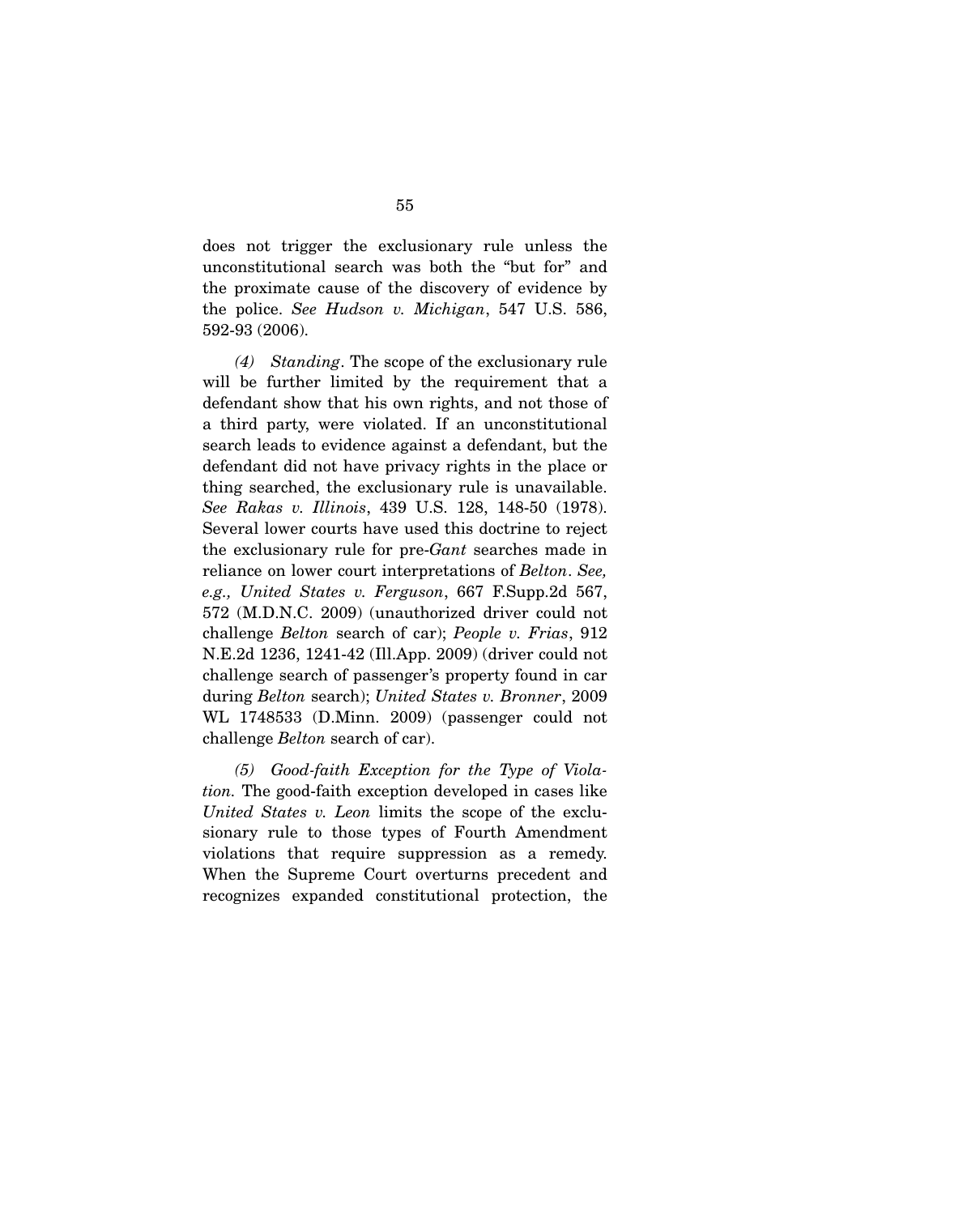newly-recognized protection may or may not be sufficiently integral to the enforcement of the Fourth Amendment as to warrant suppression for violations. If the newly-recognized rights need not be enforced by the exclusionary rule, the exclusionary rule will not apply.

 The remedy for knock-and-announce violations provides an illustration. The Supreme Court first held that the Fourth Amendment ordinarily requires the police to knock and announce their presence when executing a warrant in *Wilson v. Arkansas*, 514 U.S. 927 (1995). Two years later, in *Richards v. Wisconsin*, 520 U.S. 385 (1997), the Court invalidated widelyadopted practices among state police forces by holding that the knock-and-announce rule applies in felony drug investigations. *See id.* at 388. *Richards* raised the prospect that fruits of many state searches would be suppressed because they were executed in reliance on state court decisions that *Richards* rejected. That prospect was thwarted a few years later when the Court held that the exclusionary rule does not apply to knock-and-announce violations. *See Hudson v. Michigan*, 547 U.S. 586, 592-93 (2006). Because the exclusionary rule was not needed to deter violations of the knock-and-announce rule, the Court's expansion of Fourth Amendment protection to encompass the knock-and-announce rule did not trigger the exclusionary rule.

*(6) Availability of the Exclusionary Rule for the Type of Proceeding.* The traditional cost/benefit approach to the exclusionary rule has been used to limit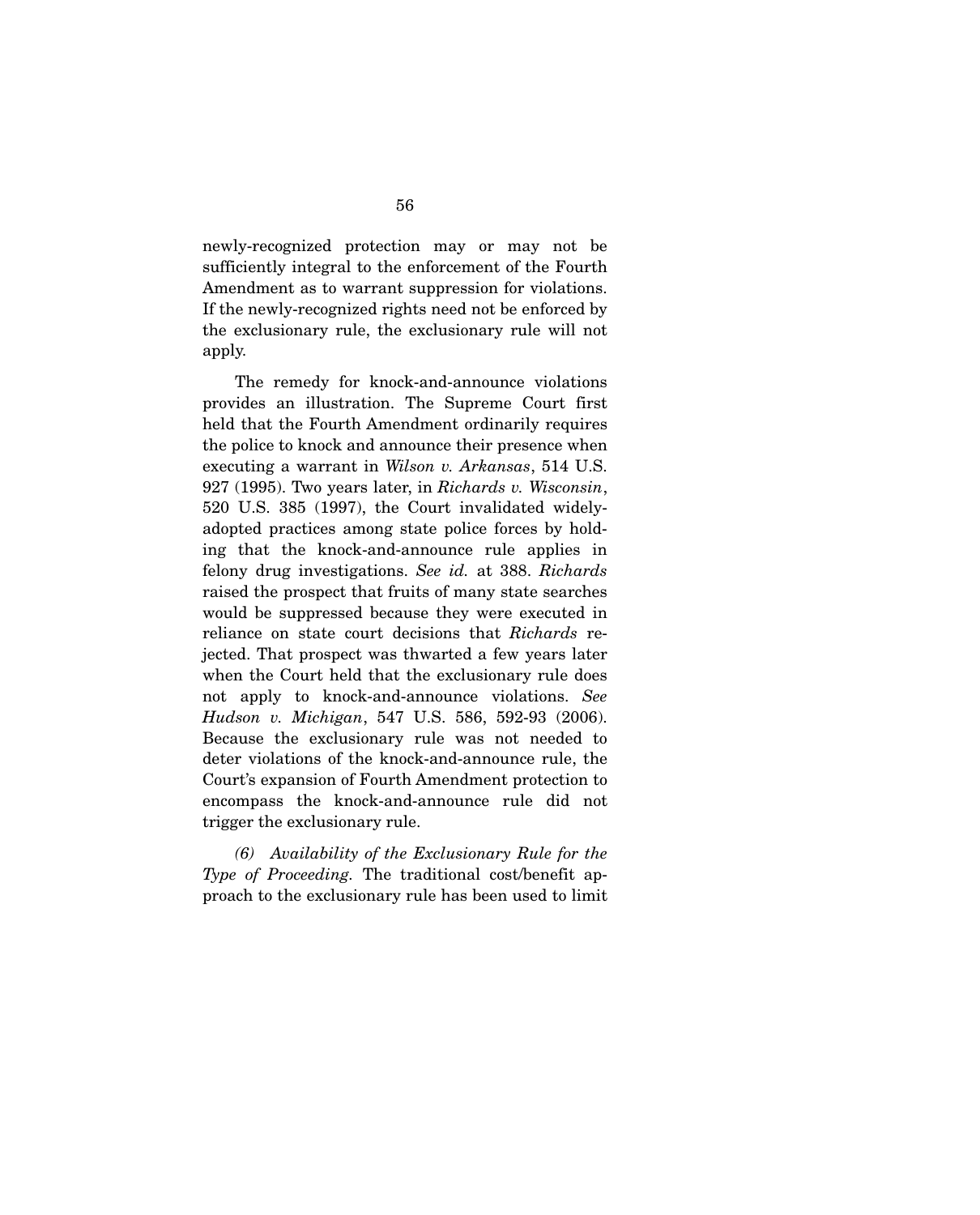the type of proceedings in which the exclusionary rule is available. Under this framework, the exclusionary rule is not available in habeas corpus proceedings, *see Stone v. Powell*, 428 U.S. 465 (1976); in grand jury proceedings, *United States v. Calandra*, 414 U.S. 338 (1974); in parole board hearings, *see Pennsylvania Board of Probation and Parole v. Scott,* 524 U.S. 357 (1998); or at sentencing hearings in criminal cases, *see United States v. Brimah*, 214 F.3d 854, 858-859 (7th Cir. 2000) (joining nine other circuits in holding that "in most circumstances, the exclusionary rule does not bar the introduction of the fruits of illegal searches and seizures during sentencing proceedings"). The only proceedings at which the exclusionary rule is clearly available are criminal trials and direct appeals. *See Stone*, 428 U.S. at 493.

*(7) Plain Error.* The plain-error standard also limits the scope of the exclusionary rule for new Fourth Amendment decisions. If existing precedent clearly permits a search, defendants understandably may not file a motion to suppress challenging it. Failure to object to a search ordinarily triggers plain error review. *See* Fed. R. Crim. P. 52(b); *United States v. Young*, 470 U.S. 1, 15-16 (1985). The fact that an error was not recognized at the time of the trial may keep it from being "plain," however. The result is a Catch-22: Defendants won't know to challenge the search because it was considered lawful at the time of trial, but the fact that it was considered lawful at the time of trial means no relief can be granted. Two federal circuits have adopted this rationale to reject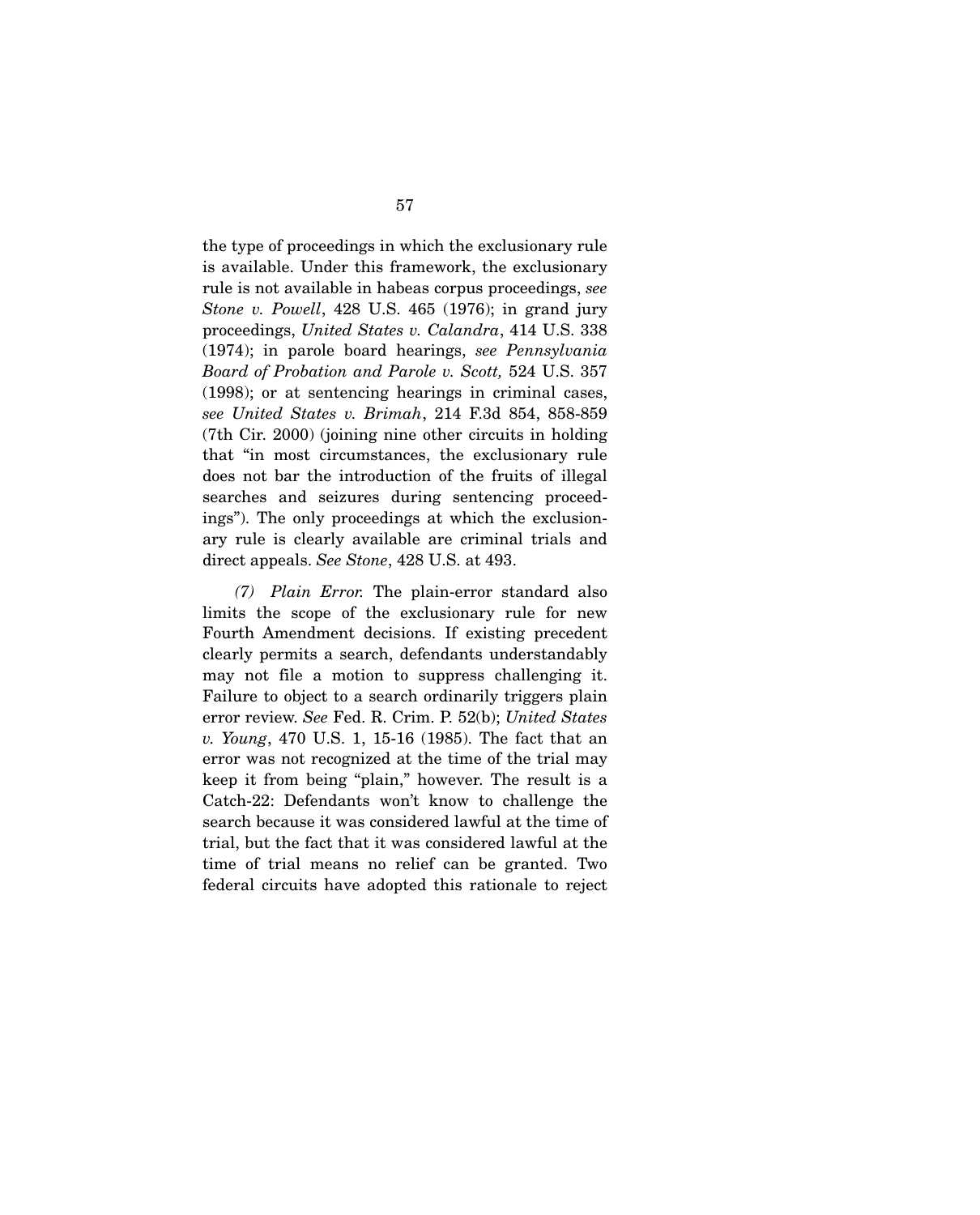Fourth Amendment challenges to *Belton* searches that were not challenged before *Arizona v. Gant* was handed down. *See United States v. Deitz*, 577 F.3d 672, 687-688 (6th Cir. 2009); *United States v. Rumley*, 588 F.3d 202, 205 n.1 (4th Cir. 2009). *See also State v. Millan*, 212 P.3d 603, 606-7 (Wash.App. 2009) (same result under state review standards). *But see State v. McCormick*, 216 P.3d 475, 477 (Wash.App. 2009) (disagreeing with *Millan*).

*(8) Harmless Error.* On top of all of these other doctrines, a conviction obtained in part through the admission of evidence obtained in violation of the Fourth Amendment will be subject to harmless error analysis. *See Chapman v. California*, 386 U.S. 18, 22 (1967). If evidence wrongly admitted was not central to a conviction, the conviction can be upheld despite the improper admission of evidence obtained in violation of the Fourth Amendment. Like many of the other doctrines, this doctrine has been used to limit the impact of the exclusionary rule for pre-*Gant* searches made in reliance on the *Belton* rule. *See, e.g., State v. Roberts*, 2010 WL 3945101 (Wash.App. 2010) (upholding conviction for trafficking in stolen puppies despite improper admission of stolen puppy found in car during *Belton* search because there was considerable evidence of trafficking in stolen puppies beyond fruits of unlawful search).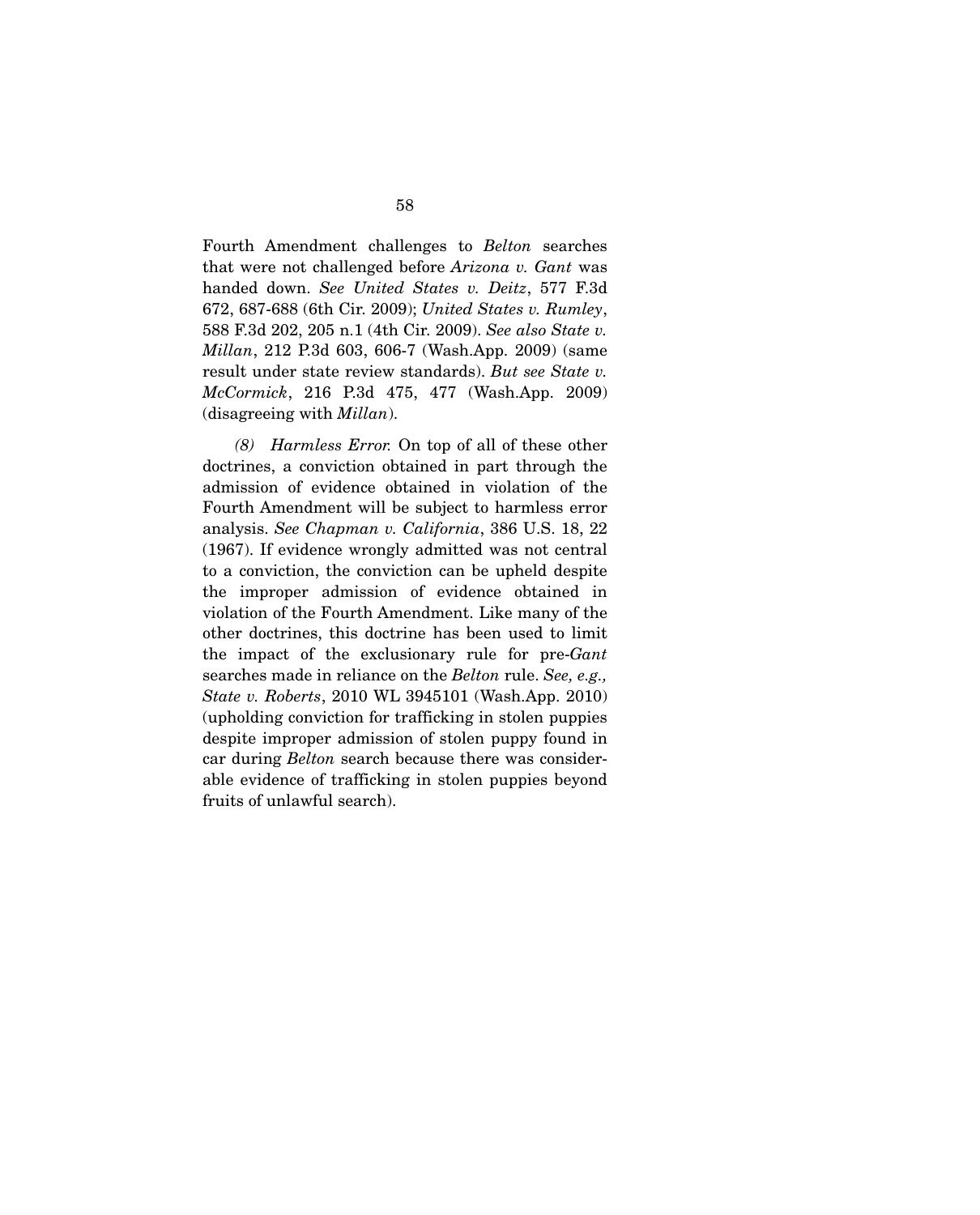## **(C) The Benefits Of The Exclusionary Rule For Overturned Precedents Outweigh Its Costs.**

Comparing the benefits of the exclusionary rule to its costs, the exclusionary rule for searches consistent with overturned precedents "pay[s] its way." *Herring,* 129 S.Ct at 704 (quoting *Leon,* 468 U.S. at 907-08 n.6). The benefits of the exclusionary rule in this setting are great: The exclusionary rule provides the linchpin that enables the proper development of Fourth Amendment law and the correction of constitutional errors. The exclusionary rule is the tool that the Supreme Court needs to ensure that the law remains on its proper path.

 On the other hand, the costs are relatively modest. An exclusionary rule for searches made pursuant to overturned precedents will only infrequently lead to defendants going free. For a criminal defendant, the availability of the exclusionary rule is only the beginning. A long trail of doctrines must be navigated before any actual relief will be granted. These limiting doctrines expressly recognize the cost/benefit framework governing the exclusionary rule, and they narrow the exclusionary rule to its core in a way that greatly minimizes its costs. The only defendants who receive the benefit of the exclusionary rule will be a subset of the defendants who never would have been searched in the first place had the Fourth Amendment been followed. The new Fourth Amendment rule will have recognized that the costs of lost cases is a cost worth bearing *ex ante*. The same costs are also

59